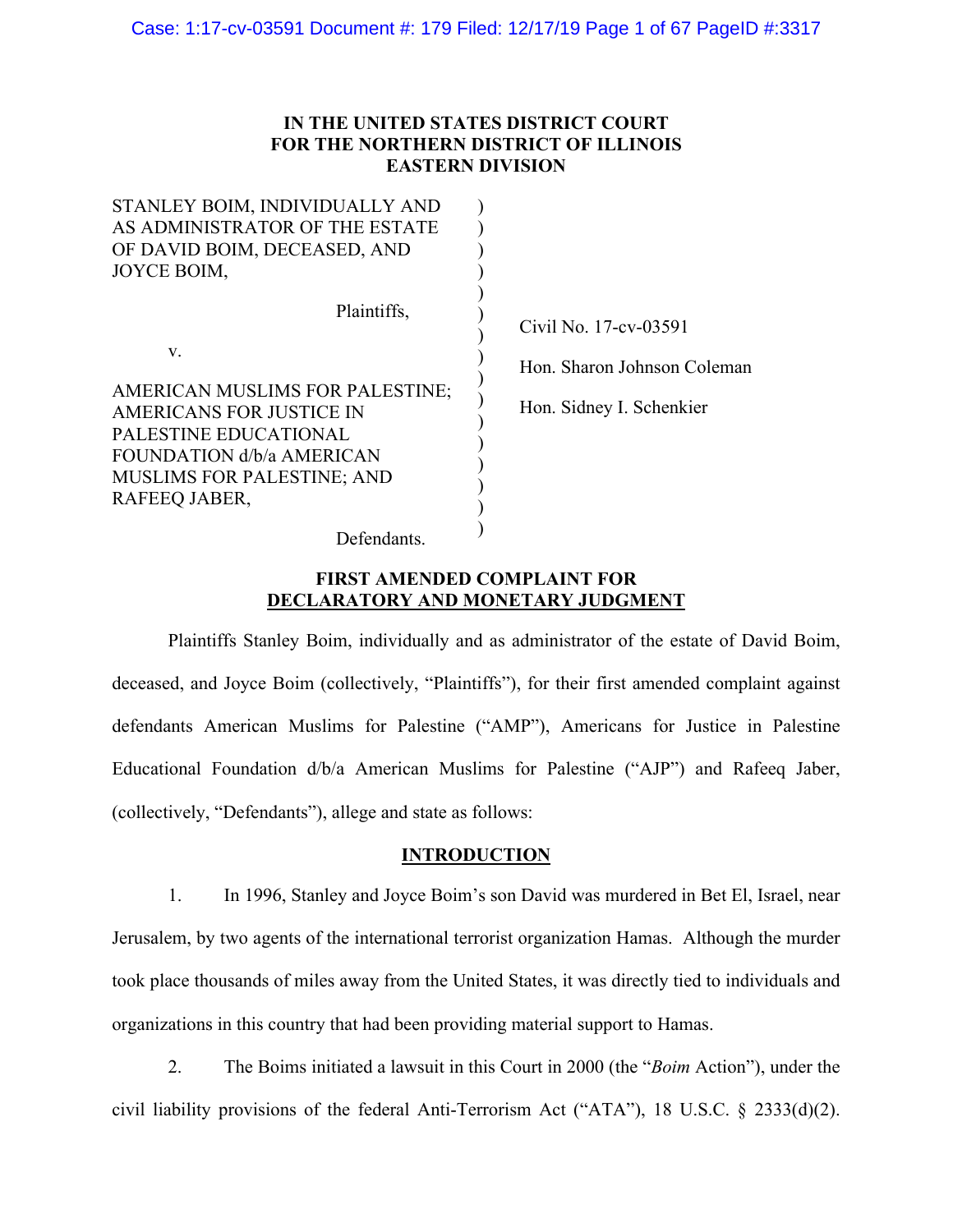### Case: 1:17-cv-03591 Document #: 179 Filed: 12/17/19 Page 2 of 67 PageID #:3318

Among the defendants in the *Boim* Action (the "*Boim* Defendants") were the Holy Land Foundation for Relief and Development ("HLF"), the American Muslim Society ("AMS"), and AMS's alter egos operating under the name Islamic Association for Palestine ("IAP", together with AMS, "IAP/AMS"). The *Boim* Action culminated in a \$156 million judgment against these individuals and organizations under the ATA for their role in David Boim's murder.

3. When time came to pay the *Boim* Judgment, IAP/AMS and HLF claimed to be out of business and to have ceased operations. HLF's monetary assets had been seized by the United States, and HLF and several of its leaders were subsequently convicted of terrorist activity. IAP/AMS said that they were ceasing operations and had few assets left as a result of the burden of the *Boim* Judgment and associated litigation costs. Seemingly, the *Boim* Action brought an end to these organizations and their ability to continue raising money. But that was not the case.

4. At the end of 2005, after a short quiet period, a purportedly new organization emerged under a new name, "American Muslims for Palestine," or "AMP," but with the same fundamental mission and purpose of IAP/AMS. The new name and quiet period were a necessity. Following the *Boim* Judgment, the *Boim* Defendants and their leaders faced intense scrutiny from the enforcement proceedings in the *Boim* Action as well as from criminal prosecutions being pursued by the Department of Justice. Activists who had been involved with IAP/AMS and HLF recognized that these organizations could not continue to pursue their missions with the same names, in the same form, and saddled with the same civil and criminal liability as IAP/AMS. They therefore deliberately concealed their connection to IAP/AMS, emphasizing internally that "we really need to distance ourselves from any well known IAP figures."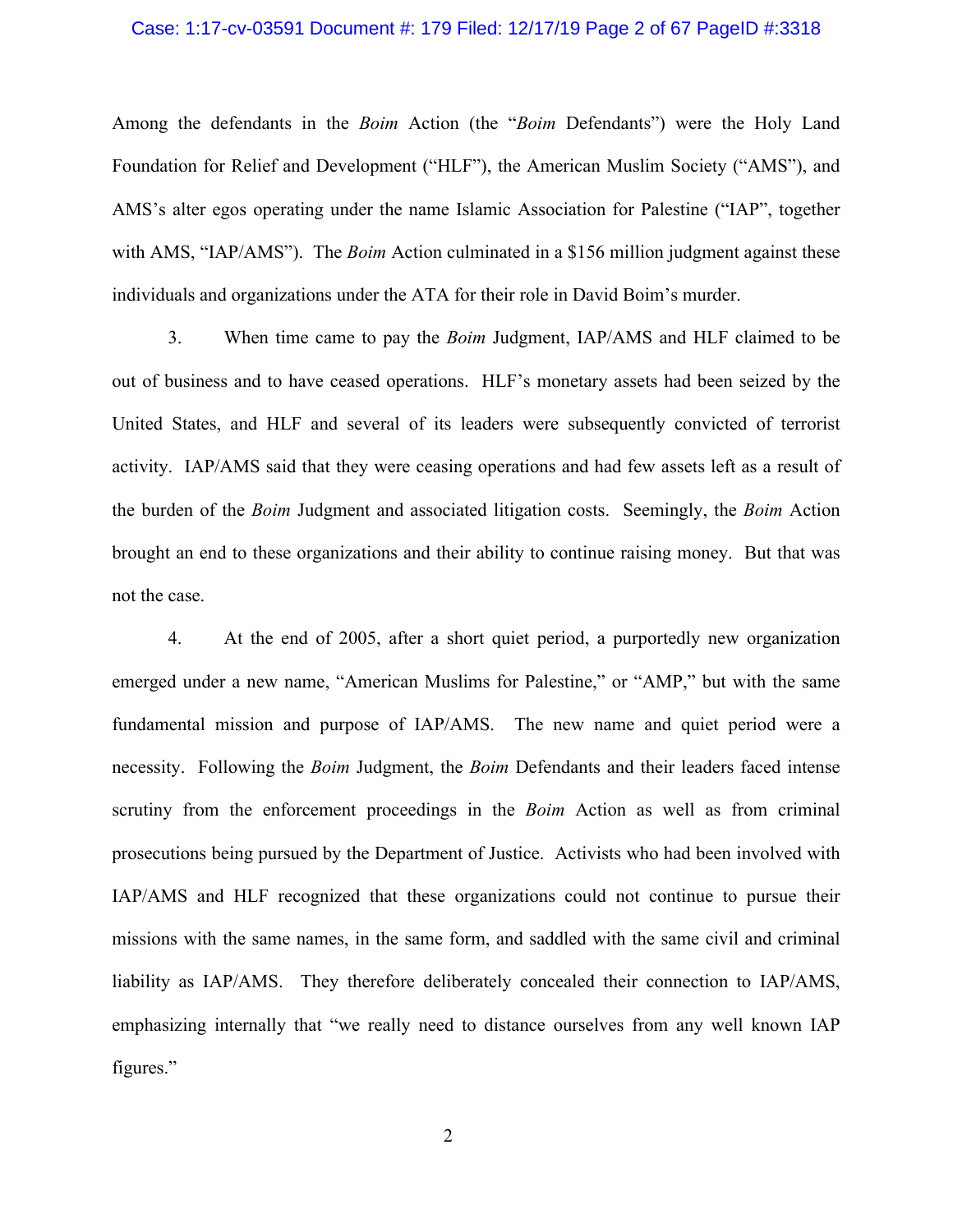### Case: 1:17-cv-03591 Document #: 179 Filed: 12/17/19 Page 3 of 67 PageID #:3319

5. However, following what the initial founders themselves called a "transition" to the new organization, the AMP organization that ultimately emerged strikingly replicated the IAP/AMS organization that had ostensibly shut down under the burden of the *Boim* Judgment and ongoing criminal prosecutions. AMP/AJP ended up with largely the same core leadership as IAP/AMS; it serves the same function and purpose; it holds nearly identical conventions and events with many of the same roster of speakers; it operates a similar "chapter" structure in similar geographic locations; it continues to espouse Hamas' ideology and political positions; and it continues to facilitate fundraising for groups that funnel money to Hamas.

6. The purportedly new juridical entities that are defendants in this case—AMP and AJP (the Section  $501(c)(3)$  corporation that is now the operating entity doing business as AMP)—are simply fronts and new names for the same enterprise previously conducted by IAP/AMS. They have inherited and purposefully made use of IAP/AMS's goodwill, knowledge, reputation, networks, donors, fundraising capabilities, and other valuable intangible assets to carry out the same fundamental mission and activities as IAP/AMS. They have also continued IAP/AMS's informal methods of operation, with no accountability to any members; with a small, unelected board of directors that has few formal meetings and virtually no minute books or formal resolutions; and a disdain for basic corporate practices and separateness. In every meaningful respect, AMP/AJP is nothing more than a disguised continuance of IAP/AMS stripped of the burden of the *Boim* Judgment and the ignominy of having been found liable for aiding and abetting the murder of an American teenager. AMP/AJP are the alter egos and successors of IAP/AMS, and are therefore liable for the unpaid portion of the *Boim* Judgment.

7. Along with parallel enforcement proceedings in the original *Boim* Action, *Boim v. Holy Land Foundation*, No. 00-cv-2905, this declaratory judgment action seeks to enforce the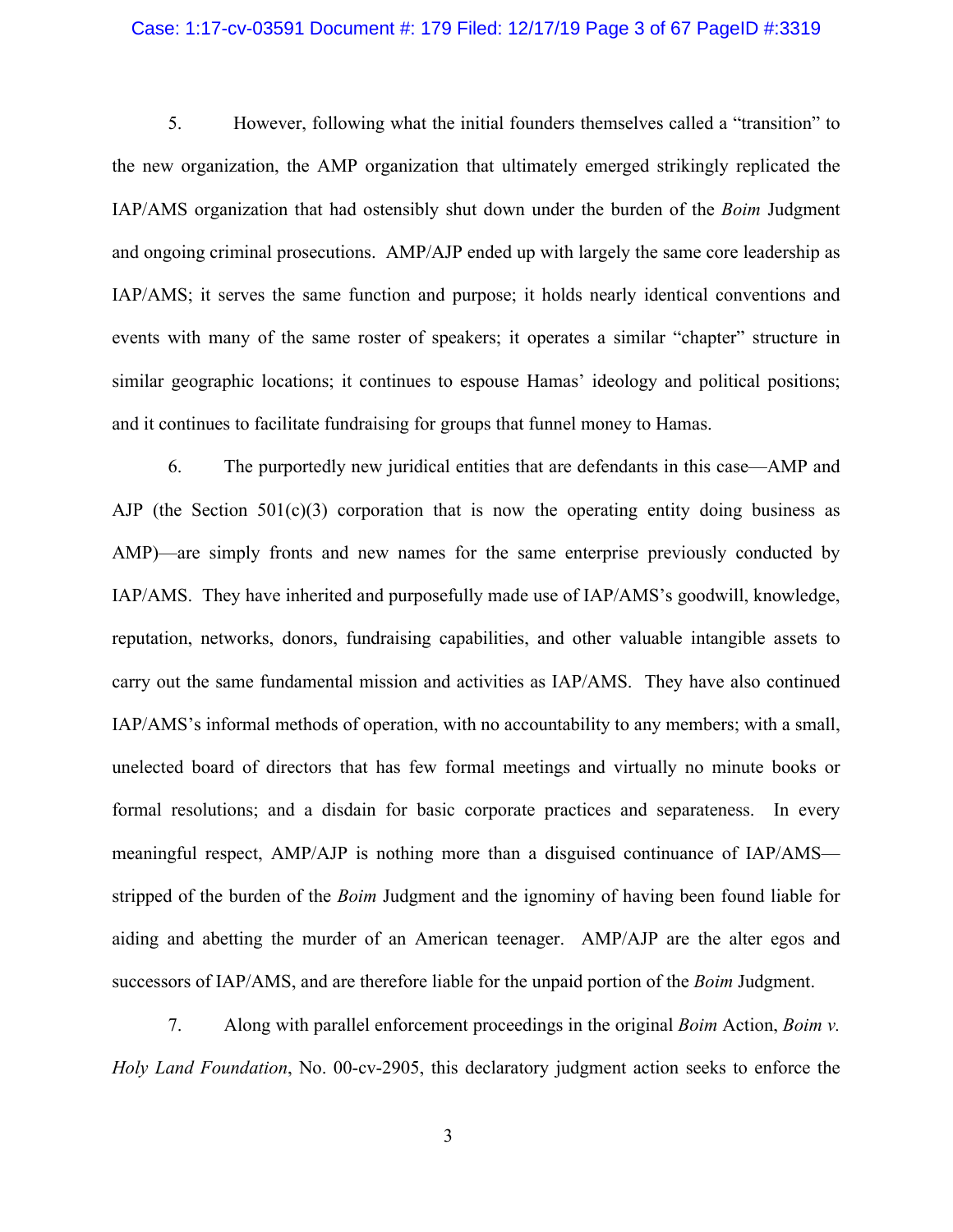### Case: 1:17-cv-03591 Document #: 179 Filed: 12/17/19 Page 4 of 67 PageID #:3320

*Boim* Judgment against AMP and AJP as alter egos and successors of the *Boim* Defendants. These cases will permit the Boims to recover long-overdue compensation from alter-egos that continue to raise money and conduct operations in place of IAP/AMS.

8. More importantly, enforcing the *Boim* Judgment against these alter egos also will serve the larger purpose of ensuring the efficacy of the civil remedies provisions of the ATA. In upholding the *Boim* Judgment, the U.S. Court of Appeals for the Seventh Circuit, sitting *en banc*, made clear that the conduct of the *Boim* Defendants was nothing less than intentional funding of terrorism: "the American Muslim Society…*did* know (that) in giving money to the (Holy Land) Foundation (it) was deliberately funneling money to Hamas." *Boim v. Holy Land Foundation*, 549 F.3d 685, 701 (7th Cir. 2008) (*en banc*) ("*Boim III*"). The *Boim* Judgment awarded under the ATA fulfilled an important role in the legislative scheme to protect American nationals from terrorism: It saddled organizations that had deliberately funded Hamas with significant liability and disapprobation. Unfortunately, casting off that liability and negative publicity has proved all too easy in this case. The *Boim* Defendants simply claimed they were out of money and had gone out of business, only to reemerge and re-start their fundraising later under new names, free of the burden of the *Boim* Judgment. Permitting United States-based supporters of terrorism to regroup and cast away their liability would effectively render the civil liability provisions of the ATA a nullity. This case seeks to ensure that entities found liable for violations of the ATA cannot escape that liability simply by forming new entities and changing their name.

9. In addition to enforcing the *Boim* Judgment against AMP/AJP, this action seeks declaratory relief and damages against defendant Rafeeq Jaber, who is himself an alter ego of IAP/AMS. Jaber was a founder of AMS and president of IAP. He participated in the direction and control of those entities in 1996, and was directly involved in the conduct that gave rise to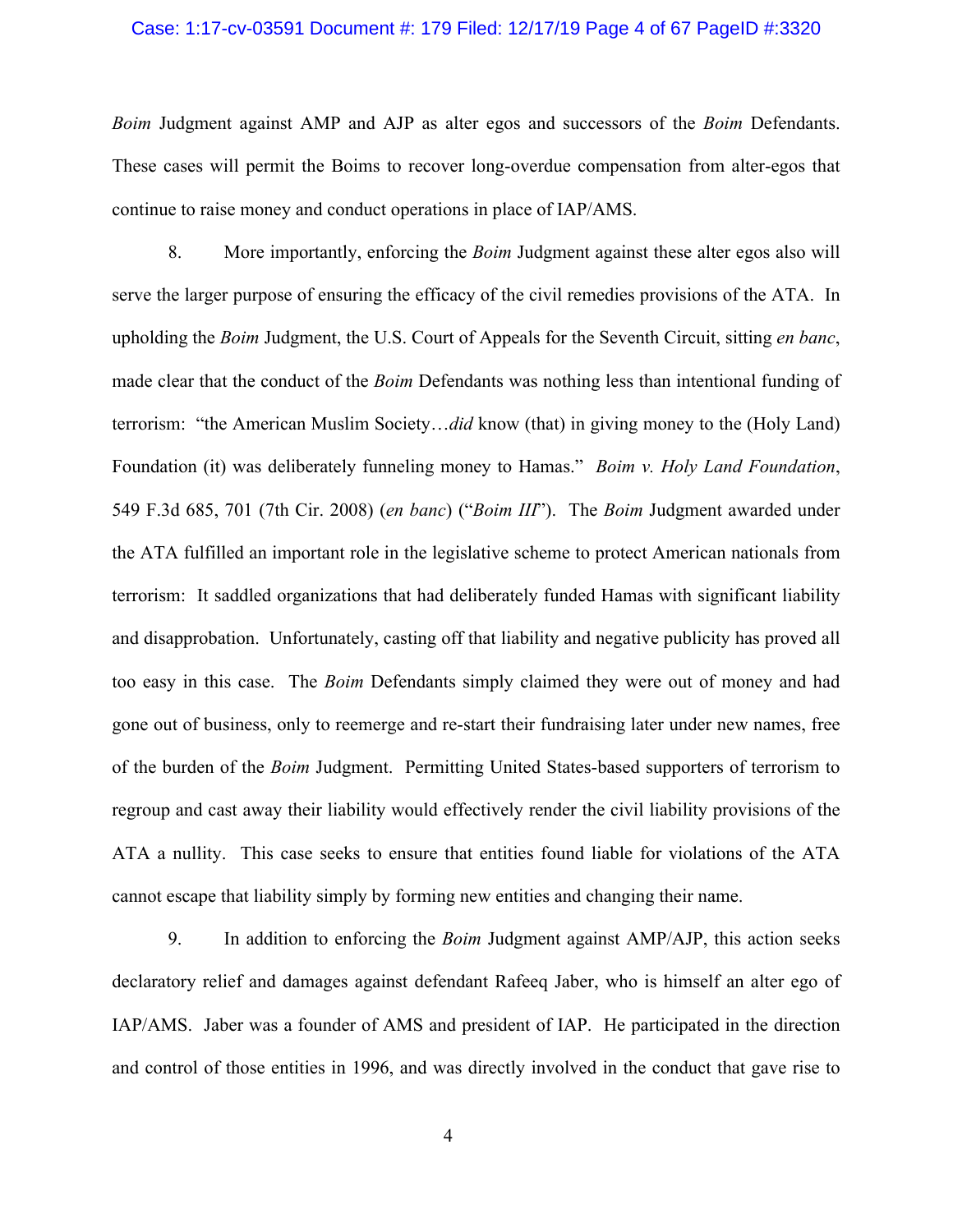### Case: 1:17-cv-03591 Document #: 179 Filed: 12/17/19 Page 5 of 67 PageID #:3321

the *Boim* Judgment. He remained the president and a director of IAP/AMS until the end and directed the purported wind-up of these organizations in 2004 and 2005. As such, he had fiduciary duties to the Boims as judgment creditors of IAP/AMS. He failed to exercise adequate diligence and care in carrying out those duties and concealed the continuation of the *Boim* Defendants to evade collection of the *Boim* Judgment.

10. This action requests that the Court (i) enter a declaratory judgment determining that AMP and AJP are the alter ego and/or successors of one or more of the *Boim* Defendants (including IAP/AMS); (ii) enter a declaratory judgment determining that Rafeeq Jaber is the alter ego of one or more of the *Boim* Defendants (including IAP/AMS) or is liable under the doctrine of veil piercing; (iii) enter a declaratory judgment determining that each of Defendants is jointly and severally liable for the unsatisfied portion of the *Boim* Judgment; (iv) enter money judgments against each of the Defendants, jointly and severally, for this unpaid liability; and (v) enter a money judgment against Jaber for fraudulently concealing from Plaintiffs material facts regarding the collection of the *Boim* Judgment, including that IAP/AMS was being resurrected in the form of AMP and that IAP/AMS continued to have valuable good will, intangible assets, and a newspaper that were being passed on without any compensation to Plaintiffs.

#### **JURISDICTION AND VENUE**

11. This Court has jurisdiction over this action pursuant to 18 U.S.C. §§ 2333(a) and 2338 and 28 U.S.C. §§1331 because Plaintiffs seek to impose liability on AMP, AJP and Rafeeq Jaber arising from the civil liability provisions of the ATA, 18 U.S.C. § 2333(d)(2), as alter egos and/or successors of the *Boim* Defendants. *See, e.g., Bd. of Trustees, Sheet Metal Workers' Nat. Pension Fund v. Elite Erectors, Inc.*, 212 F.3d 1031, 1037-1038 (7th Cir. 2000) (alter ego liability was "direct" liability under federal statute and therefore subject to federal subject matter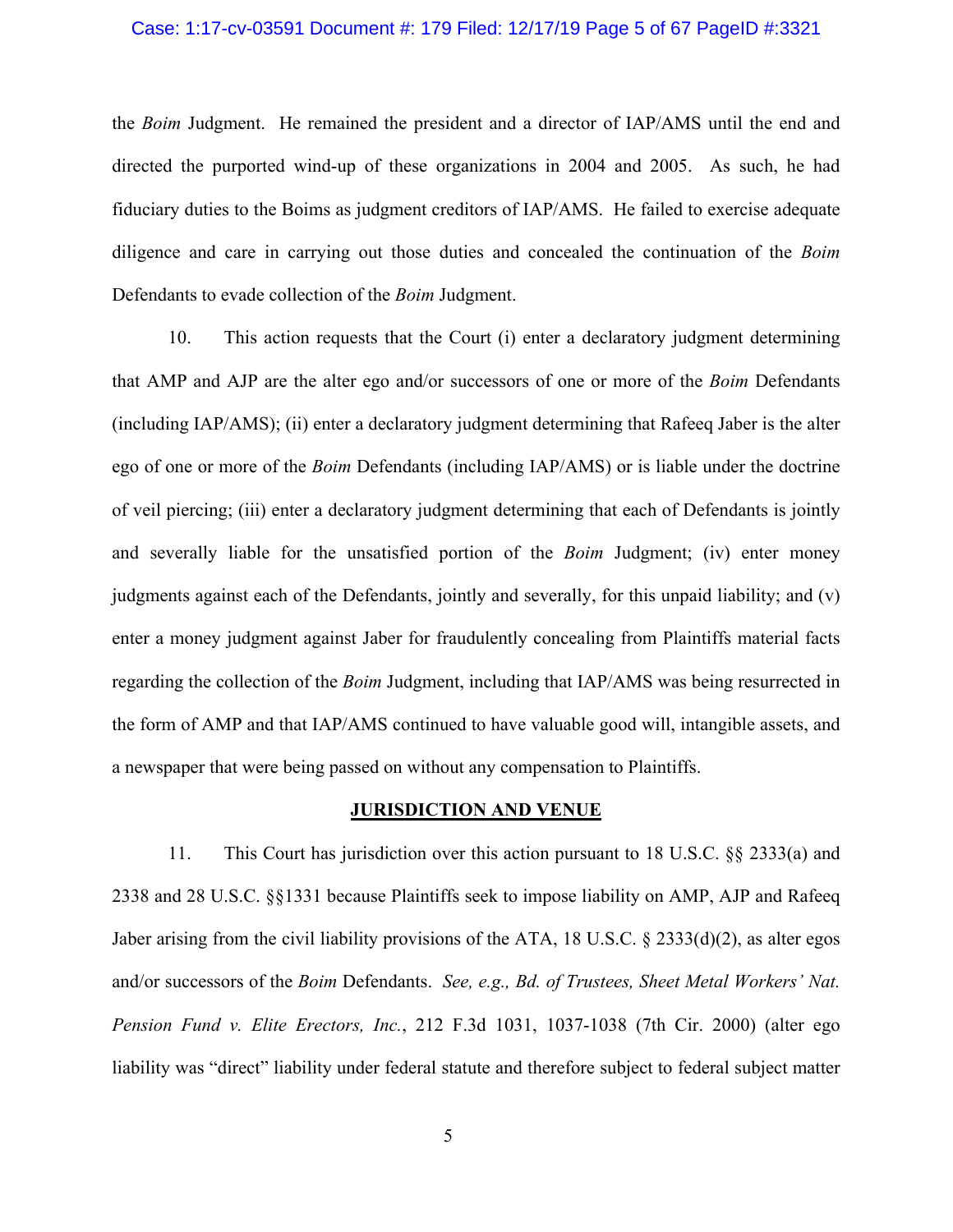#### Case: 1:17-cv-03591 Document #: 179 Filed: 12/17/19 Page 6 of 67 PageID #:3322

jurisdiction); *Central States, Se. and Sw. Areas Pension Fund v. Central Transp., Inc.*, 85 F.3d 1282, 1286 (7th Cir. 1996) (recognizing federal subject matter jurisdiction for enforcement action based on alter ego liability); *Trs. of the Chi. Painters & Decorators Pension Fund v. NGM Servs., Inc.*, 2014 U.S. Dist. LEXIS 176004, at \*6-7 (N.D. Ill. Dec. 22, 2014) (federal subject matter jurisdiction for successor claim).

12. This Court is authorized to grant declaratory judgment under the Declaratory Judgment Act, 28 U.S.C. §§2201-2202, and to issue preliminary and permanent injunctive relief under Rule 65 of the Federal Rules of Civil Procedure.

13. In addition, this Court has supplemental jurisdiction pursuant to 28 U.S.C. §1367 in the event that any claims asserted herein are not subject to original jurisdiction, because such claims (if any) are so related to claims in this action within the Court's original jurisdiction that they form part of the same case or controversy under Article III of the United States Constitution.

14. Venue is proper under 18 U.S.C. §2334(a) because one or more of the Defendants resides, will be served, and/or has an agent in this judicial district. Venue is also proper under 28 U.S.C. §1391(b) because a substantial part of the events or omissions giving rise to the claims herein occurred within this judicial district and/or, on information and belief, a substantial part of the property that is the subject of this action is situated in this district.

#### **THE PARTIES**

15. Plaintiffs Stanley Boim and Joyce Boim are United States citizens who reside in Jerusalem, Israel. Stanley Boim is the administrator of the estate of his son, David Boim, deceased. The *Boim* Judgment was entered in favor of Stanley and Joyce Boim.

6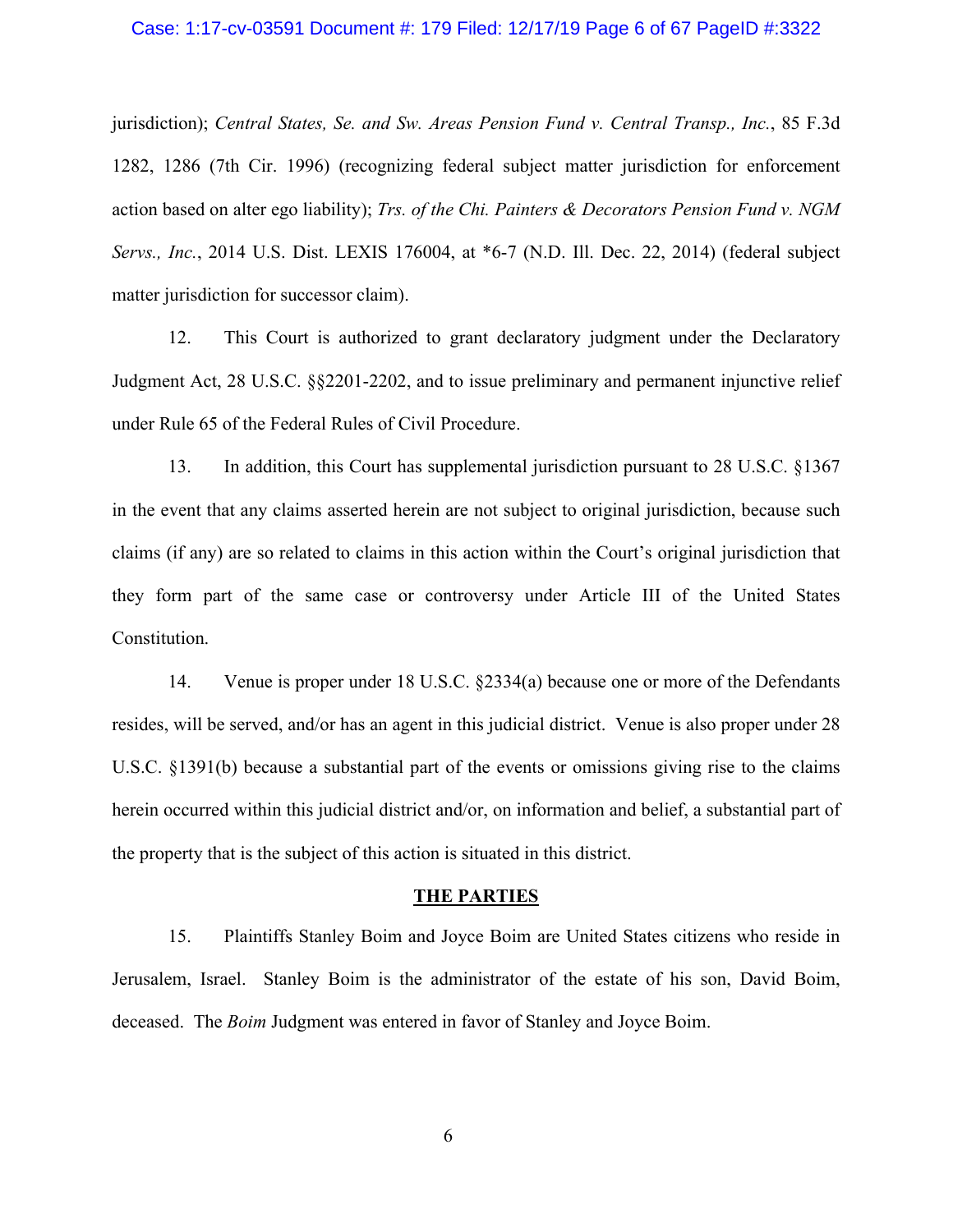### Case: 1:17-cv-03591 Document #: 179 Filed: 12/17/19 Page 7 of 67 PageID #:3323

16. AMP (American Muslims for Palestine) is a California corporation now listed as suspended on the California Secretary of State website. The entity's listed mailing address is 10101 South Roberts Rd., Palos Hills, Illinois.

17. AJP (Americans for Justice in Palestine Educational Foundation, doing business as American Muslims for Palestine) is a  $501(c)(3)$  tax-exempt organization incorporated in California and located at 6404 Seven Corners Place, Suite N, Falls Church, VA 22044-2034.

18. Individual Defendant Rafeeq Jaber is a resident of Illinois and this Judicial District. Individual Defendant Rafeeq Jaber was a founder of AMS and president of IAP. He was directly involved in the conduct that gave rise to the *Boim* Judgment and was an alter ego of AMS/IAP and/or is subject to liability under the doctrine of veil piercing.

### **GENERAL ALLEGATIONS**

19. Stanley and Joyce Boim's seventeen-year old son David was murdered by Hamas terrorists at a bus stop in Israel in 1996. He was standing with a group of classmates on their way to Jerusalem to attend a review class in preparation for their matriculation exams. A car drove up opposite the boys and a gunman shot at the group, hitting David in the head. David died the next day. The Boims filed suit in 2000 in this Court under the civil remedies provision of the ATA, 18 U.S.C. §2333. The *Boim* Defendants included individuals and organizations in the United States that provided material support to Hamas in violation of 18 U.S.C. §2339A. They included, *inter alia*, *Boim* Defendants HLF, IAP/AMS, the American Middle East League for Palestine ("AMELP"), and a purported think tank, the United Association for Studies and Research ("UASR"), which was the political command center of Hamas in the United States.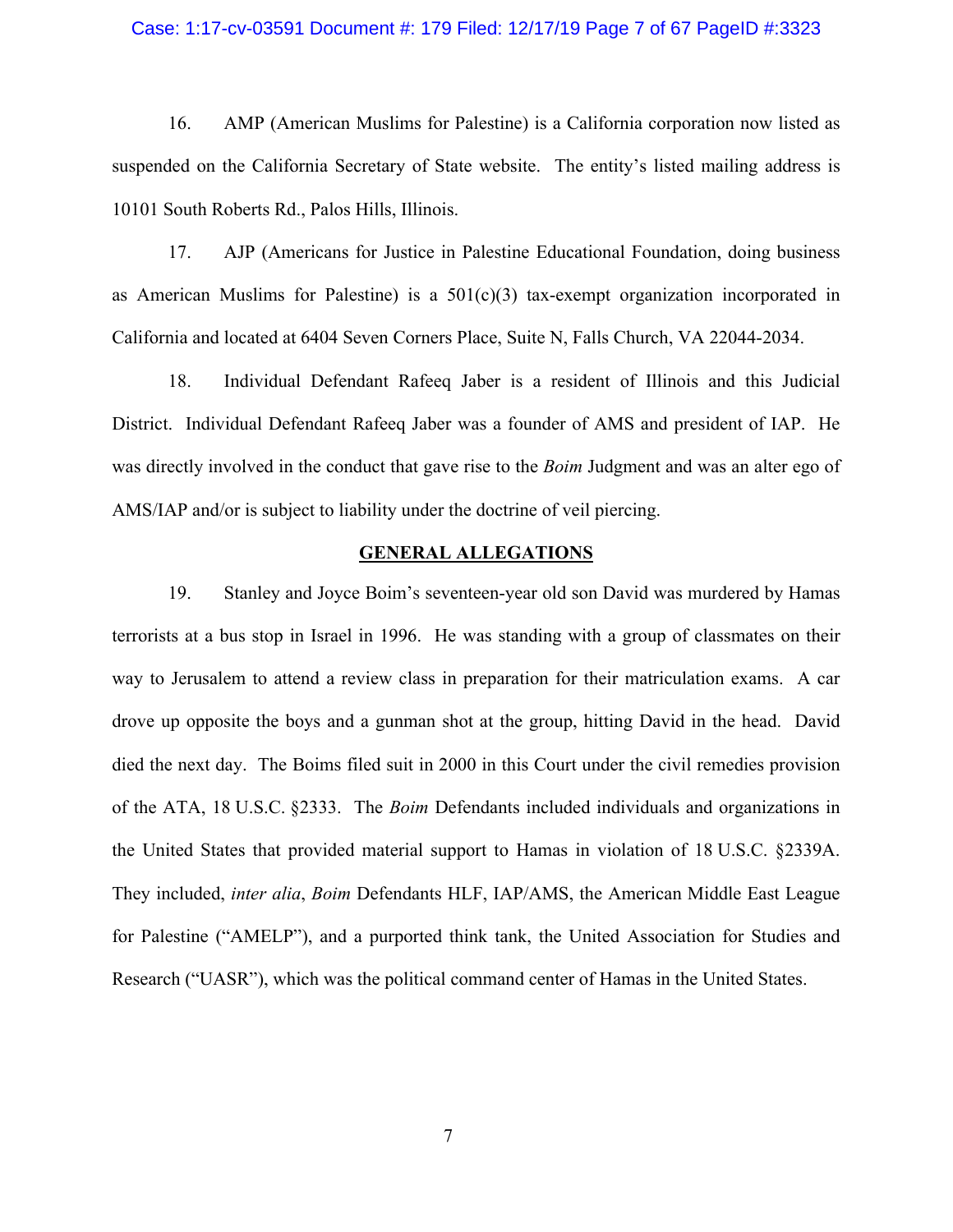# **HAMAS BUILDS A NETWORK—INCLUDING IAP AND AMS—TO FUND ITS ACTIVITIES**

20. The Gaza branch of the International Muslim Brotherhood became Hamas in 1987 during the Palestinian uprising against Israel known as the "First Intifada." As IAP board member and AMP leader Osama Abuirshaid has explained, less than a year later: "Hamas issued its charter (or covenant)…. The charter is an unapologetically hard-line document that vividly promises destruction to Israel. However, with the passing of time…. the discourse of Hamas has become much softer, though the major beliefs of the movement remain unchanged and it continues to refuse the recognition of the state of Israel." The Hamas charter calls for the annihilation of Israel through "jihad" (i.e. holy war) and seeks to establish an Islamic state in place of Israel, "from the (Jordan) River to the (Mediterranean) Sea." It rejects not just the state of Israel but also secular Palestinian rule, and it advocates the use of violence and terrorist attacks to achieve its ends. The leaders of IAP/AMS, HLF and AMP/AJP, and the organizations themselves, are well-known vocal advocates and proponents of this ideology and political program.

21. Primarily through the Izz al-Din al-Qassam Brigades (Hamas' military wing), and now as the de facto governing body in Gaza, Hamas has taken credit for numerous acts of terror, including suicide bombings and shootings of civilians and military targets, dating back to its inception. In 1995, the United States designated Hamas as a "Specially Designated Terrorist" in Executive Order 12947 (January 25, 1995), which declared a national emergency with respect to the "grave acts of violence committed by foreign terrorists that disrupt the Middle East peace process." This designation was reaffirmed under Executive Order 13224 (October 31, 2001) and remains in effect today.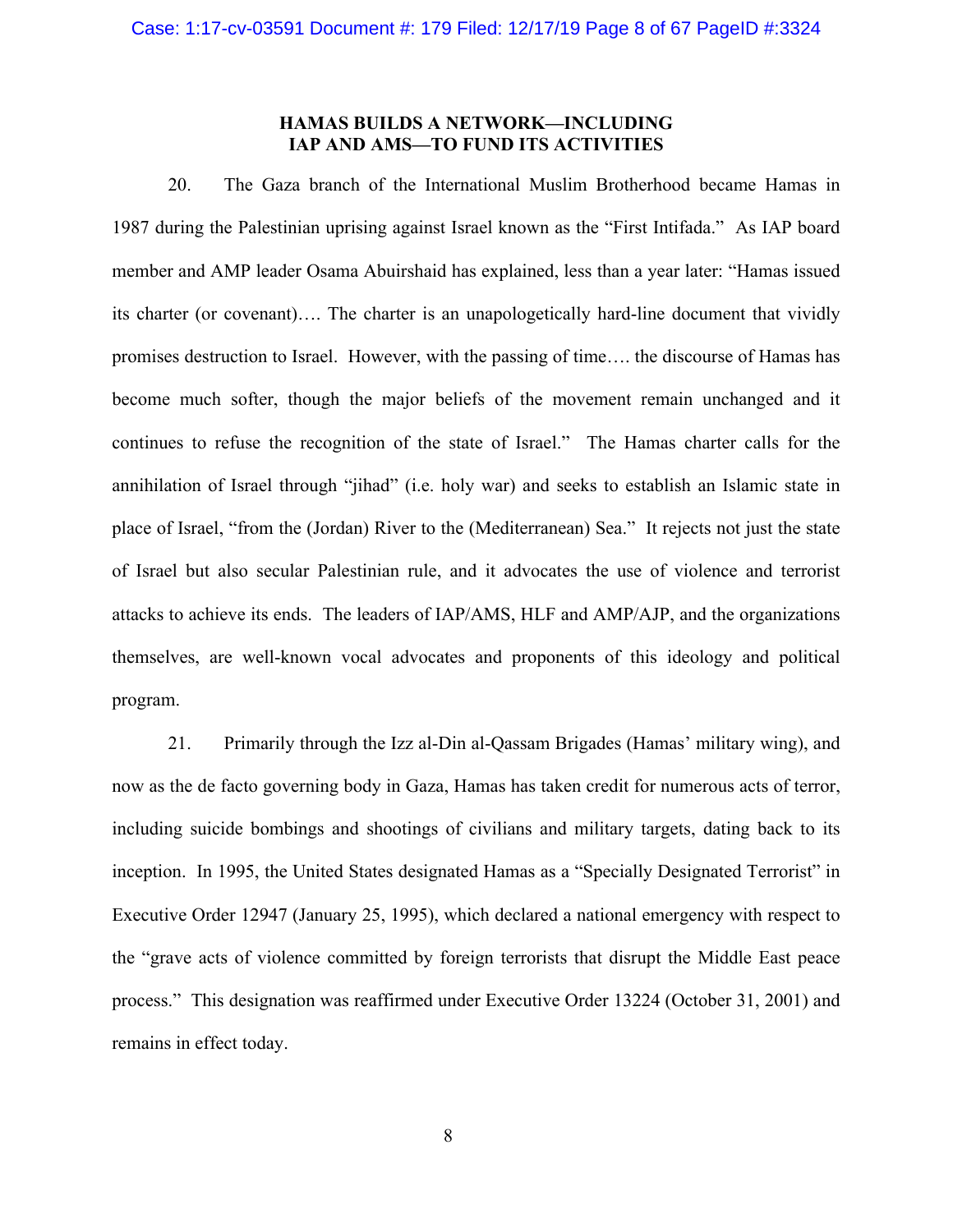#### Case: 1:17-cv-03591 Document #: 179 Filed: 12/17/19 Page 9 of 67 PageID #:3325

22. Hamas garners support and raises funds for its terrorist attacks and jihad against Israel through social welfare, charitable, humanitarian and political activities, carried out directly and through an extensive network of Hamas-affiliated charities, social service organizations and mosques. These activities enhance Hamas's reputation, allow it to recruit participants for terrorist activities, and allow it to collect funds ostensibly ear-marked for legitimate purposes. Funds channeled to these organizations, even if for legitimate purposes, free up Hamas's resources to be used for terrorist attacks, and funds donated for humanitarian purposes may ultimately be channeled to Hamas's military wing. In some cases, Hamas-affiliated social institutions have directly engaged in recruiting, propaganda, incitement, and logistical support for terrorist activities.

23. Hamas obtains funding from a broad network of sources outside Gaza. These include U.S.-designated State Sponsors of Terrorism (such as Iran), wealthy individuals, numerous charities that function as Hamas front organizations, and overseas organizations set up in Europe, Asia and the United States to raise funds from international donors. In the years leading up to the *Boim* Judgment, this worldwide network raised tens of millions of dollars per year to support Hamas. This network continues to provide extensive financial support to Hamas today.

24. Hamas's international funding and support network had its origins with the Muslim Brotherhood even before Hamas was founded. Beginning in the 1950s, the International Muslim Brotherhood, through its "Western Brothers," took root in the United States establishing an intricate network of interconnected organizations and activists to promote and fund its goals. Among those groups and activists in the United States was the "Palestine Committee"

9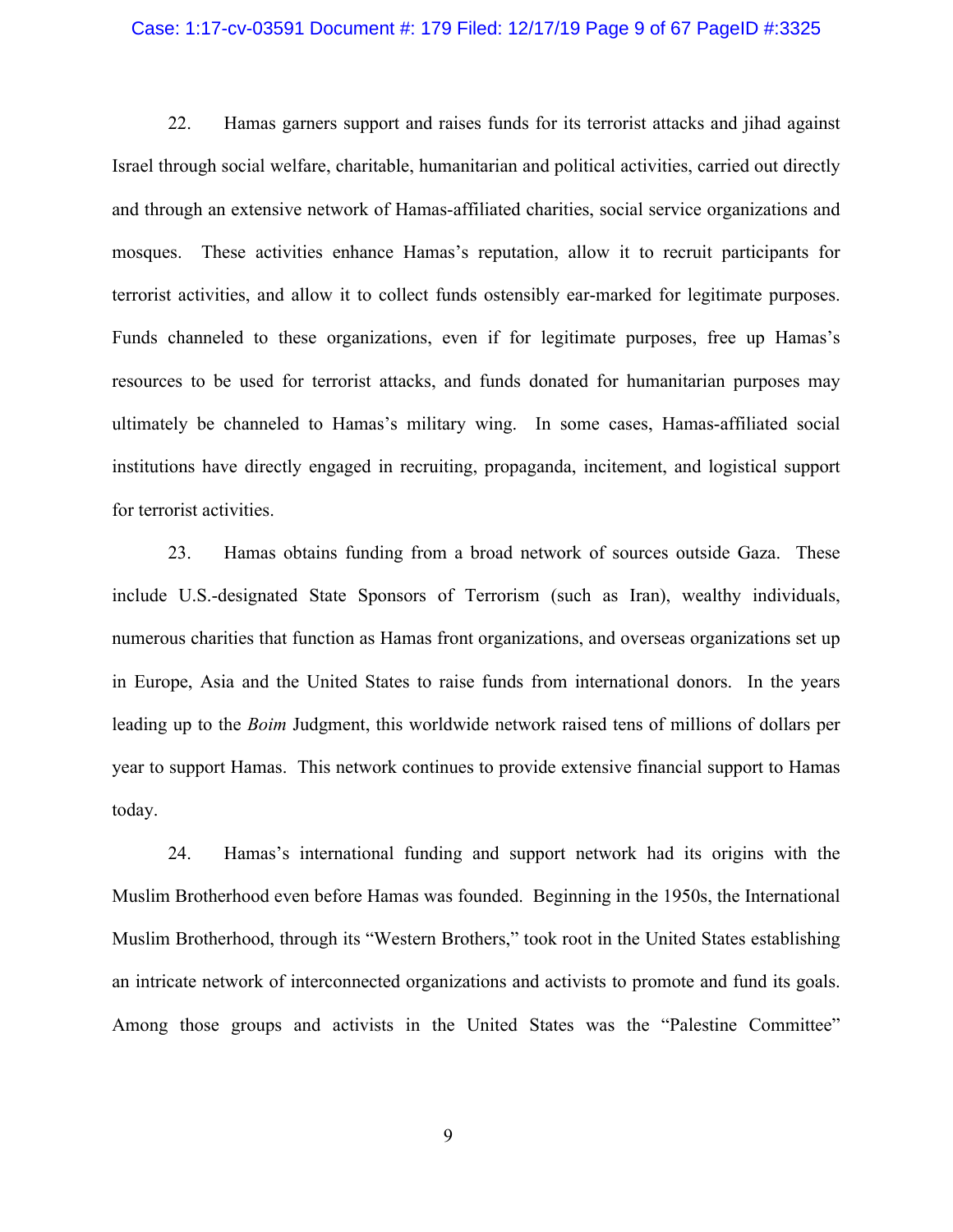#### Case: 1:17-cv-03591 Document #: 179 Filed: 12/17/19 Page 10 of 67 PageID #:3326

established by Brotherhood leaders in Gaza and the United States in the 1980's to publicly support and fund the emerging terror network.

25. After Hamas was established in 1987, "[t]he International Muslim Brotherhood directed its Palestinian Committees throughout the world, including in the United States, to help Hamas." *See* Order, *United States v. Holy Land Foundation*, No. 04-CR-00240 (N.D. Tex. May 24, 2010) [Dkt. 1447, p. 9]. The Palestine Committee then created a group of organizations, run by a small group of identifiable activists, to fulfill this mandate. These were not membership organizations. They were controlled by a small group of self-appointed leaders who paid little if any attention to corporate forms or legal requirements. The Palestine Committee in the United States established three related entities with distinct roles and tasks to carry out this mission: *Boim* Defendants IAP/AMS, UASR, and the "Occupied Land Fund," which subsequently renamed itself "the Holy Land Foundation."

#### **THE BOIM DEFENDANTS**

26. Holy Land Foundation for Relief and Development (HLF). *Boim* Defendant HLF, formerly the Occupied Land Fund, was founded in Indiana in 1988, one year after the founding of Hamas, by Shukri abu Baker with funds supplied by Mousa abu Marzook (a/k/a Abu Omar, Abu Umar, Abu Rizq), who is currently and has for many years been a senior leader of Hamas. HLF was later incorporated in California by Abu Baker, Ghassan Elashi and Mohammad el-Mezain in 1991, and renamed the Holy Land Foundation for Relief and Development. HLF moved to Texas in 1992 and was located across the street from Elashi's business, Infocom Corporation. Infocom and Ghassan Elashi were convicted in 2005 for dealing in the property of a Specially Designated Terrorist and conspiracy to commit money laundering. The violations included sending money to Marzook.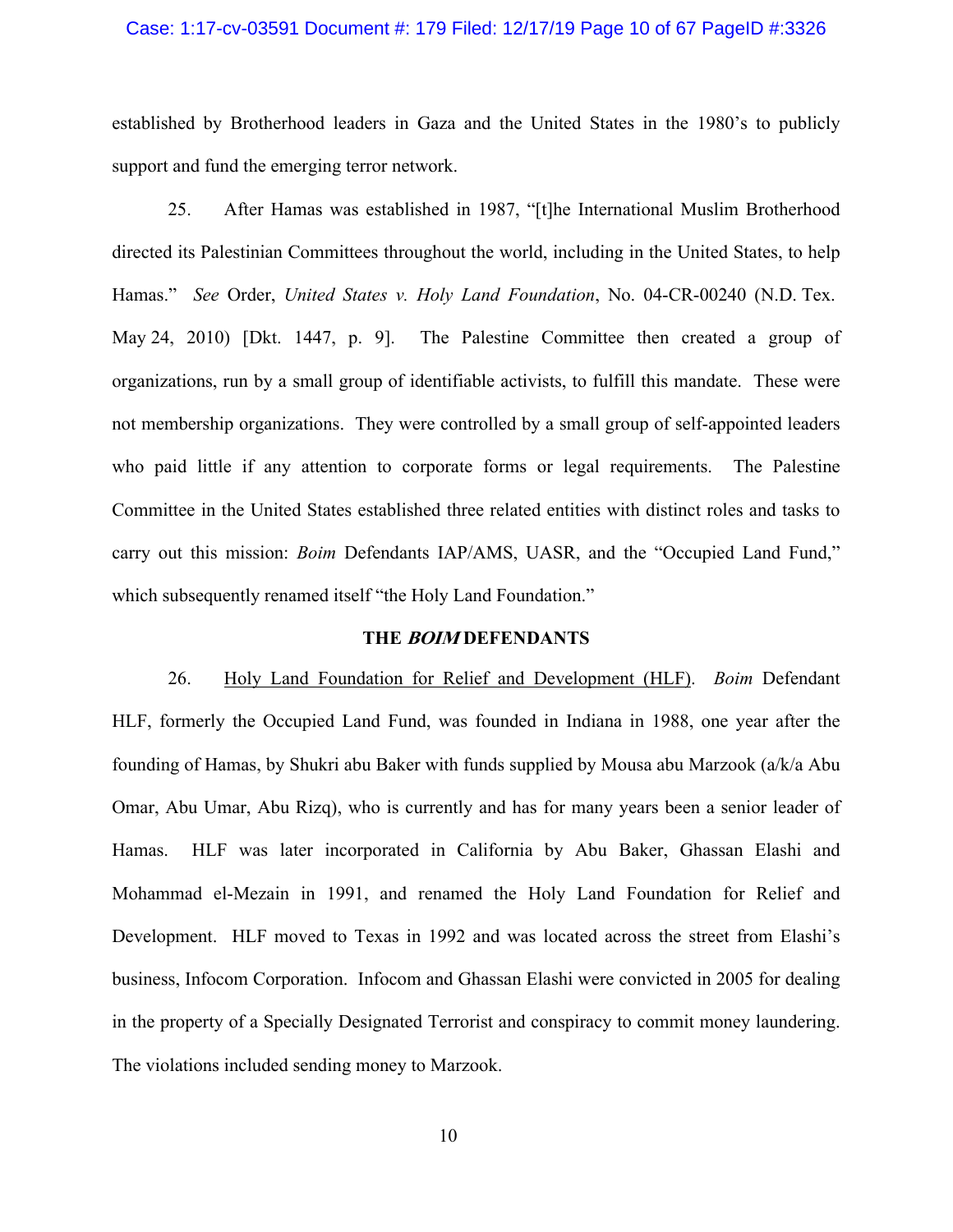#### Case: 1:17-cv-03591 Document #: 179 Filed: 12/17/19 Page 11 of 67 PageID #:3327

27. HLF acted as the direct financial conduit to Hamas institutions and was referred to by its leaders as "the Treasury" or "the Fund." HLF claimed to be the largest Islamic charity in North America and publicly declared that it was dedicated to the cause of social welfare in Palestine.

28. Islamic Association for Palestine (IAP). An entity or group of persons and entities operating under the name "Islamic Association for Palestine" (known collectively as "IAP National") operated continuously in the United States from the time it was established by the Palestine Committee in the early 1980s until it purportedly closed in late-2004 or early-2005. In 1981, Khaled Mishal directed the creation of the Islamic Association for Palestine. Khaled Mishal was then a senior member of the Muslim Brotherhood in Gaza and from 2004 until May 2017 was the leader of Hamas. Khaled Mishal described IAP as one of the "first pillars of Hamas." In 1983, Marzook was tasked to strengthen IAP. Marzook transferred \$150,000 to both IAP and HLF. On August 29, 1995, Marzook was designated by the U.S. Department of the Treasury as a Specially Designated Terrorist. He was expelled from the United States in 1997. On August 22, 2003, Khalid Mishal was designated as a Specially Designated Global Terrorist.

29. IAP National acted as an umbrella organization that encompassed various other informal and legal entities throughout the United States that called themselves "Islamic Association for Palestine." These included: IAP Illinois; the Islamic Association for Palestine formed in California in 1986 by Ghassan Elashi ("IAP California"); AMS (American Muslim Society) formed by Rafeeq Jaber in Illinois in 1993; American Middle East League for Palestine ("AMELP") formed in Texas in 1990 by Yasser K. Saleh Bushnaq and Ismael Selim Elbarasse; and IAP Texas formed by Basman Elashi in 1993. Ghassan Elashi was convicted in the HLF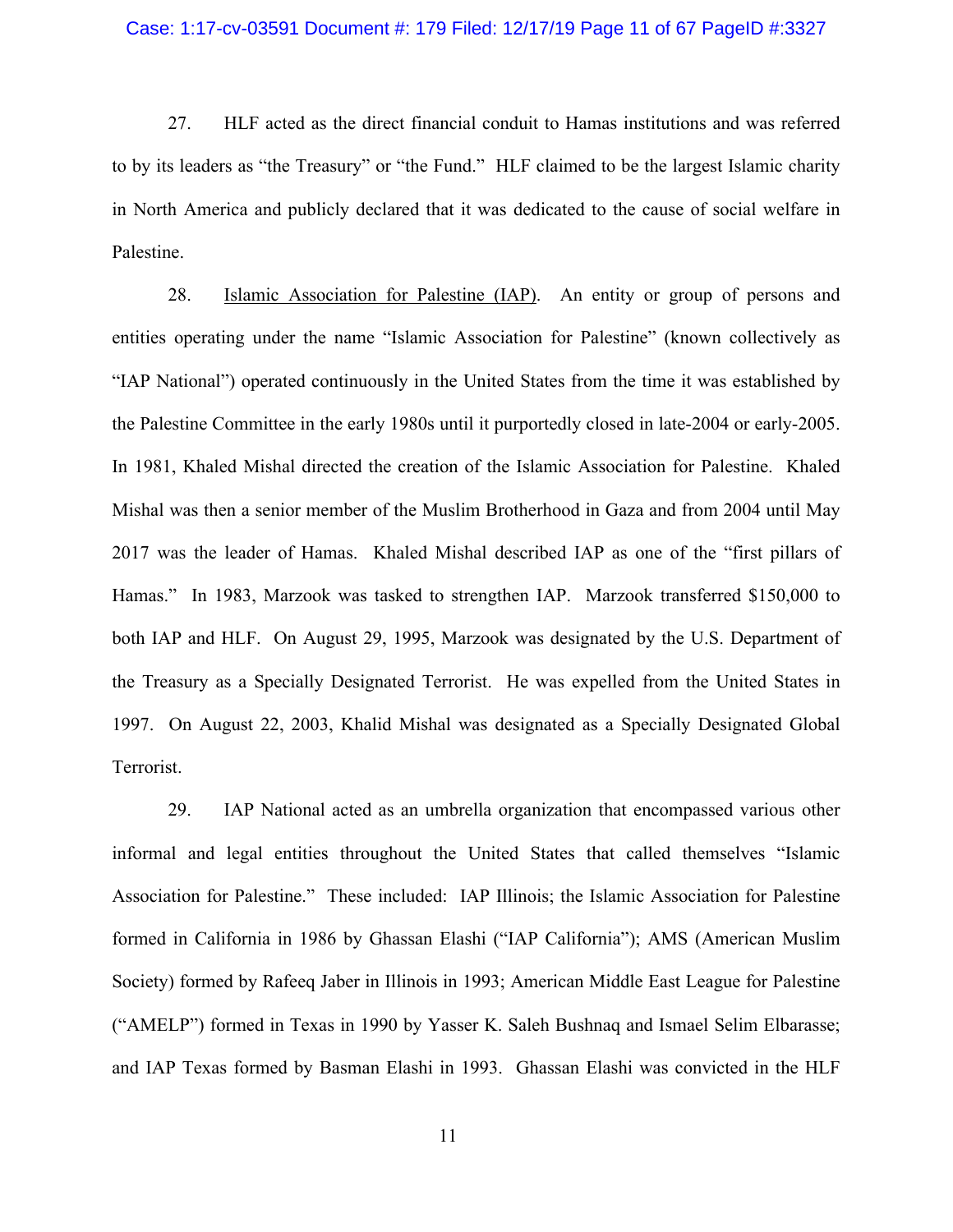# Case: 1:17-cv-03591 Document #: 179 Filed: 12/17/19 Page 12 of 67 PageID #:3328

case in 2004 and sent to prison for violation of the ATA. Elbarasse shared a bank account with Marzook that sent substantial funds to IAP, UASR and HLF. Elbarasse and Marzook funded Boim Defendant Muhammad Salah's trip to Israel, the West Bank and Gaza in 1992 to deliver "emergency" cash to Hamas operatives. Each of these organizations assumed a primary position in the IAP/AMS network depending on the location of the individual who was designated as the leader of the network at that time.

30. IAP National functioned as a promoter and fund-raiser for the network of front organizations supporting Hamas, including by promoting HLF and by directing donors to give money to HLF. IAP National also acted as the primary voice and propaganda arm for Hamas in the United States. It published Arabic-language newspapers directed to the Palestinian population in the United States advocating Hamas doctrines, it issued Hamas press releases and communiqués, and published the Hamas charter, which, as noted above, explicitly called for the destruction of Israel and the murder of Jews. In line with Hamas' political program, IAP National (along with the legal entities under its umbrella) never promoted a solution to the Palestinian issue that included the continued existence of the State of Israel.

31. IAP National organized annual conventions, conferences and meetings, which included as speakers members of Hamas brought from the Middle East at IAP's expense as well as local pro-Hamas speakers. These conferences and conventions have been a hallmark of entities in the Hamas network, including IAP/AMS. They create a circle of social interaction where leaders and activists know each other. Leading Islamic scholars are able to hand down teachings. Important connections and relationships are formed and sustained in these conferences and decisions are made "on the margins" of these conventions.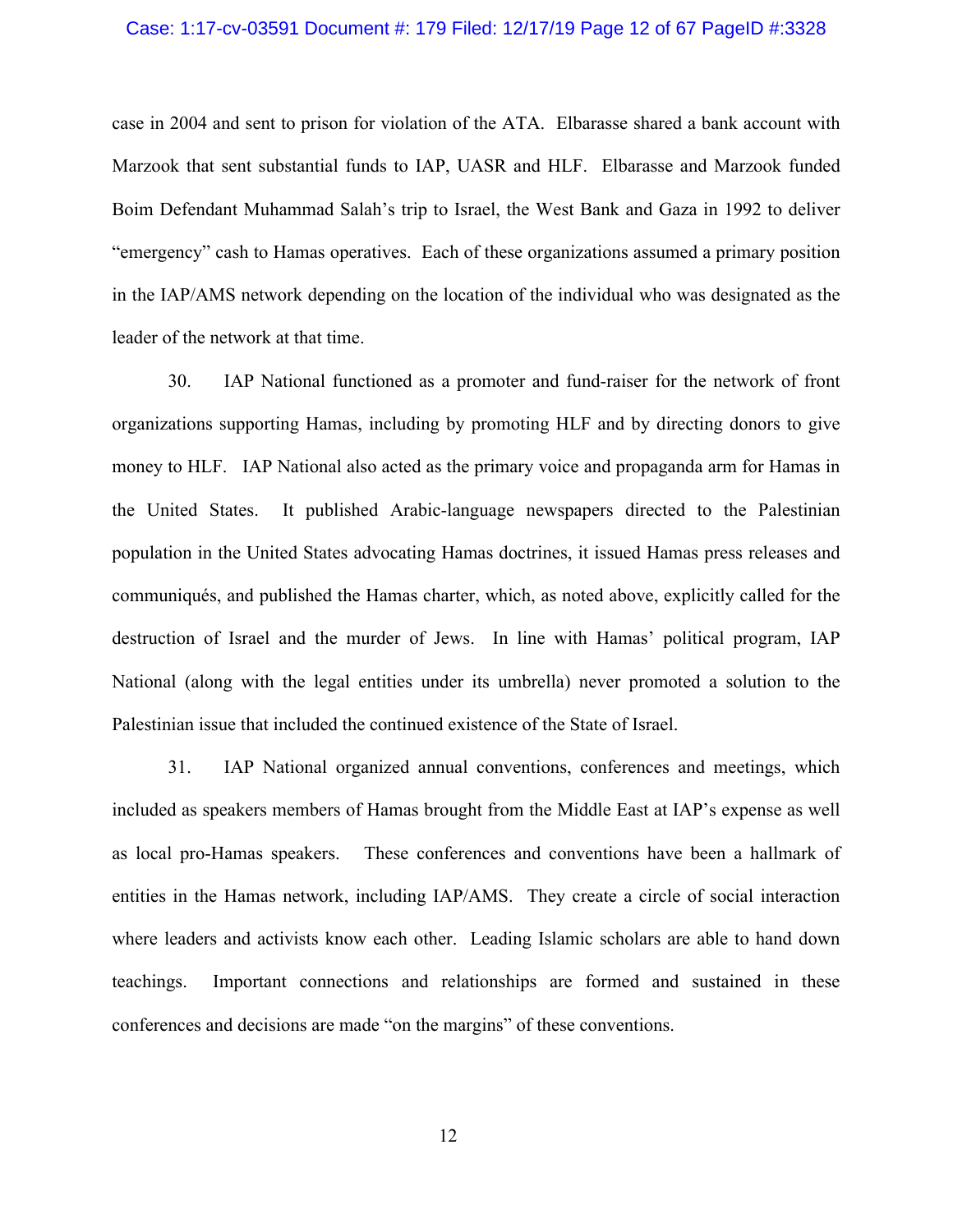# Case: 1:17-cv-03591 Document #: 179 Filed: 12/17/19 Page 13 of 67 PageID #:3329

32. American Muslim Society (AMS). *Boim* Defendant AMS was incorporated in Illinois in 1993. In 1994, AMS applied for the name of "Islamic Association for Palestine in Chicago." Prior to its incorporation, AMS's principals acted as the local chapter of IAP National. The AMS group took over leadership of IAP National in 1996, with Defendant Rafeeq Jaber as its president. During the *Boim* litigation, AMS was both the Chicago branch and the national office of IAP National, and it was the primary voice for Hamas in the United States. Although it was formally a separate corporate entity, the Seventh Circuit Court of Appeals ultimately determined that AMS was in reality simply one of the various alter egos of the IAP National umbrella organization and pursued the same objectives and mission.

33. While IAP characterized itself as a "public-awareness, educational, political, social, and civic" organization, one of the core missions of IAP/AMS was to promote and facilitate funding for Hamas and Hamas ideology and political positions. As explained by Magistrate Judge Keys in his comprehensive ruling on summary judgment in the *Boim* Action: "IAP and AMS (as well as the various organizations within the national IAP umbrella) contributed money, on a number of occasions, to HLF, and routinely and consistently encouraged people to donate money to HLF, and otherwise assisted in HLF's fundraising endeavors." *Boim v. Quranic Literacy Institute*, 340 F. Supp. 885, 910 (N.D. Ill. 2004) ("*Boim v. QLI*"). **"**Turning to the question of whether IAP and AMS desired to help Hamas' activities succeed, and, in fact, engaged in some act [to help] those activities succeed, the record contains an abundance of evidence that both of these propositions is, in fact, true." *Id.* at 908.

34. Notwithstanding its veneer of official neutrality with respect to Hamas' activities, Magistrate Judge Keys found that IAP/AMS promoted these activities, albeit "subtly":

> The record makes clear that, if IAP has never outrightly cheered on Hamas' terrorist activities, it has come awfully close. Certainly,

> > 13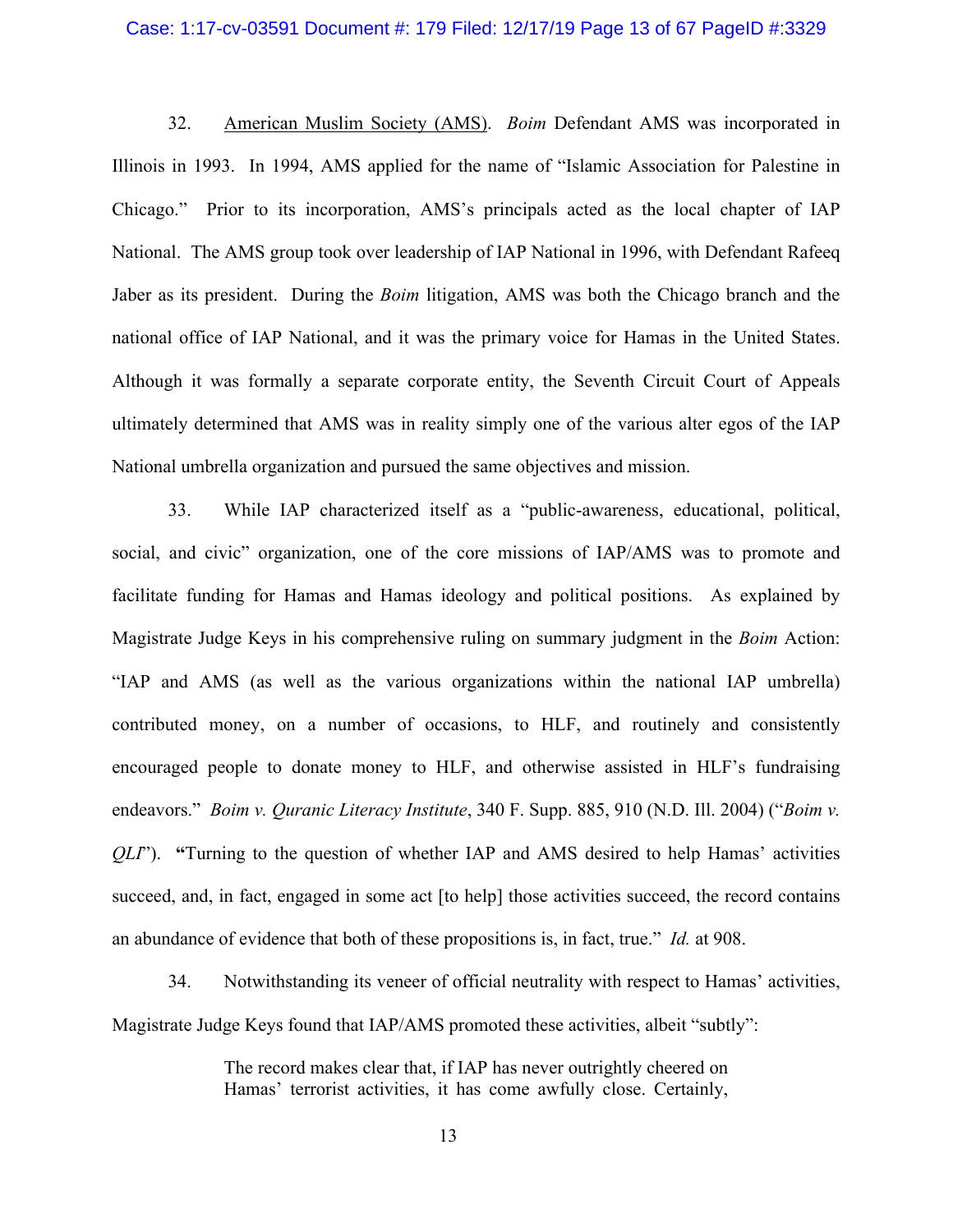IAP has never condemned Hamas' tactics. Indeed, Mr. Jaber testified that IAP takes no position on whether suicide bombings, also called "martyrdom operations," are right or wrong, "because we do not judge. I don't believe we are in a position to judge the people what they do and what they do not do. Because the one in the field is different than the one sitting in the chair like me here." Jaber Deposition II, pp. 194–95. The record shows that IAP actually praises Hamas' terrorist activities, though it does so somewhat subtly: Mr. Jaber admitted that IAP National, under his leadership, published articles and editorials characterizing suicide bombers and those who carried out bombing operations against Israeli targets as "martyrs" and as "freedom fighters," though he claimed that IAP took no official position on the validity of those characterizations. Jaber Deposition II, pp. 194–98.

### *Boim v. QLI*, 340 F. Supp. 2d. at 912.

35. IAP/AMS were also closely tied to HLF and shared key personnel. For example, HLF Treasurer Ghassan Elashi formed IAP California; HLF President and CEO Shukri Abu Baker was a member of IAP National's advisory board; Kifah Mustapha, HLF's registered agent in Illinois, organized the programming for IAP National's 1999 Annual Conference; and Ahmad Agha, HLF's treasurer, was a director of AMELP. The fluidity and interchangeability of activists between IAP's various constituent organizations and HLF was typical and characteristic of Hamas and Palestine Committee organizations.

36. IAP/AMS and HLF leaders also established close and consistent relations with Hamas leadership in Gaza and the West Bank. In 1988, Abdullah Azzam, who founded al-Qaeda with Osama bin Laden, was the featured speaker at the annual IAP conference. Azzam made an impassioned plea at the conference to donate funds to Hamas and referred explicitly to Sheikh Ahmed Yassin, the terror group's spiritual leader in Gaza, as a worthy recipient of donations. Sheikh Said Mohammed Siyam, one of Hamas' most senior political and military leaders from Gaza and a protégé of Hamas co-founder Sheikh Abdel Aziz al-Rantissi, spoke at the 1989 convention.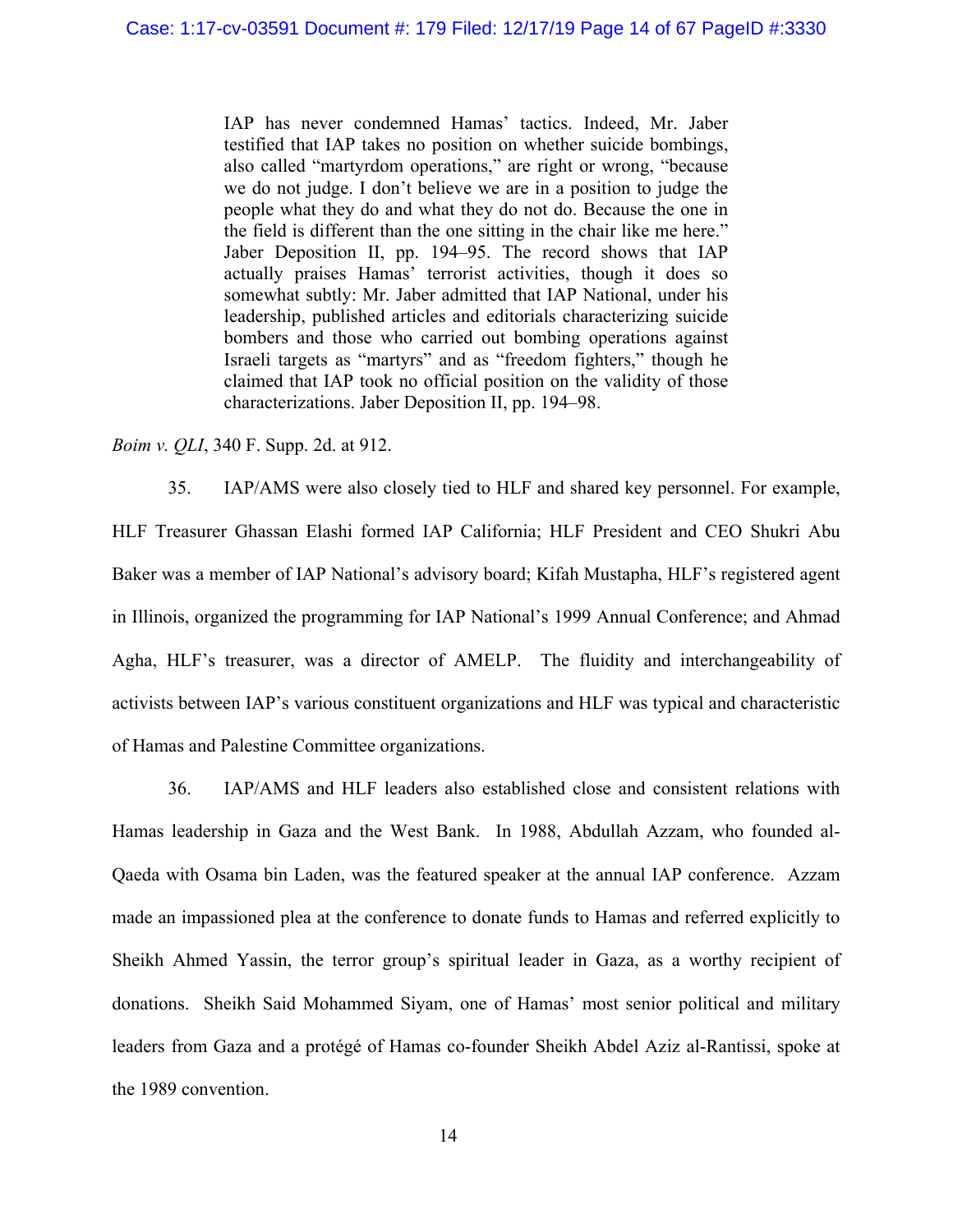37. United Association for Studies and Research (UASR). *Boim* Defendant UASR was created by Marzook in Illinois in 1989 as an affiliate of HLF, IAP and AMS. UASR purported to be a think-tank conducting research on Middle-Eastern and Islamic topics. It functioned as a political and intellectual command center for Hamas in the United States.

# **THE** *BOIM* **DEFENDANTS CONSPIRE TO CONTINUE SUPPORT FOR HAMAS IN THE WAKE OF THE OSLO ACCORDS AND GROW THEIR NETWORK OF SUPPORT IN THE UNITED STATES**

38. As noted above, it is a cardinal principle of Hamas that no agreement can be reached that will allow for the permanent presence of the State of Israel. This view took a serious blow when in 1993 the Palestine Liberation Organization, led by Yasser Arafat, entered into an agreement with Yitzhak Rabin, Israel's Prime Minister, to establish a mechanism to lead to peace. This agreement was known as the "Oslo Accords." Leaders of HLF, IAP/AMS and UASR organized and attended a summit held in Philadelphia in 1993 that included Hamas leaders from Gaza and the West Bank. The purpose of the meeting was to design a strategy to oppose the Oslo Accords including by "support[ing] the families of the (Hamas) martyrs" and providing "a political force for our brothers on the inside." A recommendation was made that "[the] institutions (in the United States) should be at the service of the Movement over there… [and] should include financial, information, political, everything." The meeting was surveilled by the FBI. Transcripts of the meeting that were released by the government show that leaders of IAP and HLF including Omar Ahmad, Mohammad al-Hanooti and Ismail Elbarasse of IAP, and Shukri abu Baker and Ghassan Elashi of HLF were active participants.

39. The Philadelphia meeting was a precursor to the events and the specific strategy that underlies this complaint and explains the subsequent events that are the subject of this lawsuit. The tapes of the meeting reveal that leaders of IAP/AMS and HLF fully expected that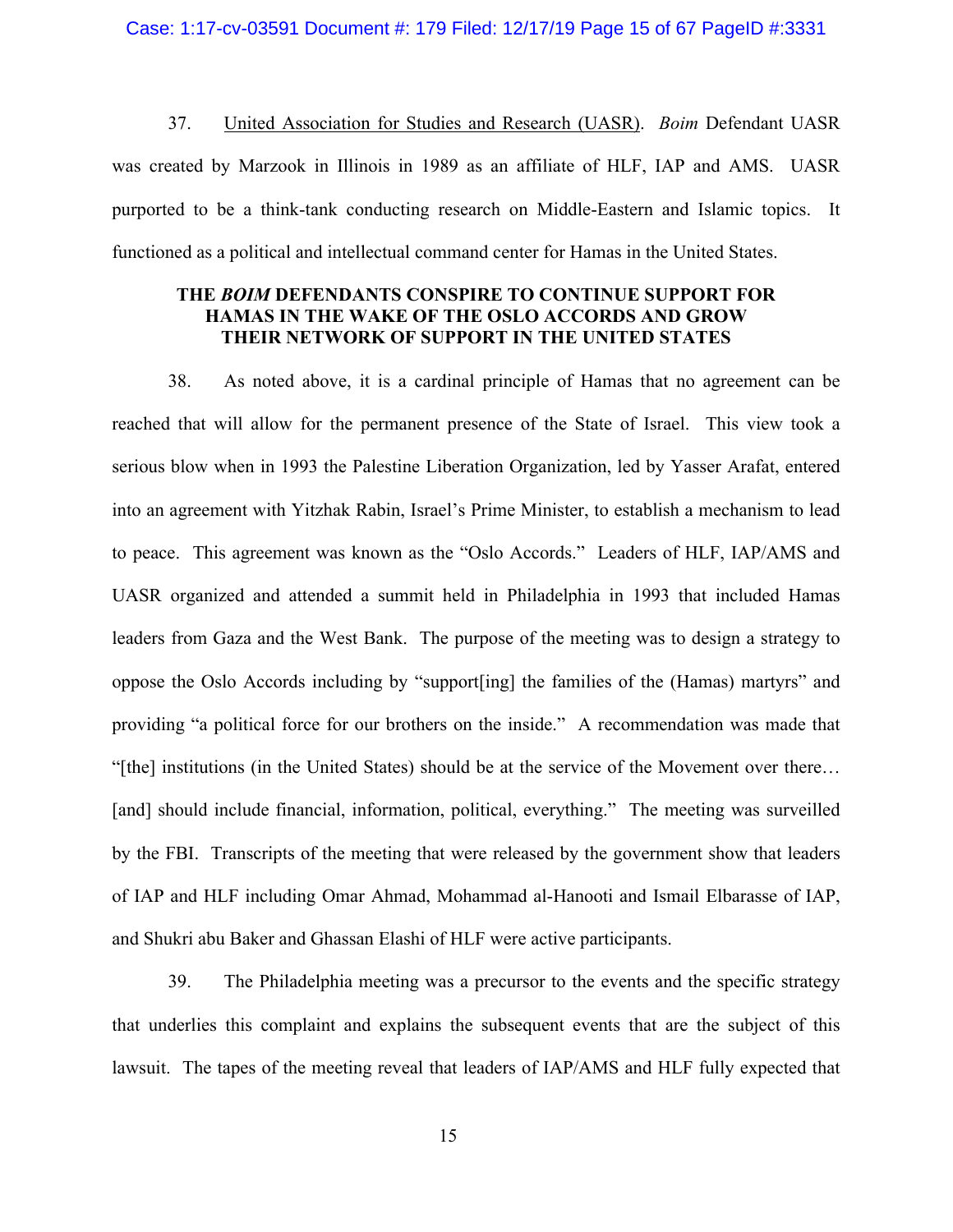#### Case: 1:17-cv-03591 Document #: 179 Filed: 12/17/19 Page 16 of 67 PageID #:3332

Hamas would soon be designated by the government as a terrorist organization. This would require Hamas' U.S. affiliates to take a nuanced position in dealing with the American public and policy makers. They understood that dissimulating the Palestine Committee's real aims was a necessary tactic. Shukri Abu Baker was heard saying, "I swear by Allah that war is deception. … Deceive, camouflage, pretend that you're leaving while you're walking that way." Omar Ahmad elaborated on Abu Baker's position by comparing the deception that the group was going to employ with head fakes used by basketball players. "He makes a player believe that he is doing this while he does something else." The participants made it clear that moving forward they had to create two separate public personas: (1) to address the general American public in moderate terms (2) while speaking to their Islamic followers with greater honesty.

40. By the time that David Boim was murdered in 1996, the IAP/AMS organization and the entities under its umbrella, together with HLF, continued to grow and broaden their capabilities and importance. In 2002, IAP/AMS's website claimed that is was "the largest Muslim, Arab, and Palestinian American grassroots organization dedicated to the cause of Palestine..." The IAP/AMS organization had built a massive network of financial donors, leadership, volunteers, loyal followers, regional groups, speakers, and contacts in Hamas and the Arab world. It had built and expanded a newspaper, public relations expertise, and substantial media, publishing, social media and internet capabilities. It had developed a major annual convention and the capability to stage successful national and local fund-raisers, festivals and other events. It had compiled lists of donors and sponsors and developed the capacity to raise money for its component entities and other groups that supported its cause. It had built good will, constituent loyalty, and prestige, for both the organization and its leaders.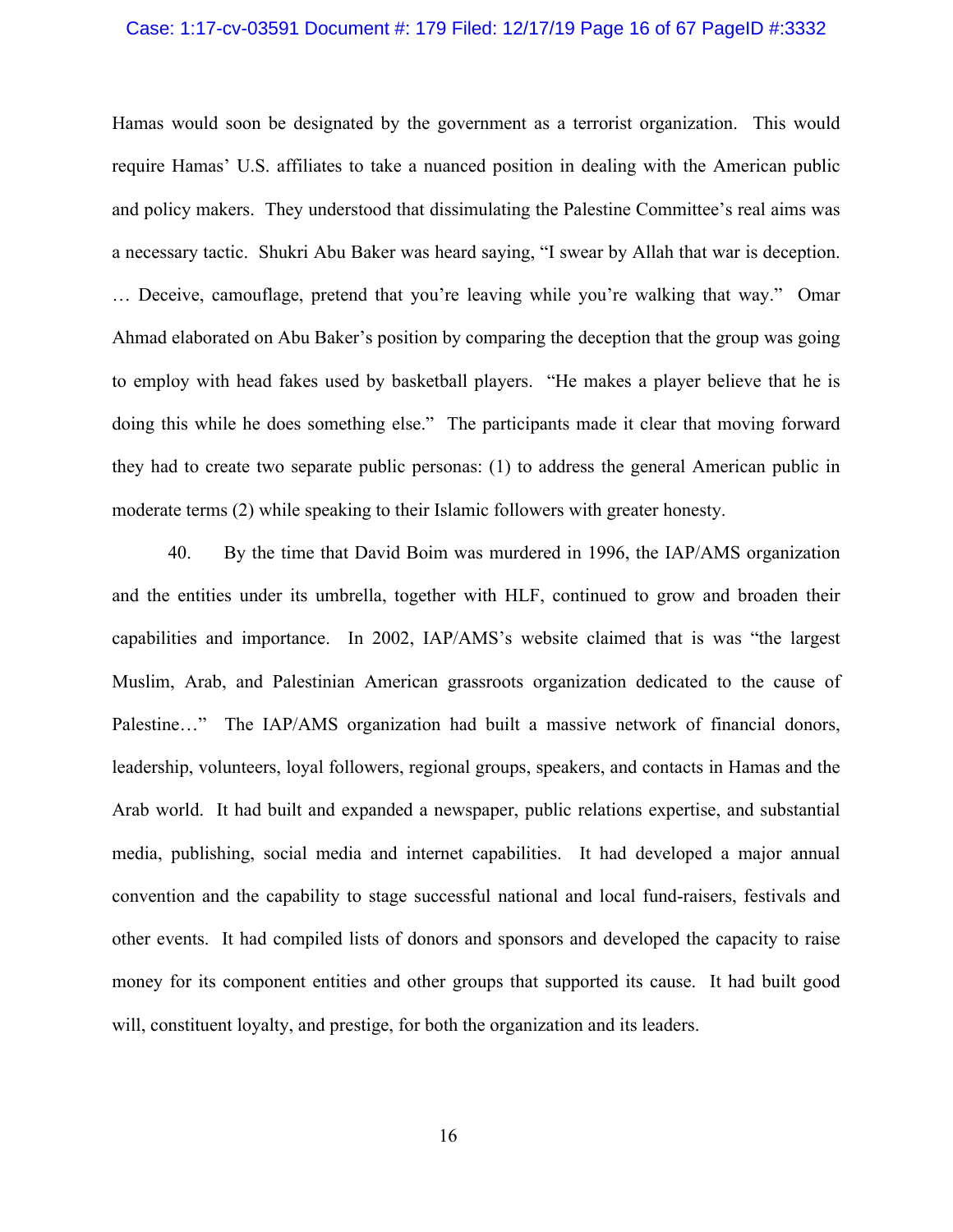### Case: 1:17-cv-03591 Document #: 179 Filed: 12/17/19 Page 17 of 67 PageID #:3333

41. In short, in the two decades since its inception, the IAP/AMS organization had become a valuable and effective operation, with significant assets, resources and capabilities that enabled it to raise substantial quantities of money and have a powerful voice across a large constituency in the United States.

# **THE BOIM DEFENDANTS ARE JUDGED LIABLE TO PLAINTIFFS**

42. On November 10, 2004, the United States District Court for the Northern District of Illinois entered summary judgment in favor of the Boims and against *Boim* Defendants IAP, AMS and HLF, reserving the issue of damages for a subsequent jury trial. *Boim v. QLI*, 340 F. Supp. 2d 885. On December 8, 2004, a jury awarded damages of \$52 million. Pursuant to the ATA, the judgment was trebled and entered in the amount of \$156 million.

43. Throughout the suit, in both the trial and appellate courts, IAP/AMS repeated their public position that they were nothing more than "charitable and educational" institutions promoting the welfare of Palestinians and educating the American public about the Palestinian cause.

44. The District Court found that the evidence presented in the parties' summary judgment papers squarely debunked this argument, such that "no reasonable jury" could find in favor of IAP/AMS on the issue of liability. *Boim v. QLI*, 340 F. Supp. 2d at 913. The defense that the individual and organizational defendants were mere advocates and benign donors was rejected.

45. The *Boim* Defendants also asserted that they should not be liable because they supported Hamas' humanitarian and charitable activities rather than its terrorist activities. The United States Court of Appeals for the Seventh Circuit, sitting *en banc*, rejected that assertion in a landmark ruling governing civil liability under the ATA. The Court held that a defendant that provides material support to a terrorist organization such as Hamas—even to its social or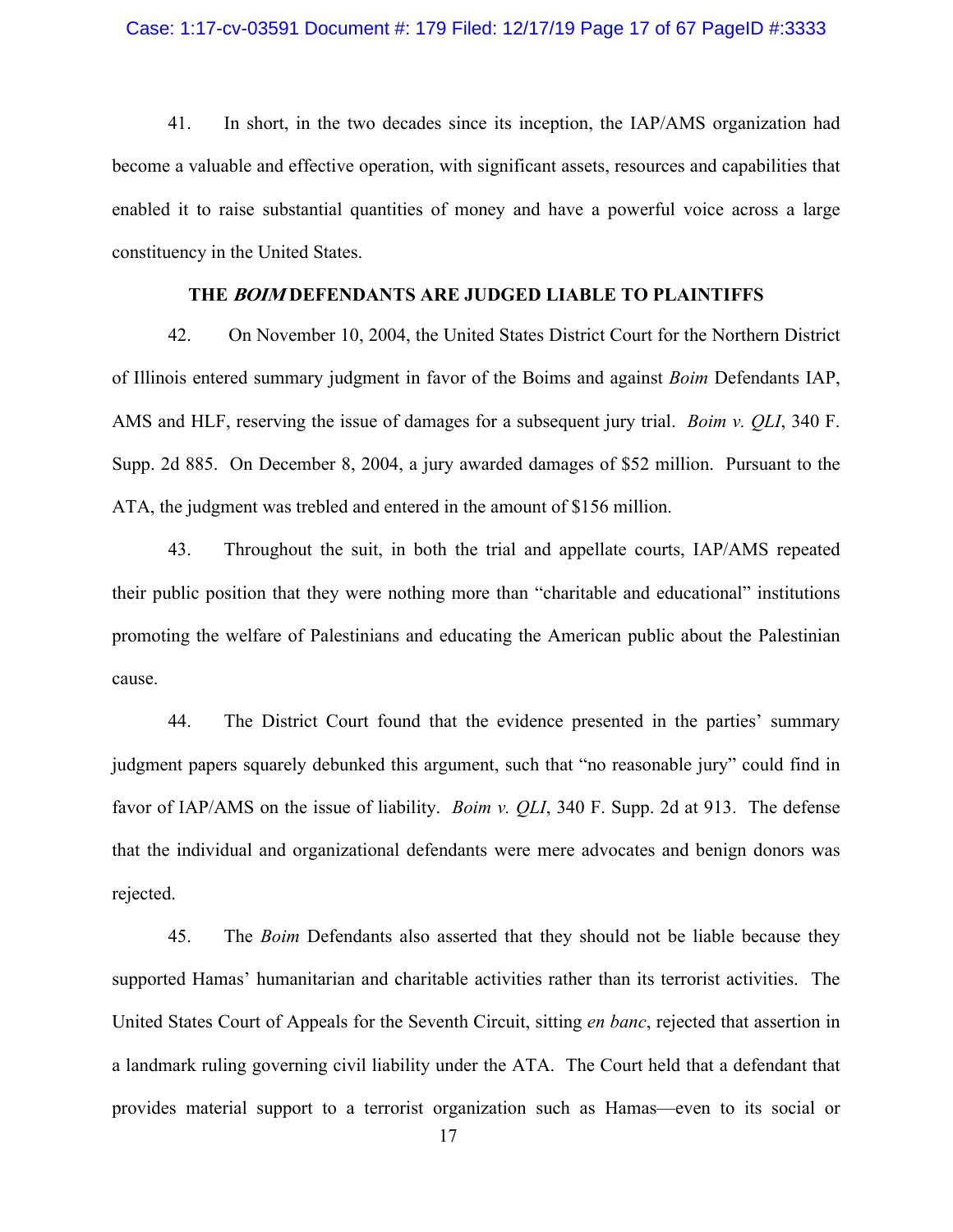### Case: 1:17-cv-03591 Document #: 179 Filed: 12/17/19 Page 18 of 67 PageID #:3334

charitable wing—with knowledge that the organization engages in terrorism is, as a matter of law, a cause of the organization's terrorist activity and liable for damages under 18 U.S.C. § 2333. *Boim III*, 549 F.3d at 698-99 ("Anyone who knowingly contributes to the nonviolent wing of an organization that he knows to engage in terrorism is knowingly contributing to the organization's terrorist activities").

46. The Seventh Circuit also rejected the suggestion that indirect support does not constitute a violation of the ATA, holding that donating money to another organization that supports Hamas—directly or through a "chain of intermediate organizations"—can lead to liability so long as the defendant knows (or is reckless in failing to discover) that donations to the other organization end up going to Hamas. *Boim III*, 549 F.3d at 701-702.

47. IAP/AMS further argued in the District Court that the "IAP" named in the complaint was a different entity than the IAP/AMS entities whose names appeared in the record. The District Court acknowledged that "there were a number of organizations using the IAP name," but held that the evidence made clear that all of those organizations were related, "whether officially or unofficially." *Boim v. QLI*, 340 F. Supp. 2d at 906-907. For instance, the Court noted that Individual Defendant Rafeeq Jaber testified that "IAP National" was an umbrella organization that floats between IAP Texas and AMS, without any separate corporate structure; when IAP National is headquartered in Dallas, IAP Texas serves as the National organization; when IAP National is headquartered in Chicago, AMS serves as the National Organization. *Id*. at 907. Jaber had served as president of IAP National, as well as of AMS and IAP Texas. *Id*. Even when IAP National was based in Chicago, IAP Texas continued to handle certain IAP National projects, and IAP National and AMS "exchange[d] money" with IAP Texas. *Id*. at 907-908. Likewise, Jaber's predecessor as president of IAP National, Omar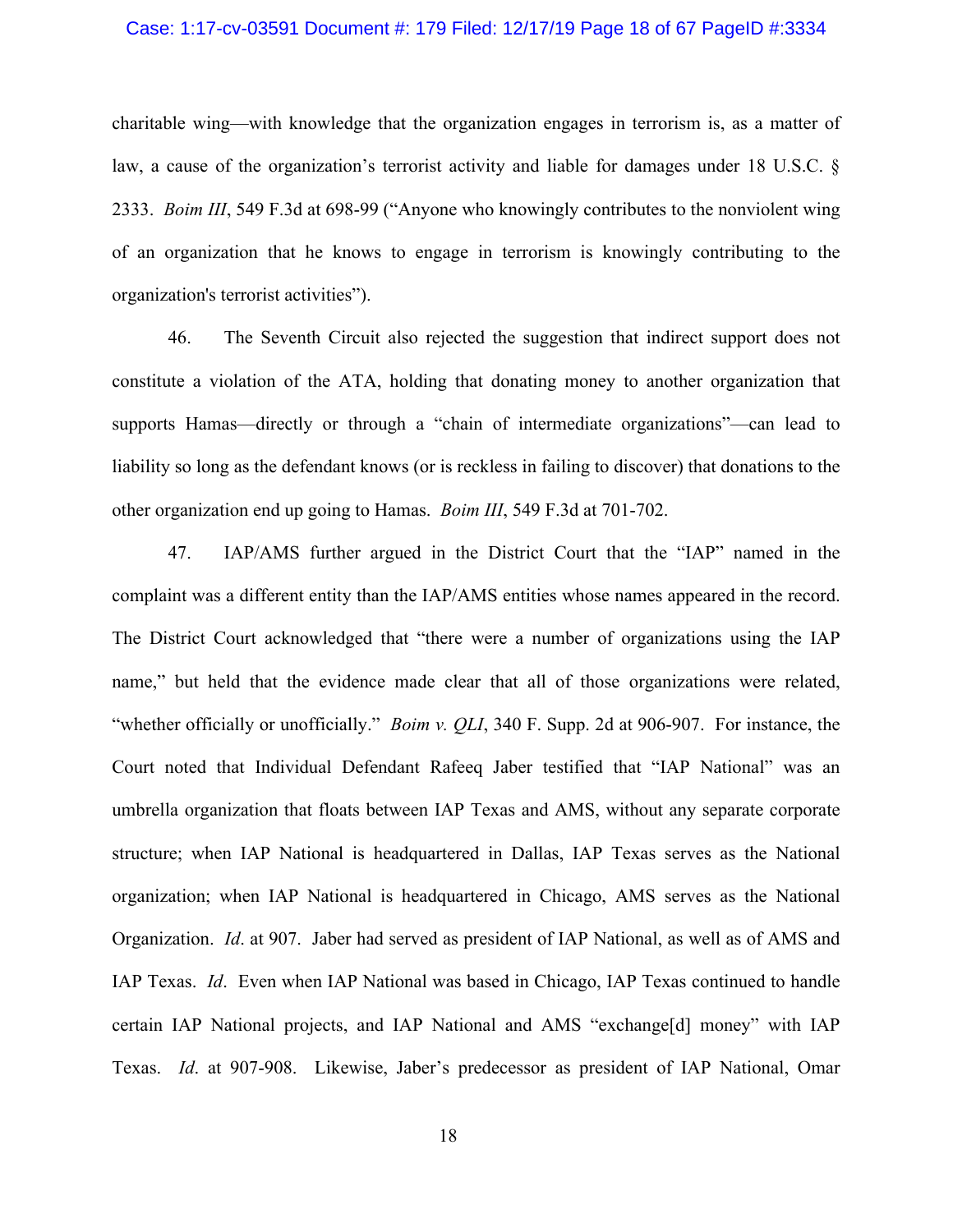#### Case: 1:17-cv-03591 Document #: 179 Filed: 12/17/19 Page 19 of 67 PageID #:3335

Ahmad, testified that another entity, AMELP (American Middle East League for Palestine), had done business for a time as IAP without any sort of corporate formality. *Id*. at 907. AMS and IAP National gave money to AMELP. *Id*. at 908. Jaber also testified that IAP National had "chapters" in various other geographic locations (Detroit, Wisconsin, New Jersey and California), which functioned like "committees" to publicize conferences and help raise money for IAP. *Id*.

48. Based on this evidence, the District Court concluded that AMS and all the IAP entities essentially functioned as one organization and could not use their purported corporate structure to avoid liability:

> In short, the record shows that at all times relevant to this action, there was a national organization serving as the Islamic Association for Palestine, and that IAP Texas and AMS either formally served as that organization, or were so intertwined and involved with that organization as to make any formal distinction meaningless. The defendants cannot now hide behind their ambiguous and amorphous corporate design. The Court finds that the defendants' "it wasn't us" arguments ring hollow.

*Boim v. QLI*, 340 F Supp. 2d at 908. The Seventh Circuit concurred with this treatment, noting that IAP "appears to be either an alter ego of [AMS] or just an alternative name for it, and need not be discussed separately." *Boim III*, 549 F.3d at 687-688.

49. The Seventh Circuit affirmed the judgment against IAP/AMS in 2008, holding that IAP/AMS funneled funds to Hamas using HLF as a conduit. *Boim III*, 549 F.3d at 701. As noted by Magistrate Judge Keys, in addition to fund-raising for Hamas, IAP "published and distributed an abundance of pro-Hamas documents," undertook campaigns in support of *Boim* Defendant Mohammed Salah, who had been arrested in Israel, and "published documents designed to garner public support for Abu Marzook, who Mr. Jaber knew at the time to be the head of the political bureau of Hamas." *Boim v. QLI*, 340 F. Supp. 2d at 910-11.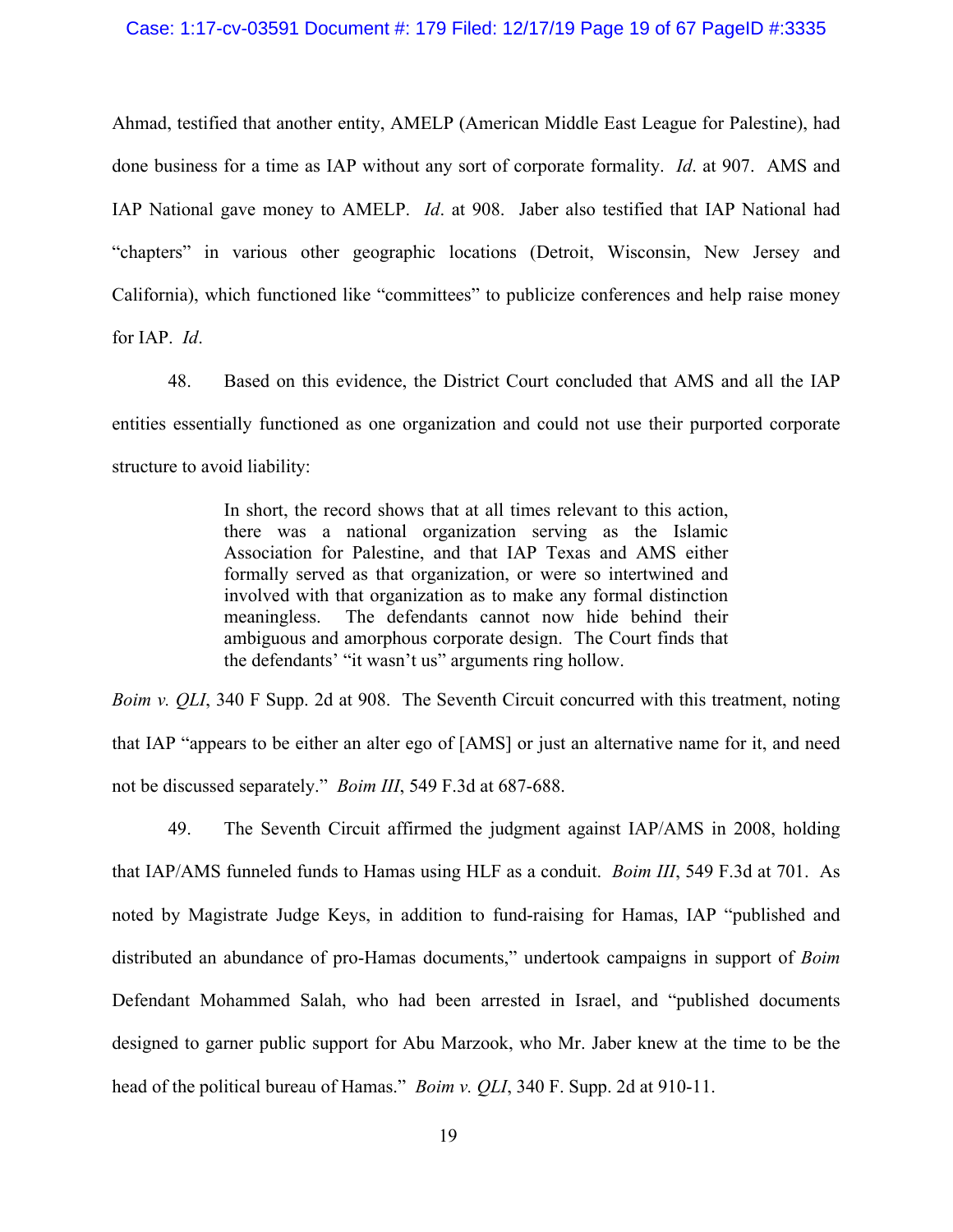### Case: 1:17-cv-03591 Document #: 179 Filed: 12/17/19 Page 20 of 67 PageID #:3336

50. The Court of Appeals vacated the judgment against HLF and remanded for further proceedings on an issue that did not affect HLF's ultimate liability. *Boim III*, 549 F.3d at 701. On remand, the District Court found that HLF had funded Hamas and entered judgment against HLF for the same \$156 million. 2012 U.S. Dist. LEXIS 126063 (Doc. # 883). That judgment was not appealed and is now final.

51. On February 25, 2005, a default judgment was entered against UASR and AMELP.

52. The Boims registered their judgments against these defendants in this Court. Those judgments remain valid and subject to enforcement. The Boims have filed a petition to revive the *Boim* Judgment against IAP/AMS pursuant to 735 ILCS 5/2-1602 and will be doing the same for the *Boim* Judgment against HLF.

# **THE** *BOIM* **DEFENDANTS CLAIM THEY HAVE NO FUNDS TO PAY THE JUDGMENTS**

53. Following the entry of judgments in December 2004 (which were amended in early 2005), Plaintiffs issued a series of citations to discover assets starting in February 2005 and pursued enforcement proceedings against the liable *Boim* Defendants. Despite these efforts, Plaintiffs have had very limited success in collecting on the judgments against IAP/AMS, HLF and the other *Boim* Defendants.

54. In a March 2005 deposition taken pursuant to a citation to discover assets, Individual Defendant Rafeeq Jaber, then president of IAP National and an officer of AMS, claimed that both of those organizations were essentially "defunct" as a result of the expense of the litigation and judgment in the *Boim* Action.

55. In 2004 HLF and its principals were indicted. In 2008, five individuals, including three HLF officers (Shukri Abu Baker, Ghassan Elashi and Mohammad El-Mezain), the director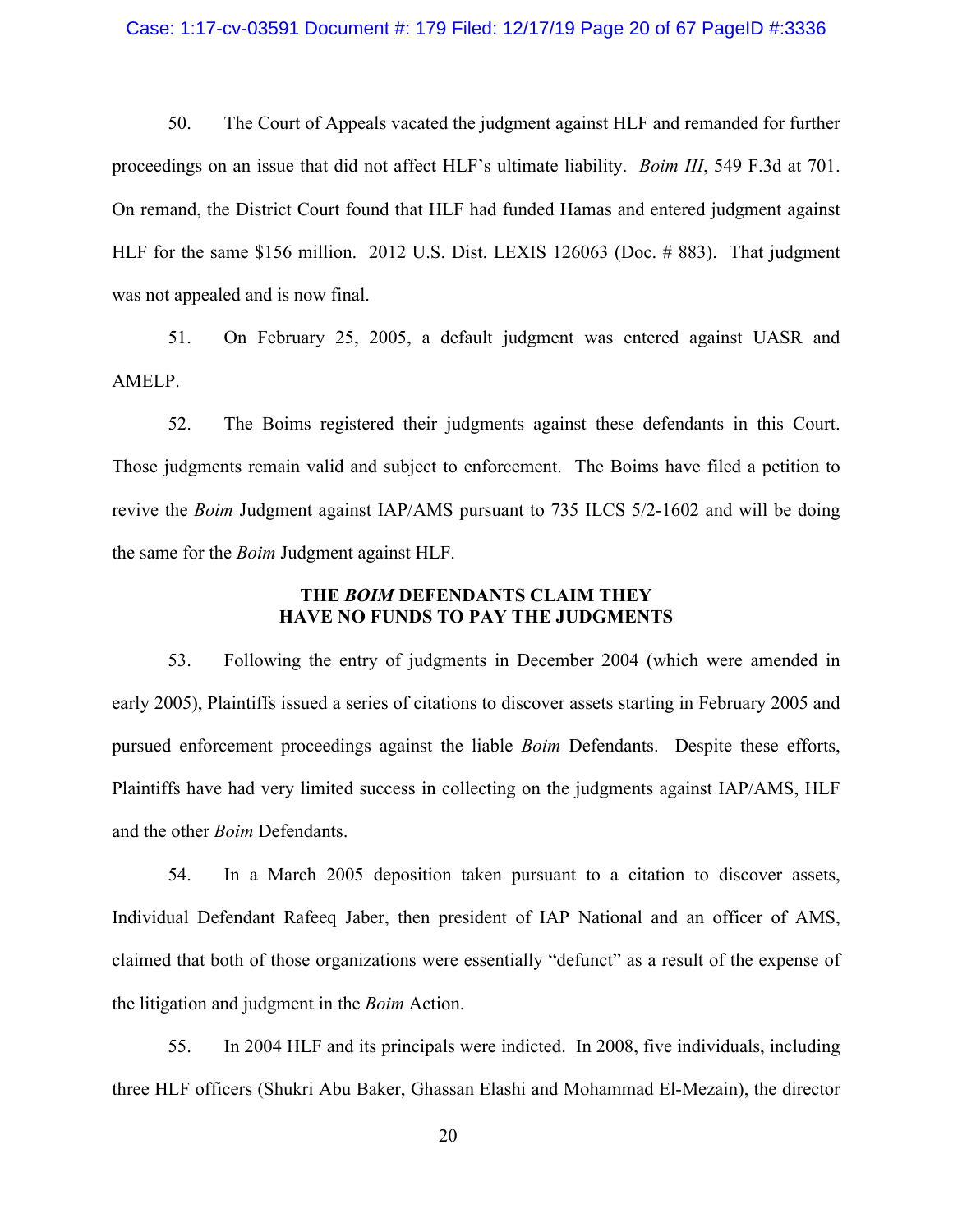#### Case: 1:17-cv-03591 Document #: 179 Filed: 12/17/19 Page 21 of 67 PageID #:3337

of HLF's New Jersey office (Abdulrahman Odeh), and a speaker and entertainer at HLF's fundraising events (Mufid Abdulqader), as well as HLF as an organization were convicted of violating the anti-terrorism laws for providing assistance or material support to Hamas.

56. In a comprehensive 96-page opinion, the United States Court of Appeals for the Fifth Circuit upheld the convictions. *United States v. El-Mezain*, 664 F.3d 467 (5th Cir. 2011). By the time of the Fifth Circuit's decision, HLF claimed that it had ceased to function as a distinct organization.

57. With HLF and the IAP/AMS organization apparently defunct and relying on explicit statements by Rafeeq Jaber that they were no longer operating, Plaintiffs discontinued their collection efforts. However, Plaintiffs have since learned that the HLF and the IAP/AMS organization *did not* stop operating. They have continued to operate and raise substantial funds under new names.

#### **HLF ATTEMPTS TO CONTINUE OPERATIONS DISGUISED AS "KINDHEARTS"**

58. On December 4, 2001, HLF was designated as a terrorist organization and its assets were frozen by the [FBI](https://en.wikipedia.org/wiki/FBI) and Treasury. Treasury officials stated that HLF's primary purpose had been to subsidize Hamas. In January 2002, while HLF's leaders were being investigated by the government and after HLF's assets had been seized, HLF's leaders helped launch and were active in a purportedly new organization—the Ohio-based KindHearts for Charitable Relief and Development ("KindHearts").

59. As with its convicted predecessor HLF, KindHearts outwardly espoused strictly charitable and humanitarian objectives. Beneath the surface, however, KindHearts was nothing more than a new legal entity created to front the same pro-Hamas organization first established by HLF and the Palestine Committee nearly two decades earlier. KindHearts shared a bank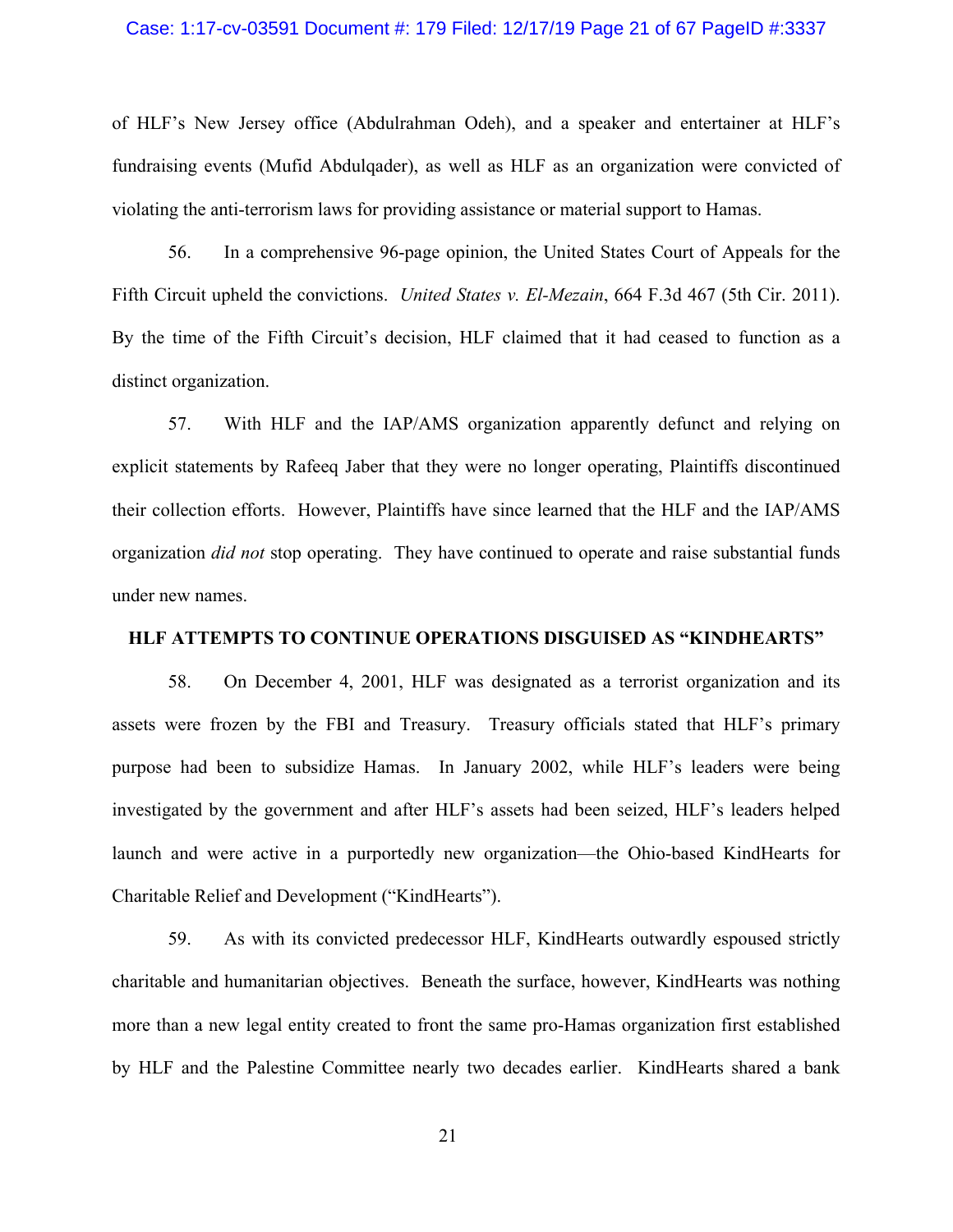### Case: 1:17-cv-03591 Document #: 179 Filed: 12/17/19 Page 22 of 67 PageID #:3338

account and employees with HLF. IAP raised funds for KindHearts. Future AMP President Hatem Bazian spoke at a KindHearts fundraiser in 2004. Former IAP leaders Osama Abuirshaid and Abdelbasset Hamayel became KindHearts fundraisers and organizers after IAP closed down. KindHearts was a continuation of HLF intended to allow HLF to continue to operate despite consequences of the government investigation.

60. HLF's efforts to continue its operations while hiding under a different name were ultimately unsuccessful. On February 19, 2006, the United States Treasury Department invoked a "Block Pending Investigation" and froze the assets of KindHearts, stating that the organization was the "progeny" of HLF, and that it provided "support for terrorism behind the façade of charitable giving." KindHearts disbanded in 2011 and its funds were purportedly distributed under government supervision.

# **AMS/IAP "TRANSITIONS" TO AMP/AJP TO CONTINUE THE WORK OF THE BOIM DEFENDANTS**

61. In 2005, shortly after IAP/AMS had shut down, various individuals began discussing the "transition" to a purportedly new entity, which would ultimately become AMP. In 2009, AMP leaders incorporated AJP as a Section  $501(c)(3)$  organization to provide fundraising capabilities. AJP later became the operating entity for the organization and is now doing business as AMP. The AMP entity is currently listed as suspended on the California Secretary of State's website.

62. The new AMP/AJP entities have continued to occupy the same role in Hamas's international fundraising and propaganda network as the IAP/AMS organization. They continue to maintain the IAP/AMS organization's position as the most prominent Islamic organization in the United States acting on behalf of the "Palestinian Cause" and Hamas. AMP board member and one of its purported founders, Munjed Ahmad, testified that AMP is focused on the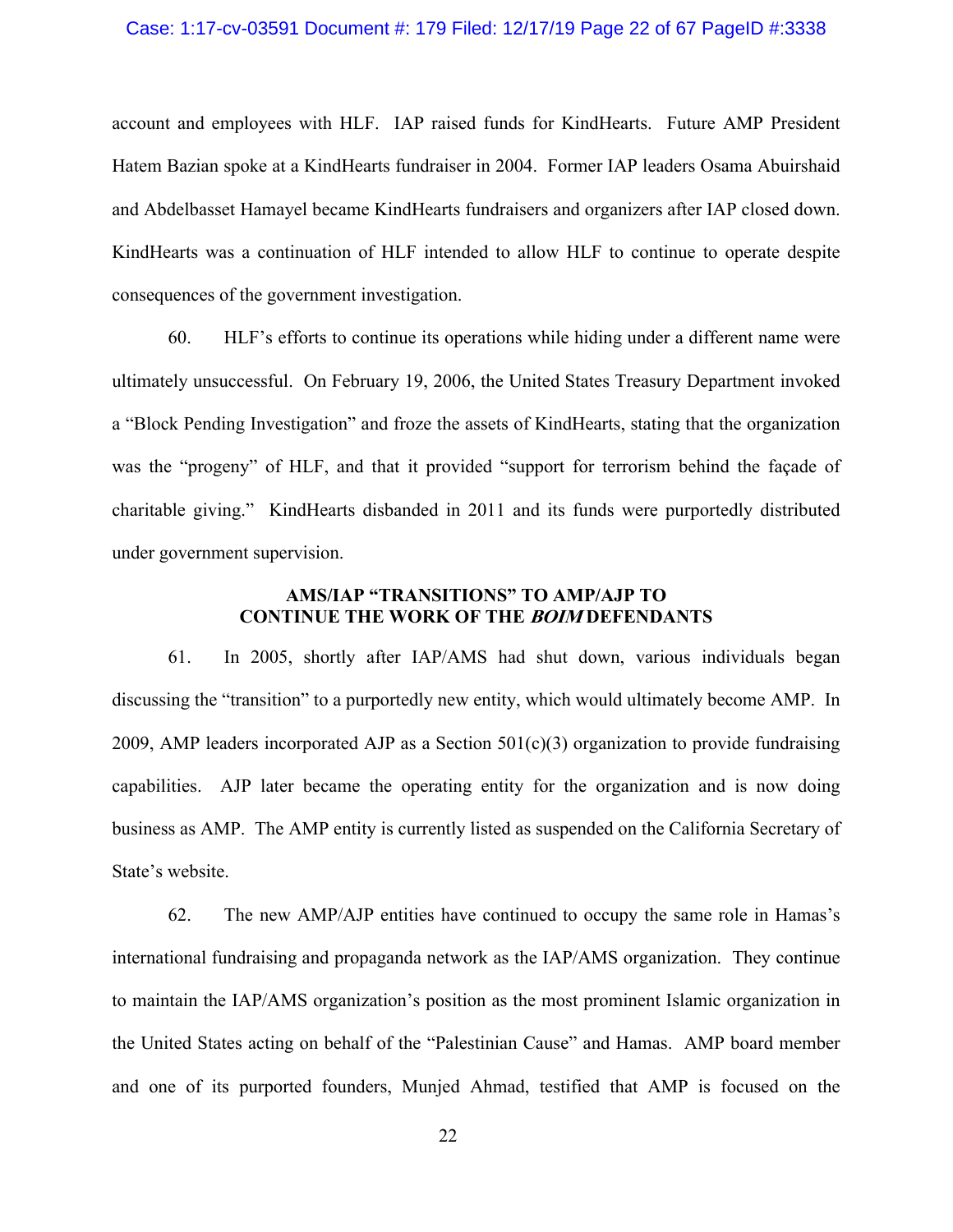# Case: 1:17-cv-03591 Document #: 179 Filed: 12/17/19 Page 23 of 67 PageID #:3339

"Palestinian issue," and that he was unaware of any other organization in the United States that had the same focus when AMP was organized in 2006, after IAP/AMS and HLF were out of business. Hatem Bazian, the first chairman of AMP, also testified that at the time—after the purported dissolution of IAP/AMS and HLF—that there was no other organization speaking for Palestine.

63. That the new organization has come to occupy the same position as IAP/AMS was not accidental. AMP resulted from an effort to re-create an organization that would continue to play IAP/AMS's role after IAP/AMS shut down—and to do so in a manner that would deliberately conceal the close connection between the new AMP organization and its predecessors. As set forth below, the individuals involved in the "transition" initially sought to preserve the appearance that AMP was not tied to IAP/AMS. But the AMP organization that emerged was the same organization in every material respect.

# **A. IAP and AMS Are Shut Down and New Entities Are Created to Carry on their Work While Evading Liability for the Boim Judgment.**

64. At the time Jaber was telling Plaintiffs that IAP and AMS were defunct in 2005, AMP was being formed as a "volunteer organization" by individuals who included IAP/AMS and HLF leadership and activists. As shown in the timeline below, the timing of the formation of—or "transition" to (to use the words of the activists involved)—AMP coincides precisely with the shutdown of its predecessors and a period of intense legal pressure that required careful concealment of the close connection between the new AMP entity and IAP/AMS.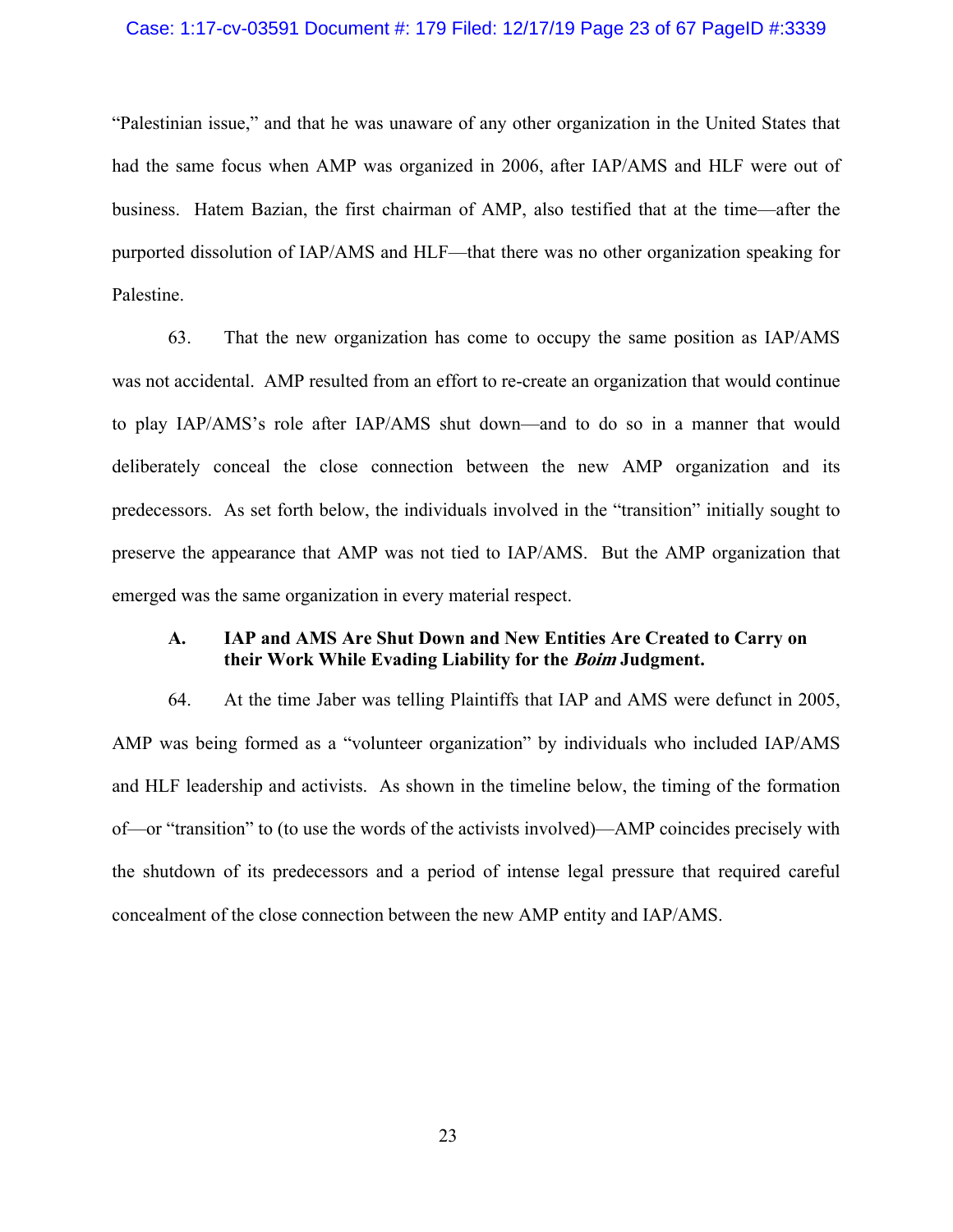

65. At the time of the December 2004 *Boim* Judgment, individuals openly affiliated with HLF and IAP/AMS faced considerable legal peril. As predicted at the 1993 Philadelphia meeting, by 2005 elements of the United States Hamas network (most notably HLF and its principals and *Boim* defendant Muhammad Salah) had been indicted by the federal government for their connections with Hamas. Fawaz Mushtaha, who was an IAP board member through 2004, fled the United States; a substantial trove of Hamas data was found buried in the backyard of his former residence. The data was important evidence in the government's criminal case against HLF. Sabri Samirah, another IAP/AMS Board member as of at least 2002, also left the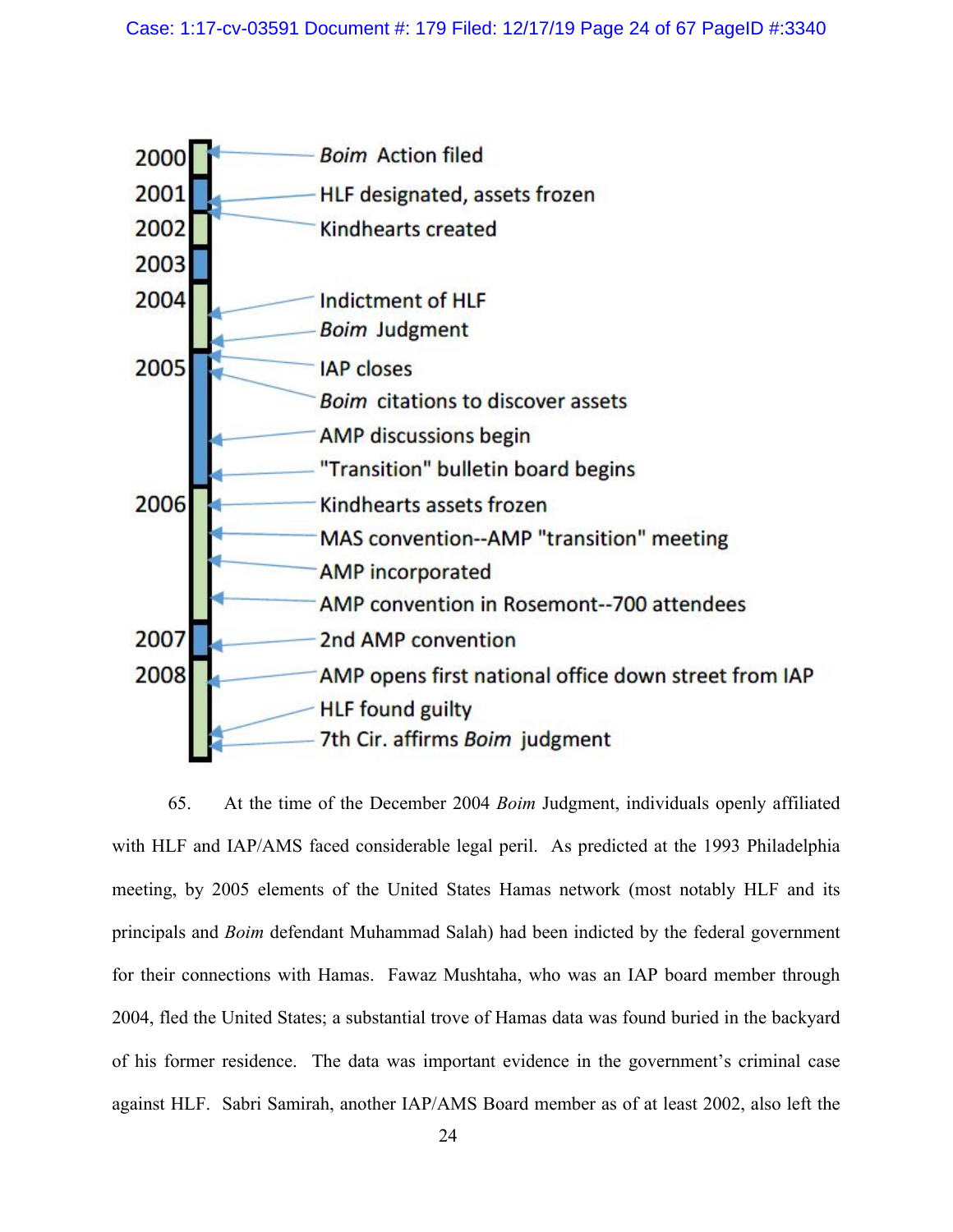#### Case: 1:17-cv-03591 Document #: 179 Filed: 12/17/19 Page 25 of 67 PageID #:3341

United States and was not permitted to return until approximately 2014. Salah Daoud and Hasan Sabri, two additional IAP/AMS board members, also fled the United States. In order to minimize legal scrutiny, and to evade continued liability for the Boim Judgment, it was necessary to obscure any connection with these organizations and their leaders.

66. In 2005, shortly after IAP/AMS stopped operations, former IAP/AMS board member Osama Abuirshaid started publishing a "new" Arab-language newspaper, *Al-Meezan*. The new newspaper had a format that was nearly identical to the IAP newspaper, *Al-Zaytouna*, which Abuirshaid had edited. The new newspaper covered the same Palestinian topics, relied on a number of the same advertisers, and was distributed to many of the same mosques and readership as the IAP newspaper.

67. By late-2005 (or before), various individuals had begun organizing the group that would eventually become AMP. The organizers referred to this initial phase of AMP on a Yahoo bulletin board as the "transition." Among the initial organizers of the "transition" group were Hatem Bazian and Magdi Odeh. Each had previously had a role with IAP/AMS or HLF. Magdi Odeh organized IAP's first annual "Jerusalem Festival for English Speakers" held in Chicago in 1999. Hatem Bazian spoke at numerous IAP and KindHearts events and had a close personal relationship with IAP/AMS leader Rafeeq Jaber.

68. In a January 18, 2006 message, Bazian suggested that an upcoming April 16, 2006 convention of the Muslim American Society ("MAS") in Milwaukee be the location "to meet for AMP business." MAS is closely affiliated with the Muslim Brotherhood. A primary organizer of MAS in 1992 was Mohammed Mahdi Akef who went on to become the *murshid* or spiritual leader of the Muslim Brotherhood in Egypt from 2004-2010.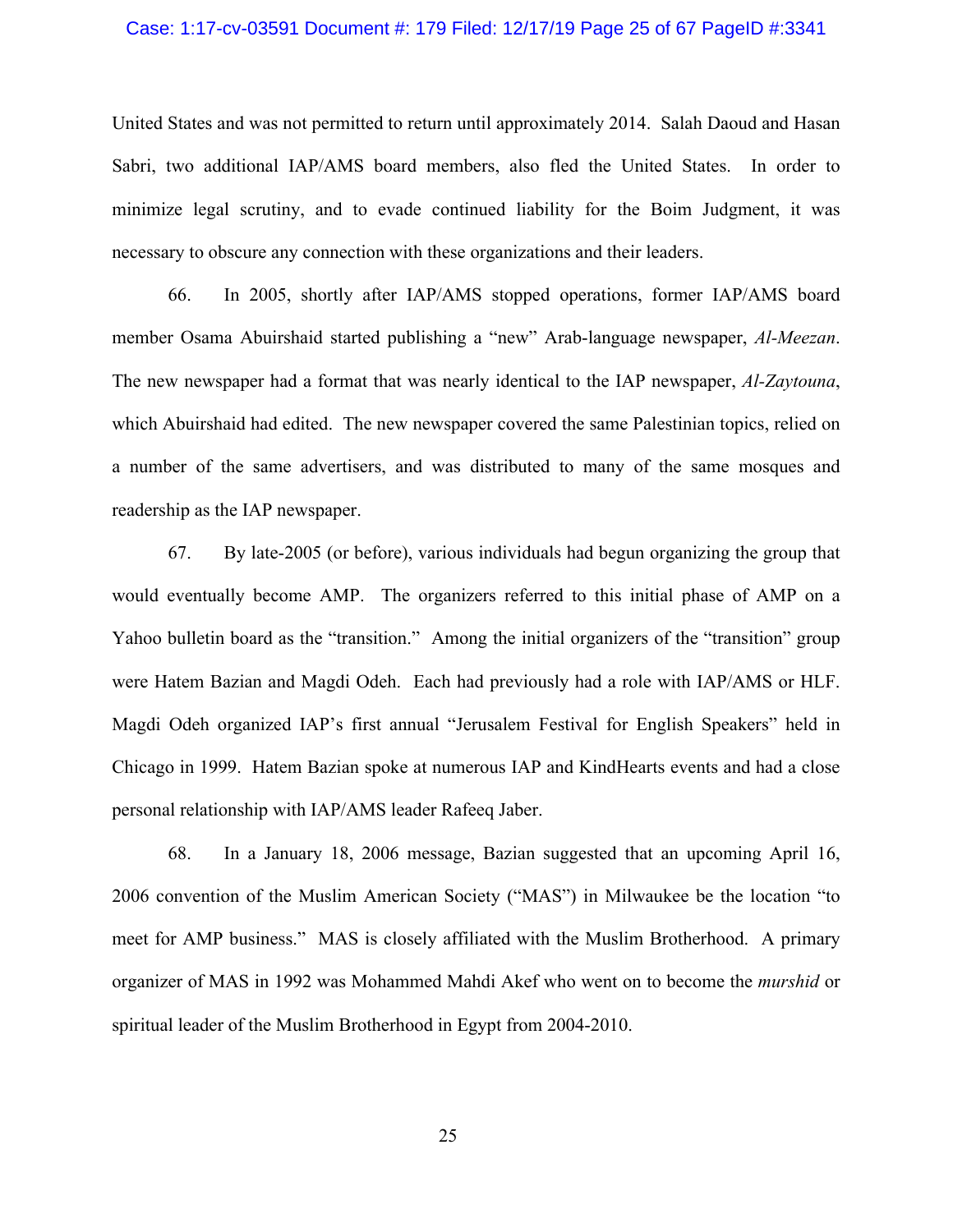#### Case: 1:17-cv-03591 Document #: 179 Filed: 12/17/19 Page 26 of 67 PageID #:3342

69. In preparation for the meeting, specific care was taken to avoid any public connection with IAP/AMS. For example, Magdi Odeh told the group that Sufian Nabhan, who was an IAP board member and its Michigan representative, should be left out "when we meet in Milwaukee since he is well associated with IAP…. [W]e really need to distance ourselves from any well known IAP figures…. [s]ince this is the *transition period*…." (emphasis supplied). Nevertheless, Sufian Nabhan was involved with the organization early-on, and has served as a core AMP board member for approximately 10 years.

70. The MAS convention where the "transition" meeting took place was effectively an IAP reunion. The MAS convention was organized by IAP and HLF activist Salah Sarsour, who was also a member of the 2001 IAP Convention Committee. The convention was a precursor of AMP leadership. It included a panel discussion by future AMP director and leader Osama Abuirshaid and future AMP President Hatem Bazian and was moderated by AMS president Rafeeq Jaber. Abuirshaid also testified that around this time he was approached by Bazian and Sarsour and attended a meeting about the need for a new organization to address Palestinian issues.

71. Other speakers at the MAS convention included (a) Mohammed Al-Hanooti, IAP President from 1984-86 and an attendee at the 1993 Philadelphia meeting; (b) Jamal Said, Imam of the Bridgeview Mosque, who, as explained below, was the senior religious authority for IAP/AMS, a frequent speaker at IAP events and a major benefactor of HLF and other terrorist groups and supporters; (c) Raeed Tayeh, who was an IAP employee working for Abuirshaid and a Research Fellow at UASR; and (d) Kifah Mustapha, an employee of IAP from 1996-2000 who was instrumental in staging its events, a fundraiser for HLF. These people would all become repeat speakers at future AMP events.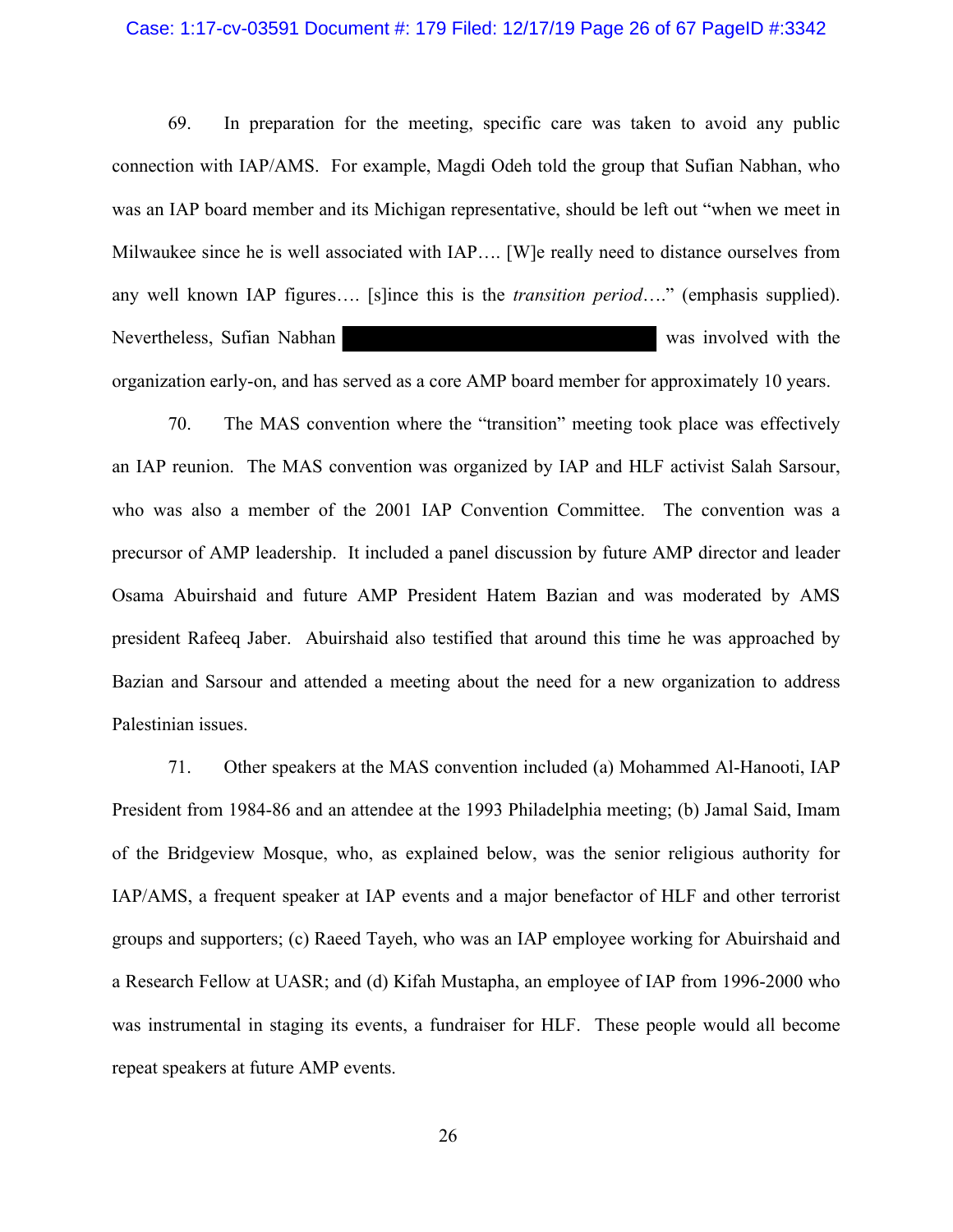#### Case: 1:17-cv-03591 Document #: 179 Filed: 12/17/19 Page 27 of 67 PageID #:3343

72. In August 2006, AMP filed formal articles of incorporation. A few months later, in November 2006, as detailed below, AMP held its first National Convention in Rosemont, Illinois—the same place where IAP had held its annual conventions—and registered its current internet domain address, AMPalestine.org.

 who were both closely tied to IAP/AMS. Individuals affiliated with IAP opened the national office for AMP in 2008 at 10101 South Roberts Road, Palos Hills, Illinois, just down the street from the former offices of AMS/IAP and former IAP president Individual Defendant Rafeeq Jaber.

73. In 2008, AMP's leadership formed AJP as a Section 501(c)(3) tax-exempt organization to create a legal entity to do fund-raising for AMP.

 As explained above, AJP subsequently became the single operating entity for the AMP organization, doing business as AMP. The AMP entity was suspended. The leadership of AMP and AJP were essentially identical. There were no formal elections of officers for either entity, and the self-appointed board members were typically unclear about which entity they served.

74. The timing of AMP and AJP's formation as the continuation of the Palestine Committee's core project to direct Hamas' activities in the United States was deliberate and consistent with the strategy adopted at the 1993 Philadelphia meeting. On information and belief, the leaders of the IAP/AMS organization claimed IAP and AMS had closed down and ceased operations for the purpose of deflecting Plaintiffs' enforcement efforts and evading further liability. At the same time, as detailed herein, the IAP/AMS organization retained its critical assets—its leadership, its donors, its network of supporters, its reputation and "good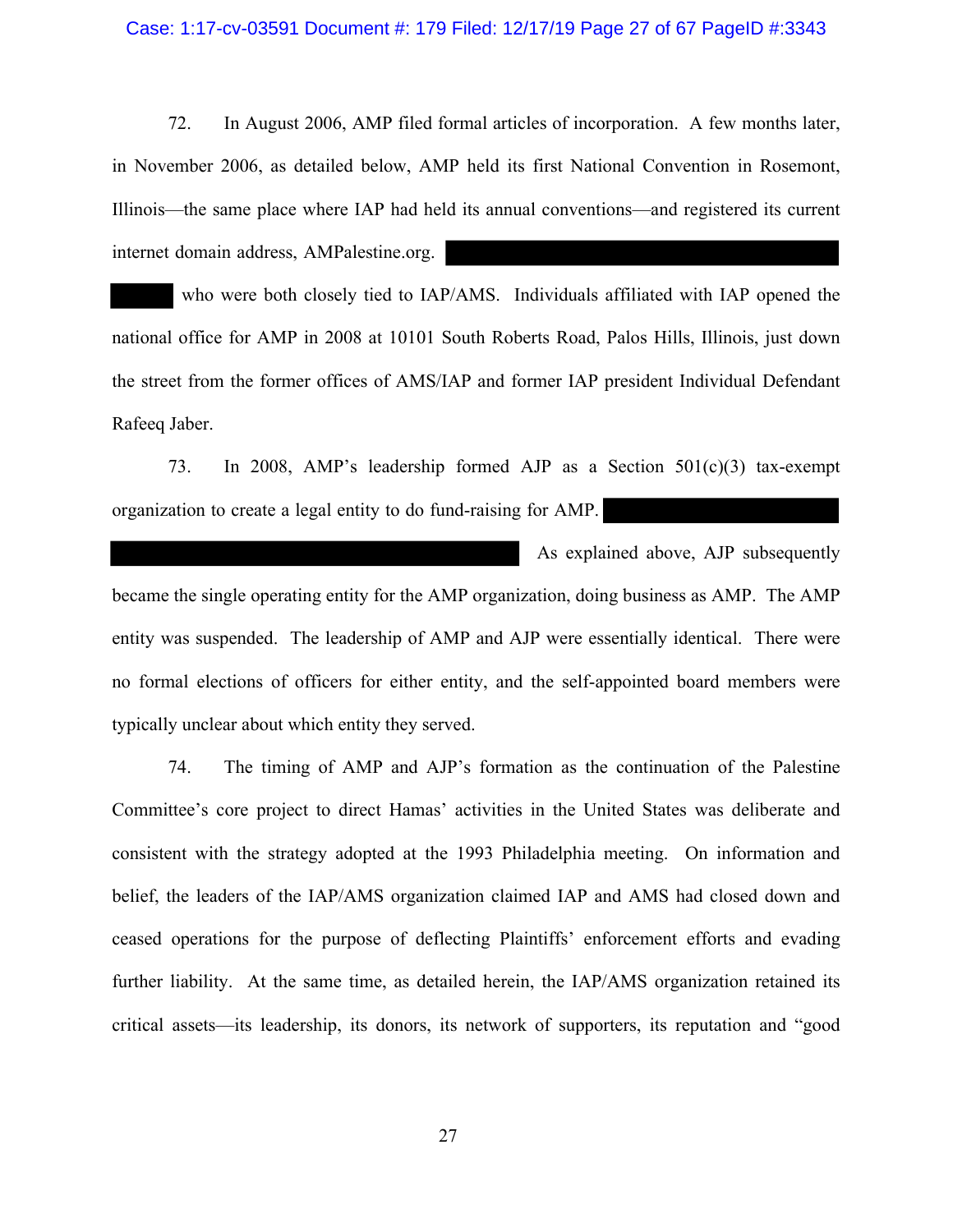### Case: 1:17-cv-03591 Document #: 179 Filed: 12/17/19 Page 28 of 67 PageID #:3344

will," its public relations capabilities, its ability to publish a widely-circulated Arab-language newspaper, its slate of events and conventions, and its highly-effective fundraising apparatus.

75. Utilizing and attaching this former IAP/AMS leadership was critical to AMP moving forward and achieving success. According to AMP President Hatem Bazian, Osama Abuirshaid's "involvement….(was) a necessity…." Former IAP/AMS board member and manager Abdelbasset Hamayel testified that that he was brought into AMP to "help the organization start functioning," exactly as he had done for IAP/AMS.

76. In the course of seemingly abandoning the IAP/AMS entities and creating new legal entities, the IAP/AMS organization's leaders deliberately and successfully evaded Plaintiffs' enforcement efforts by means of false claims that the IAP/AMS organization had been shut down and ceased to operate. They obscured the identity of the IAP/AMS organization as the predecessor of AMP and the source of its critical assets, leadership and mission. To obstruct and prevent enforcement of the *Boim* Judgment and thereby work a clear injustice on Plaintiffs, they continued to raise substantial funds to maintain its ongoing operations and fund new programs at substantial cost while failing to pay the outstanding *Boim* Judgment. The same individuals who controlled IAP and AMS at the time they allegedly ceased operations now control and operate AMP/AJP.

# **B. Following the "Transition," AMP Emerges as the Same Organization as IAP/AMS with Largely the Same Core Leadership.**

77. The core leadership and management of the AMP organization that emerged after the "transition" is strikingly similar to the core leadership and management of IAP/AMS in the years leading up to the *Boim* Judgment.

78. As detailed in the chart below, the leadership of both IAP/AMS and AMP consisted of a limited number of individuals, which substantially overlapped:

28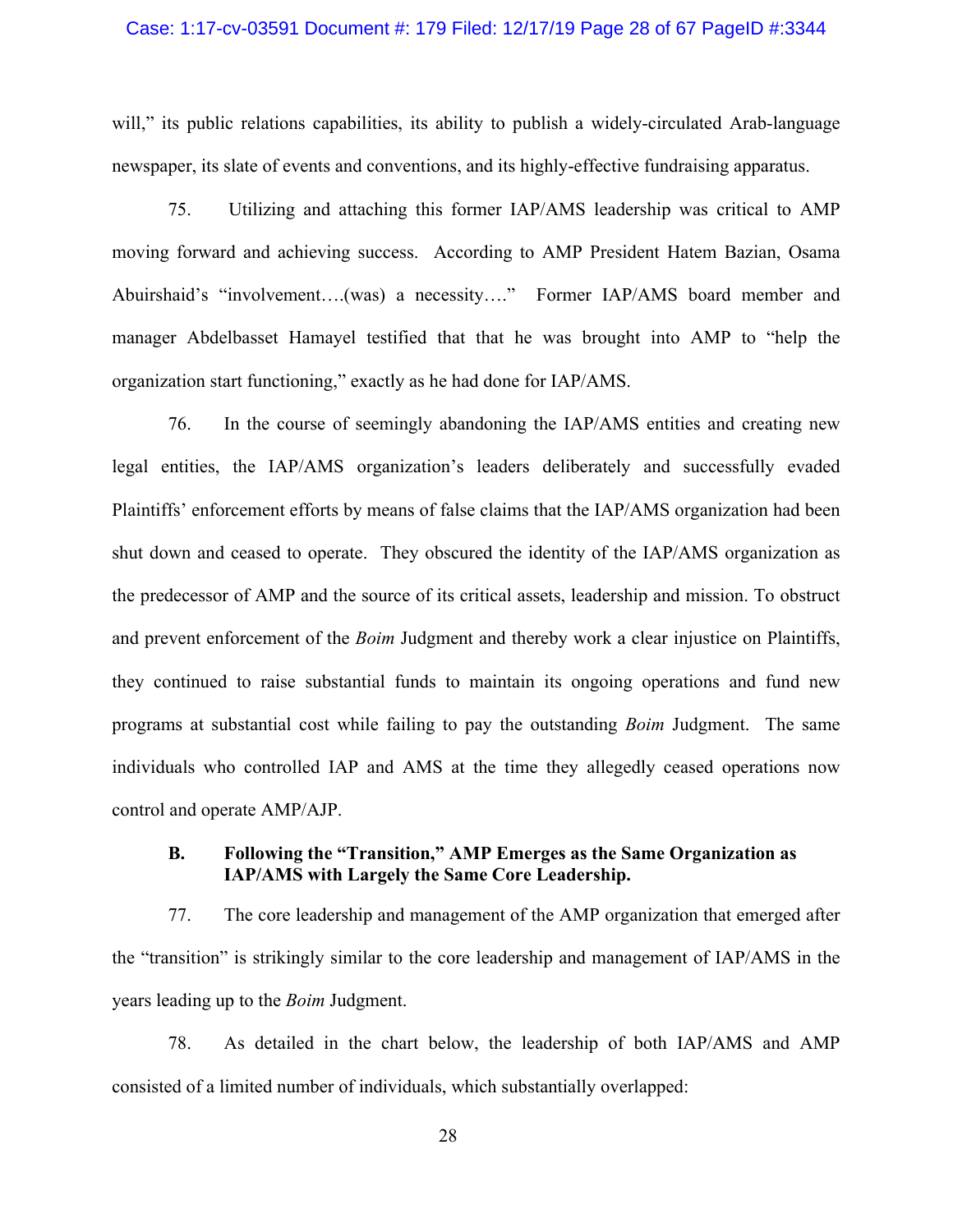

79. The column on the left begins with the thirteen persons who were listed as members of the IAP/AMS boards of directors in 2002 (AMS) and 2004 (IAP). The column on the right identifies nine people who have been identified as core leadership of AMP. While several additional people have been listed on AMP/AJP's website over the years, these appear to have been a mixture of employees and people with short-term or limited involvement. Board meeting minutes, e-mail chains on board-level issues, and witness testimony indicate that the long-term core leadership of AMP/AJP has consistently been vested in just a few people.

80. The continuity in leadership between IAP/AMS and AMP is obvious and striking. Three of the first four listed IAP/AMS board members, Hamayel, Abuirshaid and Nabhan, all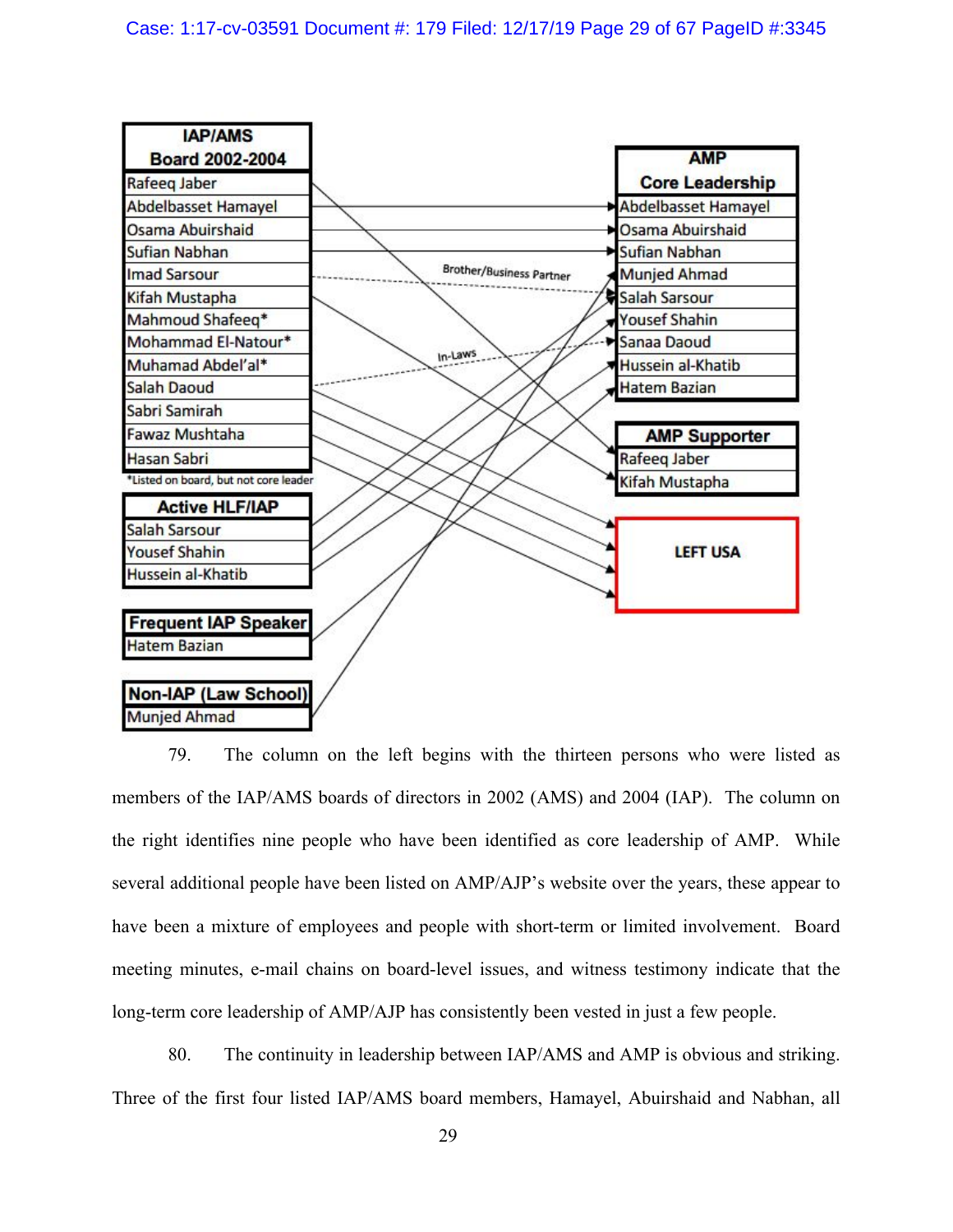#### Case: 1:17-cv-03591 Document #: 179 Filed: 12/17/19 Page 30 of 67 PageID #:3346

undertook significant roles and board positions at AMP: Abuirshaid became chief spokesman, fundraiser and board member; Hamayel became the functional executive director; and Nabhan

was organized a significant fundraiser in Michigan in May 2007, and became an original board member. Consistent with AMP's effort to conceal its IAP roots, Jaber, the past IAP/AMS president, has held no official officer or board position at AMP. However, he has nonetheless played a major role in the AMP organization since its inception. Jaber has been a featured speaker at AMP conventions and events since the very first convention in 2006, lending his personal prestige to these events and establishing for attendees the continuity between IAP and AMP. Jaber has also acted as AMP's tax preparer and financial advisor. When AMP/AJP faced difficult tax and legal issues, Jaber was at board meetings and on e-mail chains along with the core AMP/AJP leadership.

81. Imad Sarsour was an AMS board member. He was the business partner of his brother Salah Sarsour, who was also active in IAP. Imad, Salah and a third brother, Jamil, were also major funders of and fundraisers for HLF. Salah Sarsour took the Sarsour family board spot and leading role at AMP. Kifah Mustapha, an AMS board member, did not officially join the AMP board but has been actively involved in AMP since its inception, including as a frequent speaker and in filming promotional videos.

82. Four other IAP/AMS board members, Salah Daoud, Sabri Samirah, Fawaz Mushtaha and Hasan Sabri, also did not take roles at AMP because they left or were forced out of the United States at the time IAP was shutting down and HLF was being criminally prosecuted. However, Salah Daoud's sister-in-law, Sanaa Daoud, took an AMP board seat. Salah and Sanaa Daoud were both affiliated with Middle East Financial Services, a money forwarding service based in Bridgeview, Illinois. In 2005, Salah Daoud testified, in exchange for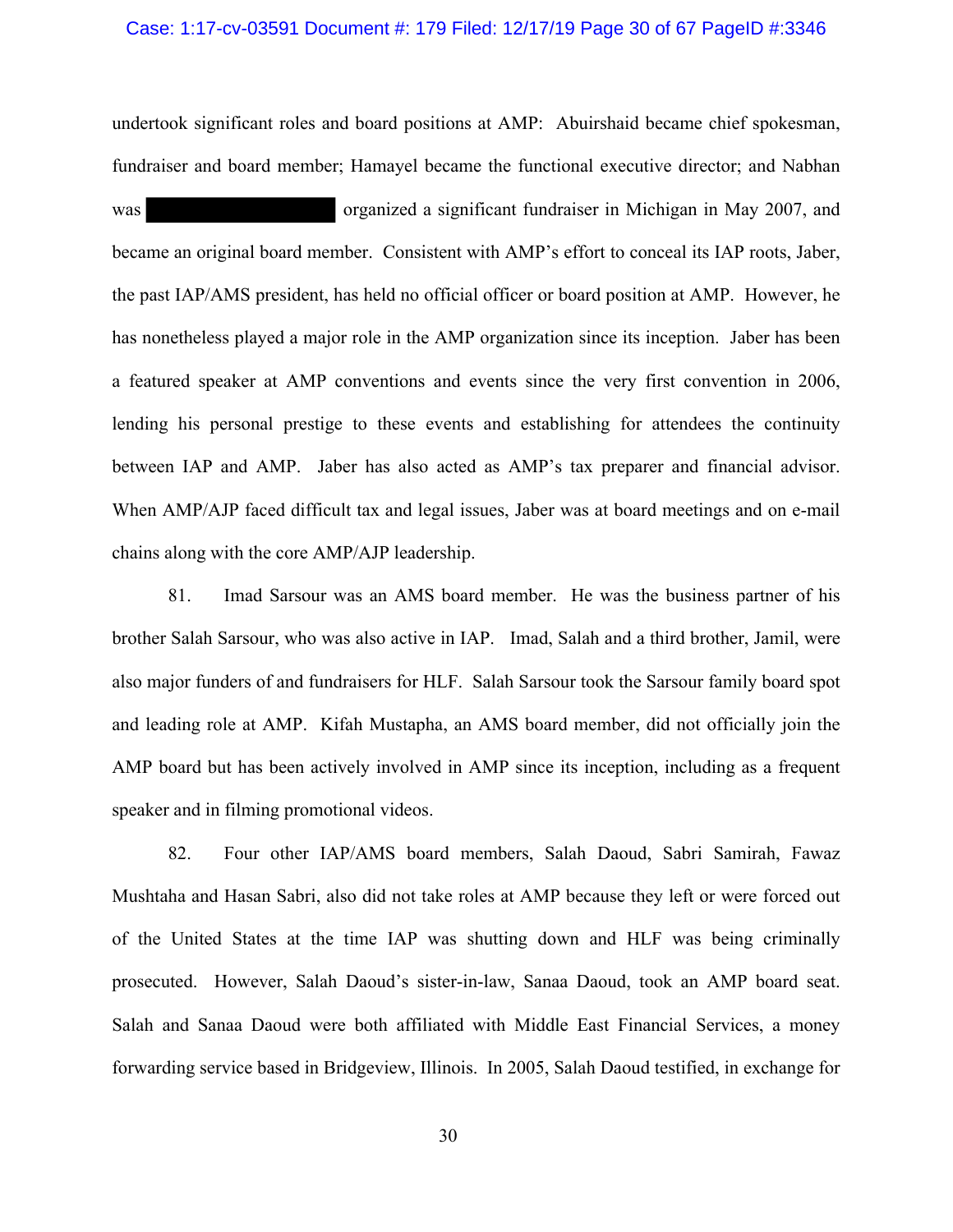#### Case: 1:17-cv-03591 Document #: 179 Filed: 12/17/19 Page 31 of 67 PageID #:3347

immunity, that Middle East Financial Services sent funds to Palestinian Islamic Jihad, a designated terrorist organization. When Sabri Samirah was permitted to return (briefly) to the United States, he was a featured speaker at the 2014 AMP convention.

83. Three of the former IAP/AMS board members who are not currently known to have left the United States took no significant role at AMP: Mahmoud Shafeeq, Mohammad El-Natour and Muhamad Abdel'al. None of these three had significant roles at IAP/AMS. Indeed, Jaber, Abuirshaid and Hamayel could not even remember Mahmoud Shafeeq.

84. Hussein al-Khatib, Hatem Bazian, and Yousef Shahin were not IAP/AMS board members (or closely related to IAP/AMS board members) as of 2002-2004. However, they were actively involved with IAP/AMS. Hussein al-Khatib had a significant role at IAP's affiliate, HLF, and was well-known and closely aligned with IAP and its leadership. Hatem Bazian was closely aligned with IAP and its leadership and regularly spoke at IAP events. Yousef Shahin was an active IAP member who was on the AMS board in 1999, had been president of IAP's New Jersey chapter, and had organized IAP activities in New Jersey. Munjed Ahmad, had no prior role with IAP/AMS. However, he was still in law school at the time IAP/AMS was active.

# **C. AMP/AJP Continue the Same Activities as the IAP/AMS Organization and Use the Same Critical Assets.**

85. IAP and AMS were not for-profit companies seeking to earn financial benefit for their owners or shareholders. They did not have large bank accounts, own factories, or possess other significant tangible capital assets. IAP/AMS reflected the goals, ideology, outlooks and perseverance of a discrete group of individuals. IAP and AMS did not have dues-paying members. The board of directors of IAP/AMS was self-perpetuating with infrequent meetings. They did not adopt formal resolutions, and did not keep a minute book. They were not-for-profit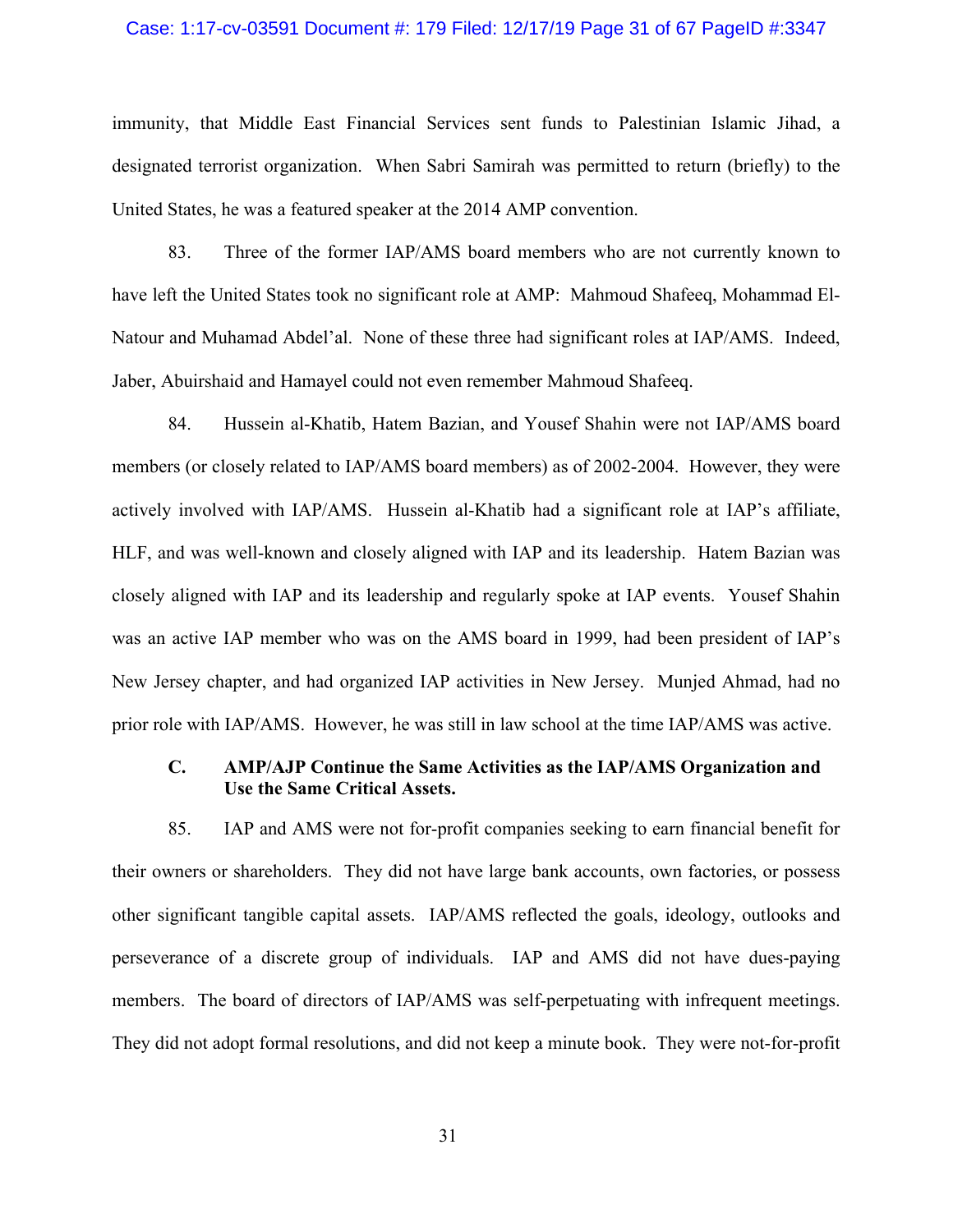# Case: 1:17-cv-03591 Document #: 179 Filed: 12/17/19 Page 32 of 67 PageID #:3348

political and charitable entities, created to fund and carry out the mission of the pro-Hamas founders and leaders who ran them.

86. Courts considering alter ego and successor liability in this context have repeatedly recognized that the traditional tests for alter ego and successor status in the for-profit corporate context do not apply to non-profits. *See, e.g., Strauss v. Credit Lyonnais, S.A.*, 925 F. Supp. 2d 414, 435 n.14 (E.D.N.Y. 2013) (examining charities "operating as Hamas front groups," the court questioned "whether legitimate corporations are sufficiently analogous to terrorist groups such that every corporate veil piercing factor applies here"); *Linde v. Arab Bank, PLC*, 97 F. Supp. 3d 287, 334 (E.D.N.Y. 2015) (noting "skepticism" as to whether "legitimate corporations are sufficiently analogous to terrorist groups such that every corporate veil piercing factor applies" to charities allegedly controlled by Hamas); *Macaluso v. Jenkins*, 95 Ill. App. 3d 461, 465 (2d Dist. 1981) (organization's "status as a not for profit corporation in and of itself should not bar a court from applying the equitable remedy of piercing the corporate veil … equitable remedy looks to the substance rather than to form"); *Hankinson v. King*, 117 F. Supp. 3d 1068, 1074 (D. Minn. 2015) (*de facto* merger doctrine of successor liability applied to non-profit without shareholders where there was a continuity of management and personnel); *Ring v. The Elizabeth Found. for the Arts*, No. 113849/2011, 2014 WL 5908429, at \*5 (N.Y. Sup. Nov. 12, 2014) (another "court recognized that, because both entities were not-for-profits, they had no owners or shareholders. Therefore, it looked to other indicia of control instead of considering ownership, per se").

87. As a political and purported charitable not-for-profit, the IAP/AMS organization's most valuable and critical assets were the intangible assets that enabled it to raise money, propagate its message, build its network and power, and achieve its political objectives. The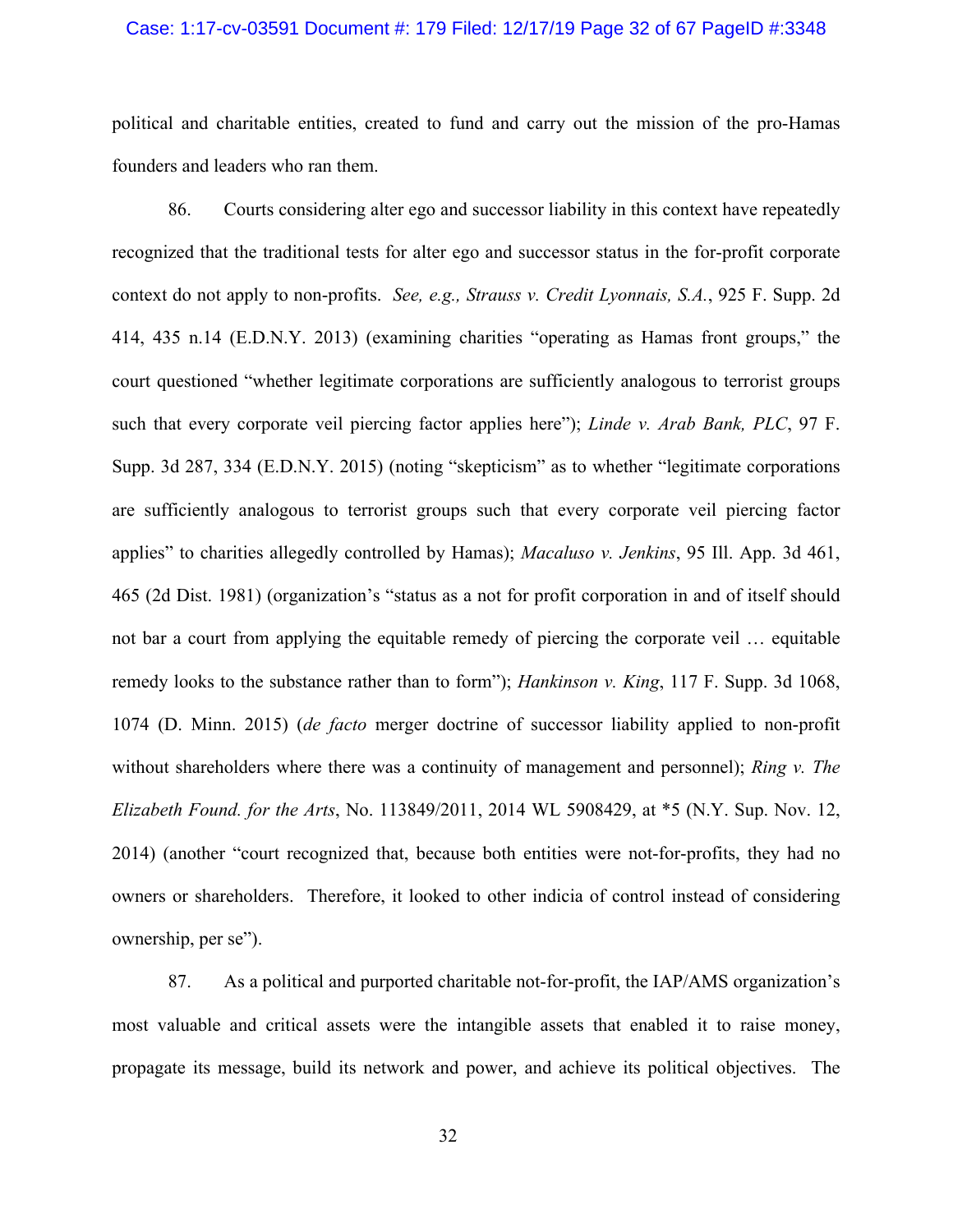# Case: 1:17-cv-03591 Document #: 179 Filed: 12/17/19 Page 33 of 67 PageID #:3349

constant hard work of the organization and its leaders over two decades had made the organization, in IAP National's words, "the largest Muslim, Arab, and Palestinian American grassroots organization dedicated to the cause of Palestine." In building this organization, IAP and AMS accumulated substantial intangible assets including: (a) a broad and loyal constituency; (b) an ability to send its message efficiently to a discrete public; (c) a nationwide network of volunteers who for many years consistently assisted on a variety of projects (Kifah Mustapha); (d) the know-how to arrange major conventions, fundraisers and festivals (Abdelbasset Hamayel); (e) a roster of speakers for these events (Hatem Bazian, Jamal Said, numerous others); (f) public relations experts who understood the mission and the audience; (g) a widely-circulated, Arab-language newspaper with an experienced and capable editor (Abuirshaid and *Al-Zaytounah*); (h) an experienced executive director and manager (Abdelbasset Hamayel); (i) a tax preparer who was also a well-known spokesman and well-respected community leader with access to funds and the media (Jaber); (j) a network of international partners and contacts in the Middle East and elsewhere; (k) a highly-effective fundraising apparatus; (l) substantial good will and prestige, both for the organization and its leaders, based on past charitable and political work; and (m) the trust of a broad network of supporters of terrorist organizations, especially Hamas, who required the confidence that their evasion of American and international law would be protected by experienced money launderers and forwarders of funds capable of surreptitiously reaching the terrorist recipients of their contributions.

88. The IAP/AMS organization's substantial standing in the Palestinian community was untarnished by the fact that it and its partner, HLF, and certain of its leaders had been found liable for violation of the ATA. The leaders of IAP/AMS were well-connected with Hamas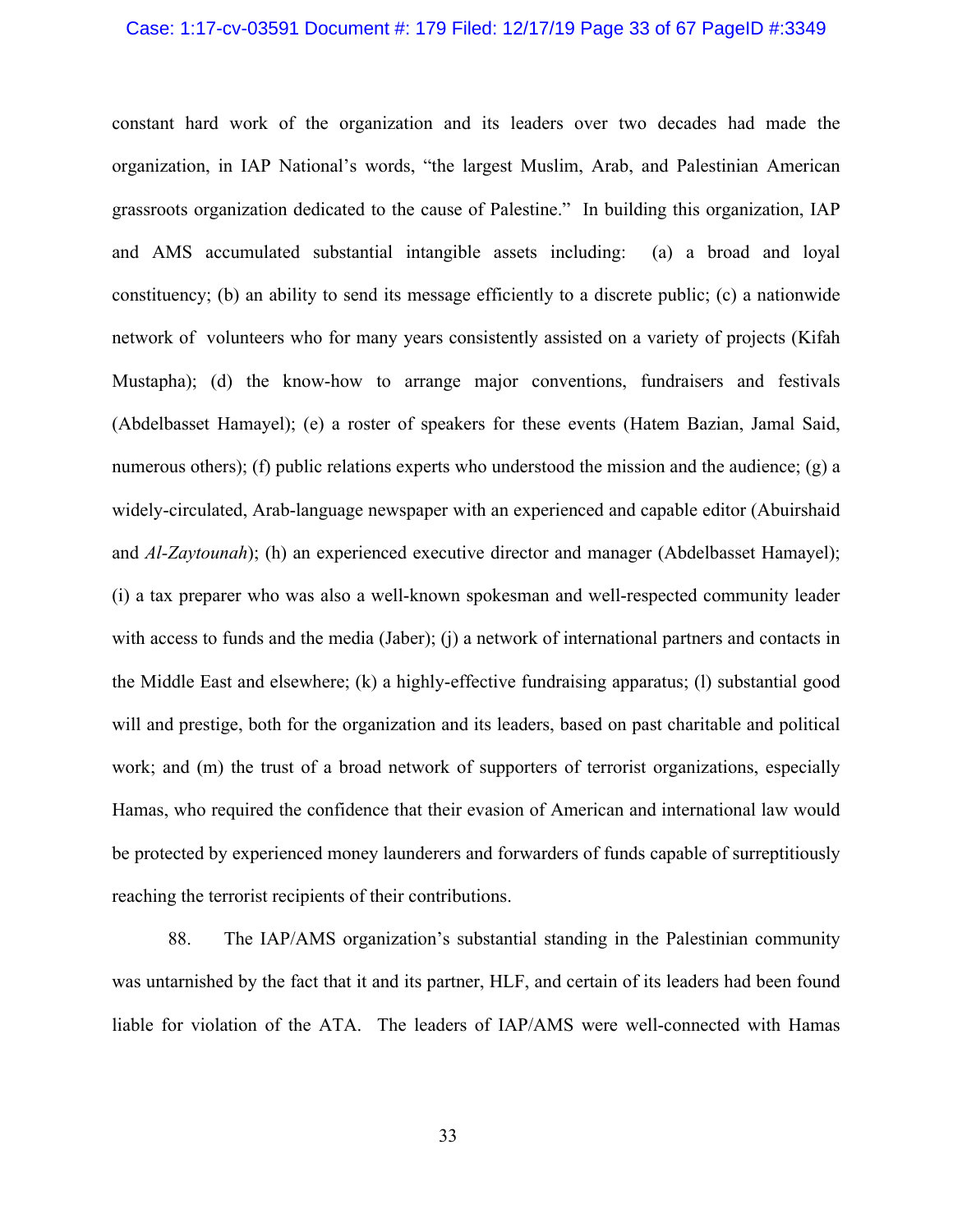### Case: 1:17-cv-03591 Document #: 179 Filed: 12/17/19 Page 34 of 67 PageID #:3350

leadership in Gaza, which vivified the organization, provided it with legitimacy in its community and afforded direction on what political line to adopt.

89. The IAP/AMS organization's valuable intangible assets simply "transitioned" to AMP and later AJP, which have continued to use these assets to raise money, spread the organization's message, advance the organization's pro-Hamas/anti-Israel political objectives, provide a fundraising platform for pro-Hamas intermediary organizations, and (as discussed below) provide indirect support for Hamas itself.

90. For example, among the most significant activities of IAP and AMS was an annual conference generally held in November. IAP invested significant time, effort and funds in preparing and conducting these conferences. The conferences were an important fundraising platform, both for the IAP/AMS organization itself, as well as for other political and charitable organizations pursuing similar objectives.

91. After IAP/AMS purportedly went out of business, the conferences continued under AMP's auspices. Remarkably, in 2006 AMP, within just three months after it was purportedly formed as a "new" organization, was able to organize a convention attended by over 700 people in an upscale hotel that was in every way a duplication of the earlier IAP/AMS gatherings. The audience, content, format, management, speakers, and their message, remained the same under the AMP imprimatur as it had been under IAP/AMS. Magdi Odeh was listed as "point of contact" for the convention; he was an organizer of events for IAP and, as noted above, part of the "AMP Transition." Speakers at the inaugural 2006 AMP Annual Conference included Rafeeq Jaber, Kifah Mustapha and Osama Abuirshaid, as well as Raeed Tayeh, a former employee of IAP/AMS. Additional speakers included Nihad Awad, the head of CAIR which was formed by leaders of IAP/AMS where Awad had been employed, and Sheikh Jamal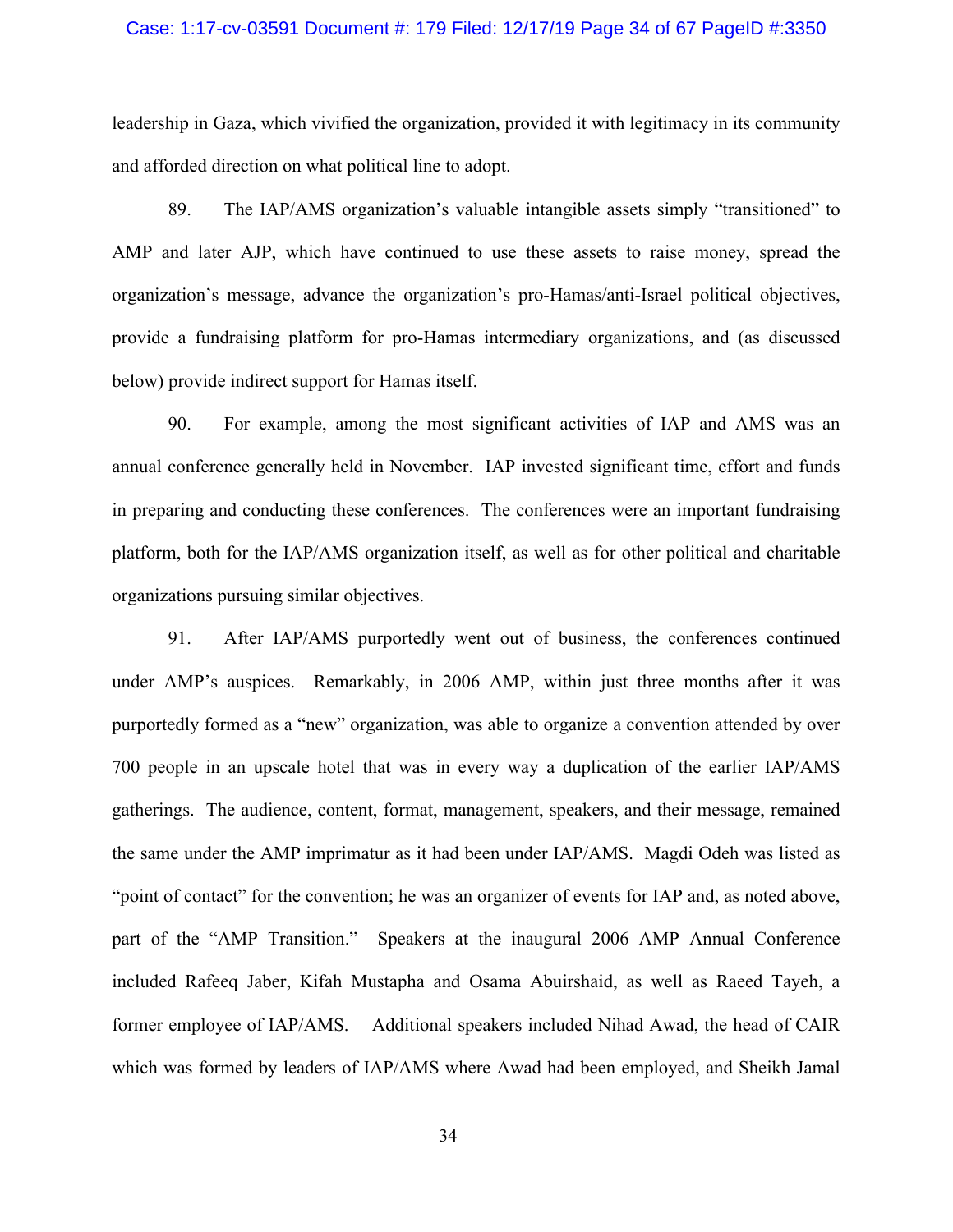### Case: 1:17-cv-03591 Document #: 179 Filed: 12/17/19 Page 35 of 67 PageID #:3351

Said, the ultimate religious authority for IAP/AMS. The mere presence of these prominent IAP personalities at the inaugural AMP convention validated the purpose and authenticity of the "new" organization. It sent a clear signal to the pro-Hamas public that IAP/AMS was still here; and that AMP was the authentic and validated continuation of the most significant Islamic organization on behalf of Palestine in the United States.

92. The 2007 AMP Conference was more of the same. A noted speaker was Sheikh Mohammad Al Hanooti, a member of the Palestine Committee, a former President of IAP and an organizer of the 1993 Philadelphia meeting. Other speakers included Sheikh Ziad Hamdan, the Imam of the Islamic Society of Milwaukee, identified by the government as an active fundraiser for HLF and a speaker at the 2001 IAP convention. The speakers again included well-known IAP personalities such as Sheikh Jamal Said, Nihad Awad, Sufian Nabhan, Rafeeq Jaber, Osama Abuirshaid, Kipha Mustafa, and numerous others who had appeared at previous IAP conventions and events. AMP and AJP also sponsor other conferences, fundraisers and events, just as IAP/AMS did. The success of these events results from the same network, capability and reputation possessed by the IAP/AMS organization. Like the IAP/AMS events, these events continued to support the same mission and objectives, have similar speakers, and raise funds for the same or similar purposes.

93. AMP/AJP is closely allied with the Arab-language newspaper, *Al-Meezan*, which Abuirshaid started publishing in 2005, just as IAP/AMS were allegedly shutting down. Abuirshaid was previously employed by IAP as the editor of IAP's similar newspaper, *Al-Zaytounah*. The two newspapers are strikingly similar in format, had nearly identical web pages, targeted the same audience, carried similar content, relied on overlapping advertisers, and, on information and belief, had very similar circulation. Like *Al-Zaytouna* for IAP, *Al-Meezan*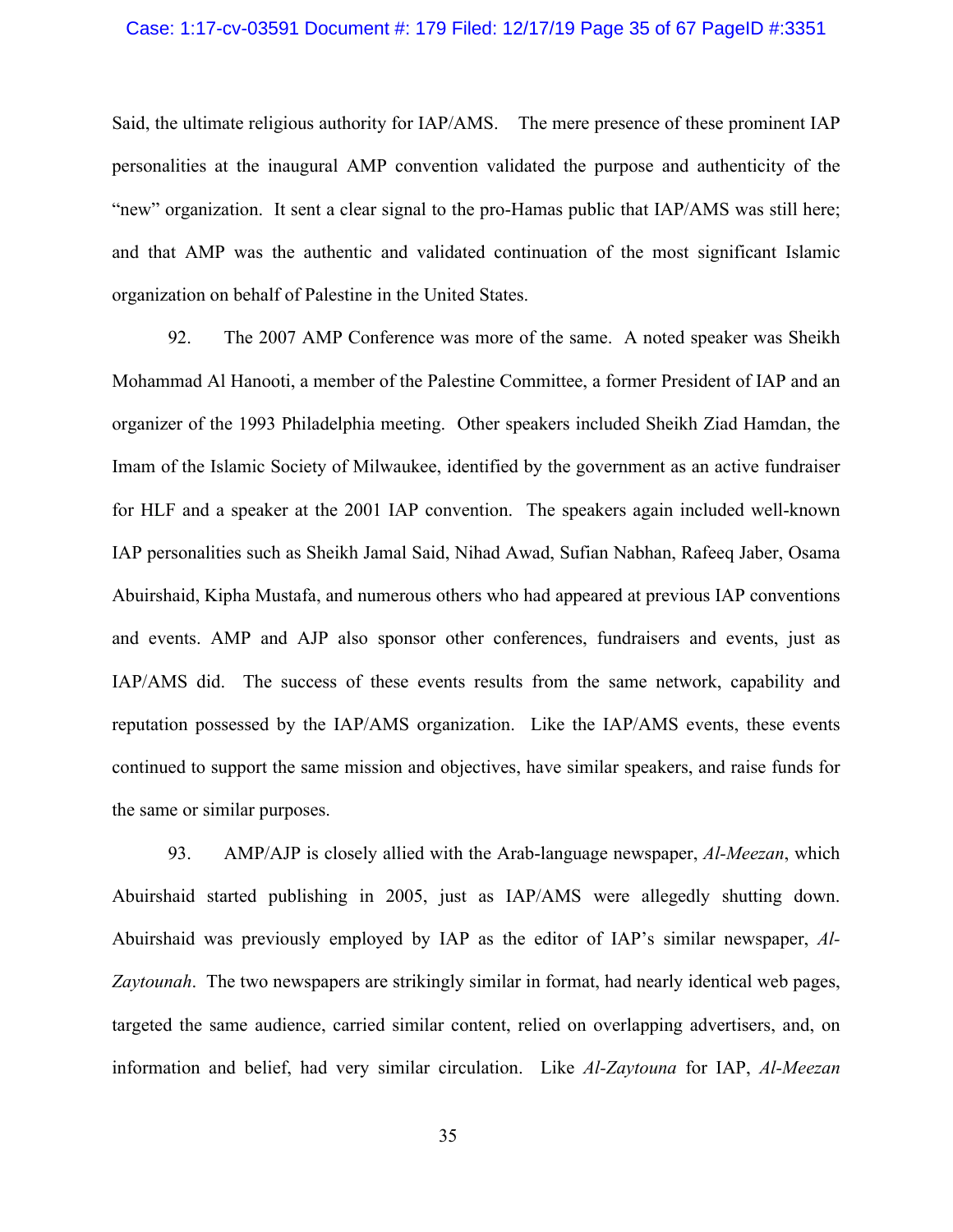### Case: 1:17-cv-03591 Document #: 179 Filed: 12/17/19 Page 36 of 67 PageID #:3352

carried content consistent with AMP's mission and was an important means to communicate with the public that supported AMP.

94. Like its predecessors, AMP/AJP relies on a "chapter" system to organize events and expand its geographic reach throughout the country. From the very beginning, the "transition" group sought to build AMP's presence in other cities. AMP soon developed chapters in locations that largely overlapped the locations where IAP/AMS had previously maintained chapters. These included chapters in the Chicago area, Detroit area, New Jersey, District of Columbia/Virginia, and Milwaukee.

### **D. AMP is Still Promoting Hamas Ideology and Fundraising for Hamas.**

95. AMP claims on its website—just as IAP/AMS did—that it is "all about educating people about Palestine" and nothing more. However, it is in fact continuing the full program and mission of AMS/IAP and HLF: to act as the major supporter of Hamas and its ideology and political agenda in the United States. This includes, *inter alia*, running national and local conventions and conferences directed to the identical audiences of the events run by the IAP/AMS organization, with the largely the same organizers, speakers and agenda; publishing Hamas propaganda on social media; organizing and promoting fund raising for political activists and "charities" that direct money to Hamas-supervised and controlled entities in Gaza; and, maintaining close relationships with Hamas leadership in the Middle East.

96. The circumstances in Gaza have changed since the AMS/IAP organization began operating under the AMP/AJP names. Under the leadership of Ismail Haniyeh, Hamas forcibly took control of Gaza on June 14, 2007, and thereby became responsible for Gaza's social welfare and economic needs. However, this did not fundamentally change the unlawful consequenc of supporting Hamas. As the Seventh Circuit recognized in its 2008 opinion, meeting humanitarian needs in a quasi-governmental role enhances Hamas's reputation and power. By publicly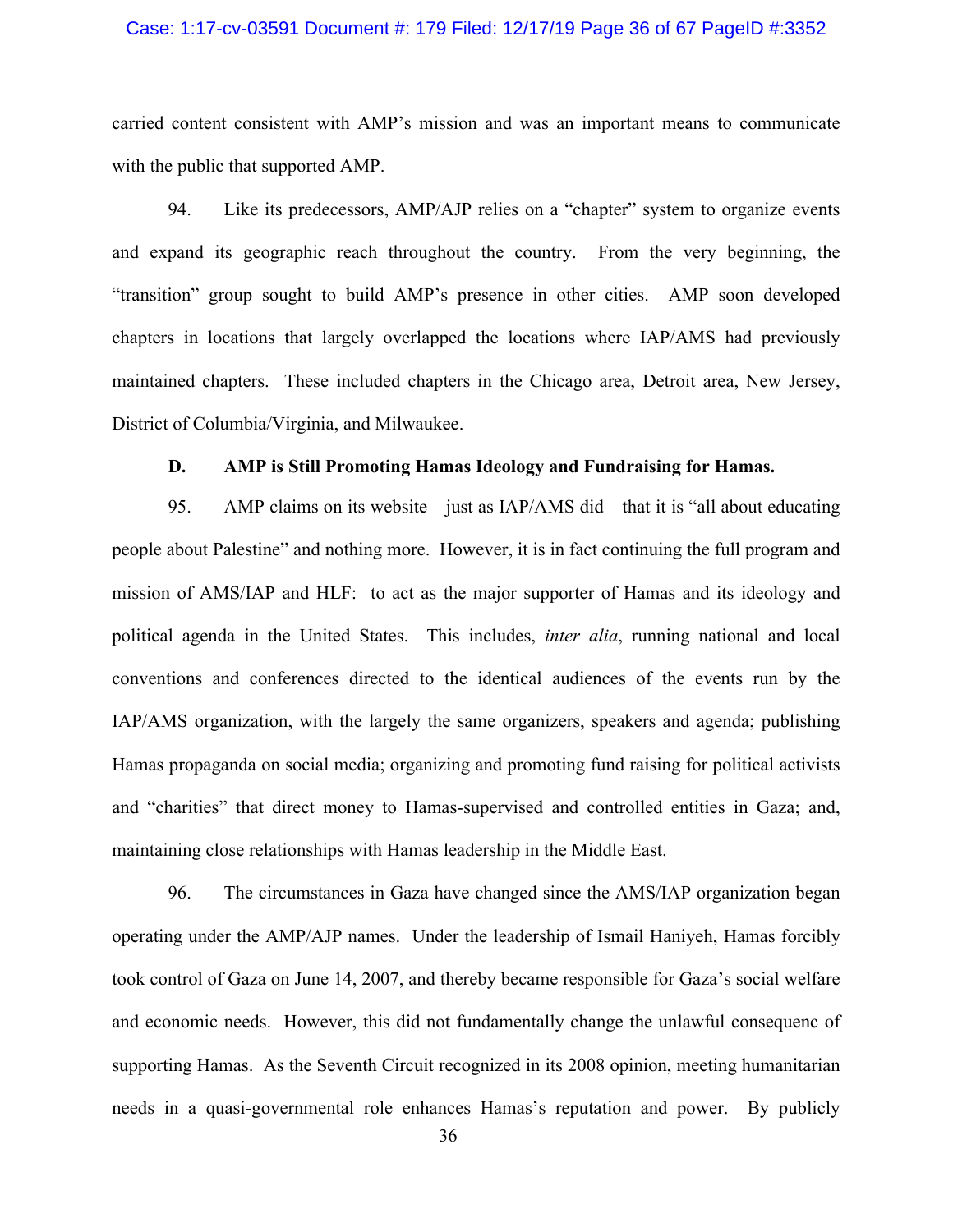### Case: 1:17-cv-03591 Document #: 179 Filed: 12/17/19 Page 37 of 67 PageID #:3353

addressing humanitarian needs—including providing food, housing, infrastructure and education—Hamas solidifies its ability to retain the allegiance of the population and to continue its assault on Israel.

97. After taking over Gaza in June, 2007, Hamas's leadership continued its military activities, diverting substantial funds to weapons production and the construction of underground tunnels reaching into Israel for the purpose of infiltration by terrorists. Armed conflict between Hamas and Israel in 2008-2009 and 2014 caused great damage to the civilian population and infrastructure placing greater pressure on the ability to Hamas to govern. AMP continues materially to support the same basic Hamas efforts and ideology, as did HLF and IAP/AMS.

98. Mindful of the past experiences of their predecessor entities (and concerned over government scrutiny and legal risk), AMP outwardly claims not to send or receive money to or from overseas. This contention is consistent with AMP's careful approach to avoiding legal liability while attempting to continue the same activities as HLF and IAP/AMS. AMP, for example, invited participants at its 2014 conference to "come and navigate the fine line between legal activism and material support for terrorism."<sup>[1](#page-36-0)</sup>

99. While AMP and AMS appear to avoid any *direct* support for Hamas, they have continued to provide *indirect* support through intermediary organizations. This is exactly the activity that Magistrate Judge Keys found as a basis for IAP/AMS's liability under the ATA. *Boim v. QLF*, 340 F. Supp. 2d at 910. The Seventh Circuit held that such indirect support was nonetheless material support for Hamas that could give rise to liability under the ATA:

> Nor should donors to terrorism be able to escape liability because terrorist and their supporter launder donations through a chain of intermediate organizations.

<span id="page-36-0"></span><sup>&</sup>lt;sup>1</sup> Shane Harris, *Pro-Palestinian Group Lectured On Skirting Terror Laws*, THE DAILY BEAST (Dec. 05, 2014), https://www.thedailybeast.com/pro-palestinian-group-lectured-on-skirtingterror-laws.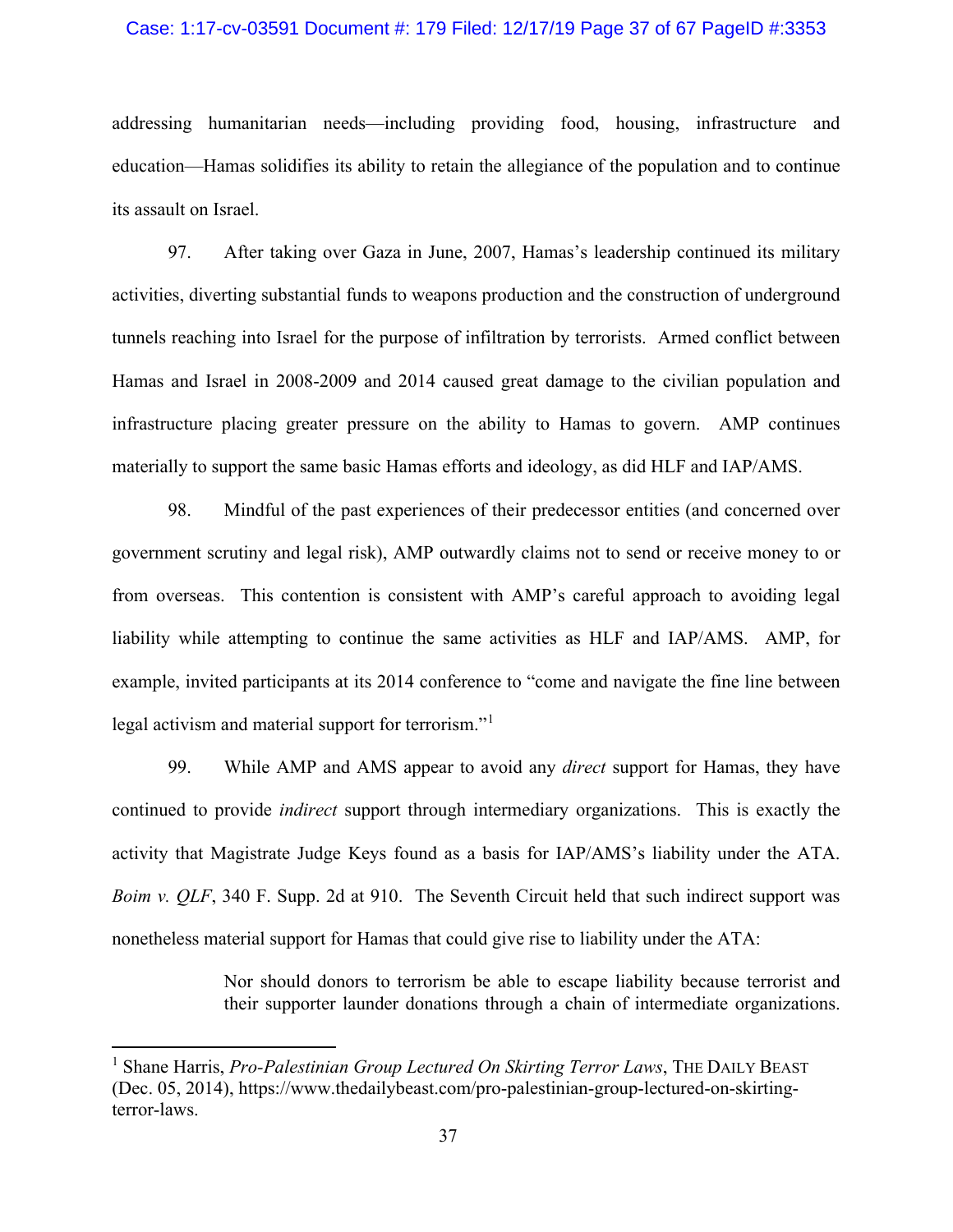# Case: 1:17-cv-03591 Document #: 179 Filed: 12/17/19 Page 38 of 67 PageID #:3354

Donor *A* gives to innocent-appearing organization *B* which gives to innocentappearing organization *C* which gives to Hamas. As long as *A* either knows or is reckless in failing to discover that donations to *B* end up with Hamas, *A* is liable.

## *Boim III*, 549 F.3d at 701-02.

100. For example, AMP indirectly provided material support to Hamas by arranging to have payments sent to purported charitable organizations, which act as intermediaries, rather than funneling them through HLF, as had been done previously. At its annual conventions, AMP sets aside space for a variety of vendors and organizations that are also event sponsors—just as IAP did at its annual conventions. Prominent among these sponsors are charities devoted to the Palestinian cause, including (among others) Baitulmaal, Zakat Foundation, Islamic Relief and United Muslim Relief. These organizations raise funds at the AMP conventions to send overseas for the ostensible purpose of ameliorating the suffering in Gaza. Each of these organizations has close connections with Hamas and disburses funds through Hamas operatives.

101. For instance, Baitulmaal, Inc., is one of three United States charities on the "approved list" of the Union of Good, the charity sponsored by Sheikh Yusuf Qaradawi, which was designated in 2008 by the United States Department of the Treasury as a Specially Designated Global Terrorist group. Gaza-based Unlimited Friends Association for Social Development ("UFA") is closely aligned with senior Hamas leaders and openly states that it provides support to the children of "martyrs," a code-word for deceased Hamas terrorists. UFA openly states that it channels funds from Baitulmaal to the "families of martyrs of the Palestinian people." Baitulmaal has also openly distributed meat to Hamas functionaries and government workers on Muslim holy days claiming that "it is a matter of principle for the charity to help [Hamas] officials who can't afford to buy meat." UFA and Baitumaal share staff.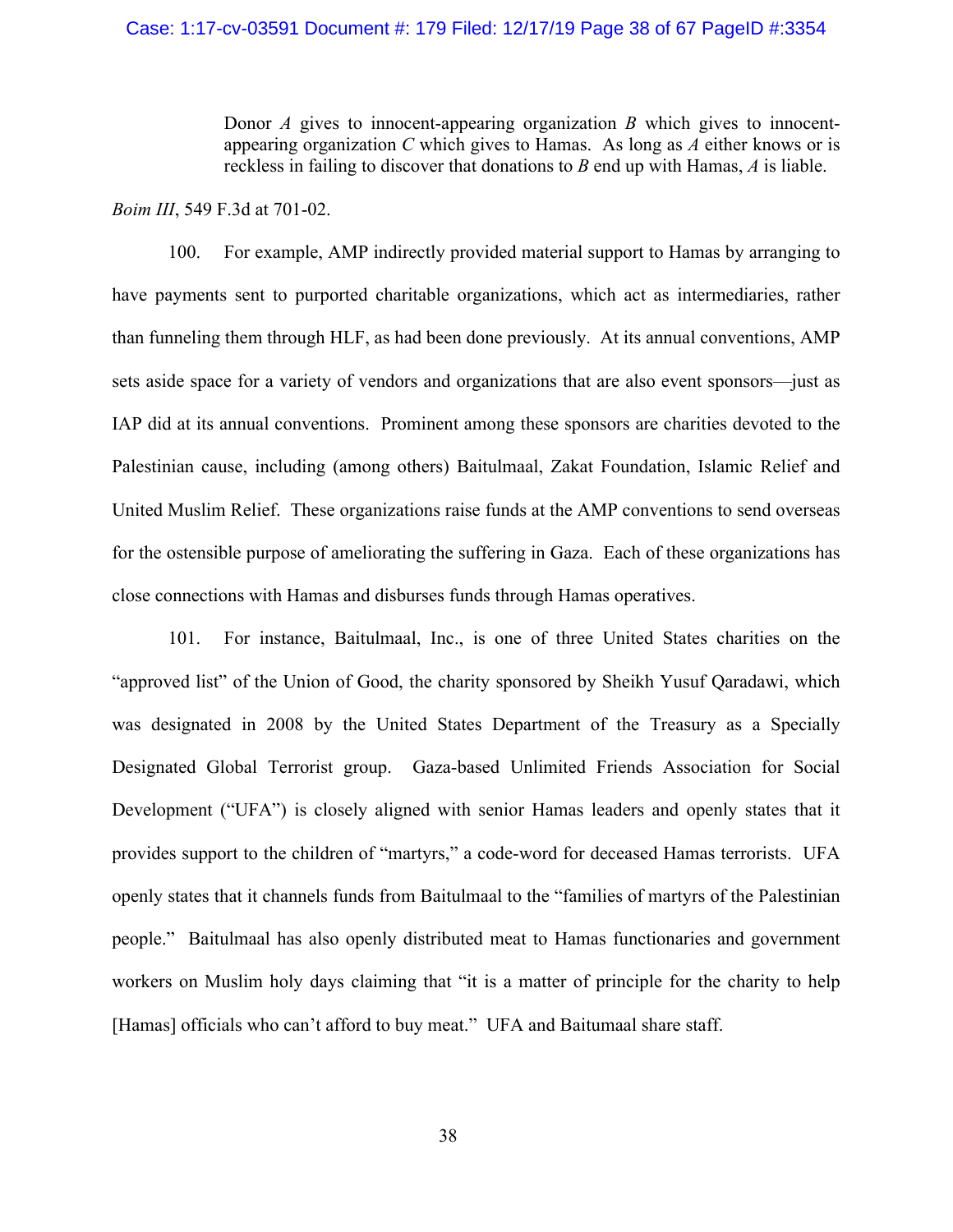### Case: 1:17-cv-03591 Document #: 179 Filed: 12/17/19 Page 39 of 67 PageID #:3355

102. Baitulmaal is a consistent supporter of AMP. It has sponsored numerous AMP events including its conventions from at least 2007 until the most recent in November 2018.

103. UFA receives direct support from additional AMP event sponsors including, Helping Hands for Relief and Development, the Zakat Foundation of America, and United Muslims Relief. These funds are raised at AMP conventions. In August 2015 AMP, under the supervision of Abuirshaid, organized an event in Detroit, Michigan on behalf of United Muslim Relief that raised approximately \$200,000. In 2016, a poster on the AMP's Facebook page called upon the public to donate money through the "Al Meshkah Charitable Society." Al Meshkah is a conduit to Hamas and was so designated by the Government of Israel in February 2008.

104.

105. AMP has also continued to provide material support to Hamas through its open fundraising support for a pro-Hamas organization called Viva Palestina. This intermediary organization is the creation of George Galloway, a former member of the British Parliament. It claims to provide "humanitarian aid" to the Palestinian people. This aid consists of money and assistance provided directly to Hamas and Hamas entities. In March 2009, the Viva Palestina activists arrived in Gaza with funds and equipment. The "activists" were received, and Galloway was personally thanked by Ahmed Al-Kurd, Hamas' Minister of Social Welfare. (The U.S. Department of the Treasury had, on August 7, 2007, previously designated Al-Kurd and the Al-Salah Society, a charity that Al-Kurd operates in Gaza, as a "front for Hamas.") Galloway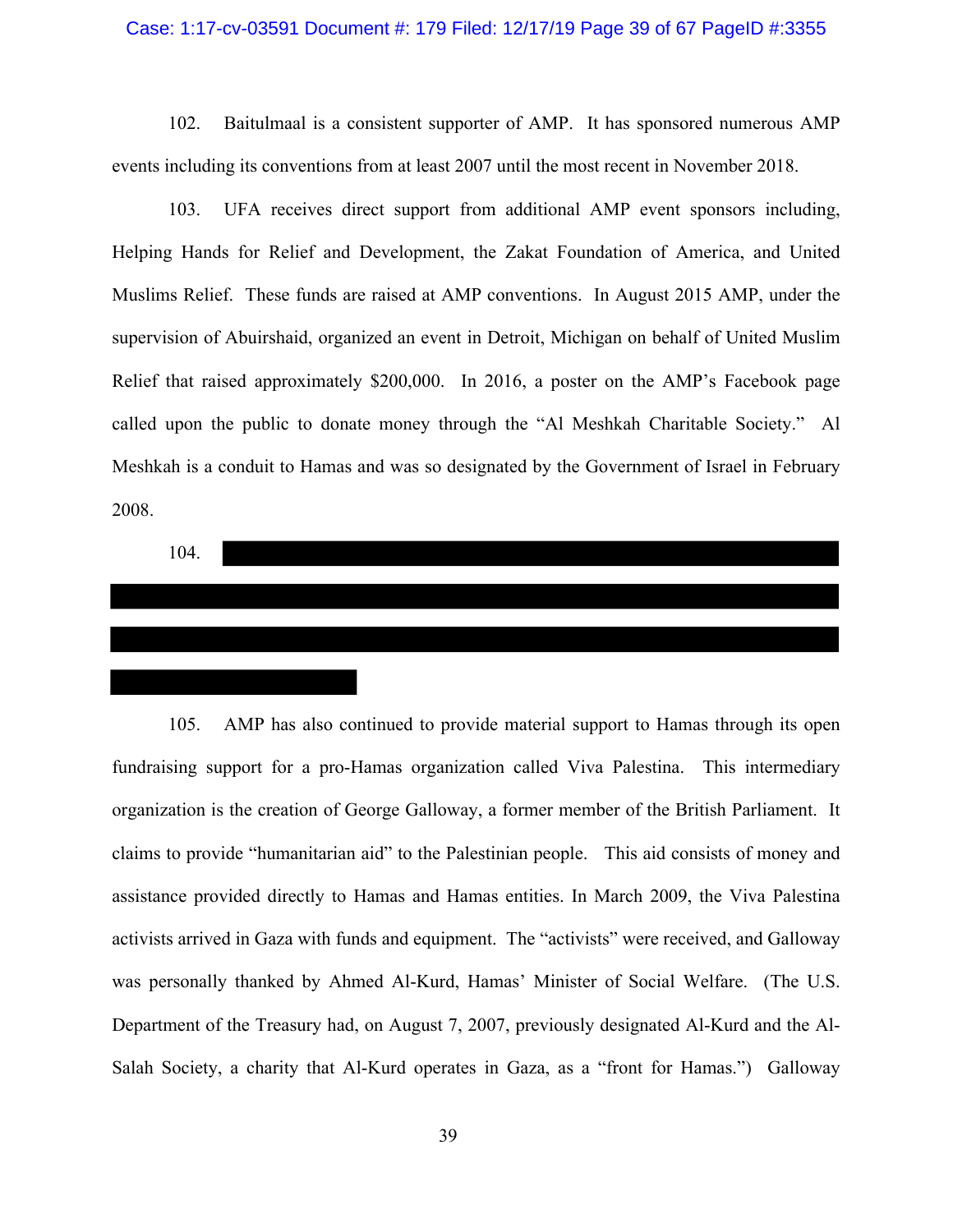# Case: 1:17-cv-03591 Document #: 179 Filed: 12/17/19 Page 40 of 67 PageID #:3356

handed substantial sums of money and equipment directly to Hamas leader Ismail Haniyeh, stating, "But I, now here, on behalf of myself…are giving three cars and £25,000 in cash to Prime Minister Ismail Haniyeh. Here is the money. This is not charity. This is politics." This "gift" was a small portion of the funds and equipment that was given to Hamas by Viva Palestina. The beneficiaries included the same organizations in Gaza that had been funded by HLF.

106. A draft 2009 AMP press release emphasizes AMP's significant direct role in facilitating fundraising efforts by Viva Palestina:

> Most recently AMP has endorsed and hosted several events for British MP George Galloway, who was in the United States raising funds for Viva Palestine and his second aid convoy to Gaza. AMP-sponsored fundraisers took place in Dallas, Texas; Kansas City, Milwaukee, Minneapolis and in New Jersey, where in one night Galloway raised more than \$300,000.

> "AMP has the perspective to go out and do things," Galloway told the open house guests (in an event held near Chicago on April 15, 2009). "I would not have had the success I have had here if it weren't for AMP."

107. Galloway has paid tribute to AMP "who of all the organizations with which I've worked here in the United States are far and away producing the biggest meetings and the biggest fundraising, and I want to congratulate them on that. In New Jersey, they organized a fundraising dinner to which I spoke. We raised \$360,000 in two hours." AMP hosted numerous fundraising events for Galloway and Viva Palestina, including on January 30, 2010 in Secaucus, New Jersey where Galloway asked the audience "to give me something to go back to Gaza with..." Other fundraisers for Viva Palestina included (a) in Minneapolis in June 2009 hosted by AMP board member Hussein al-Khatib, (b) in Brooklyn, New York on May 21, 2010, and (c) in Chicago, Illinois on May 23, 2010. Abuirshaid was a frequent speaker at these events in support of Galloway and Viva Palestina.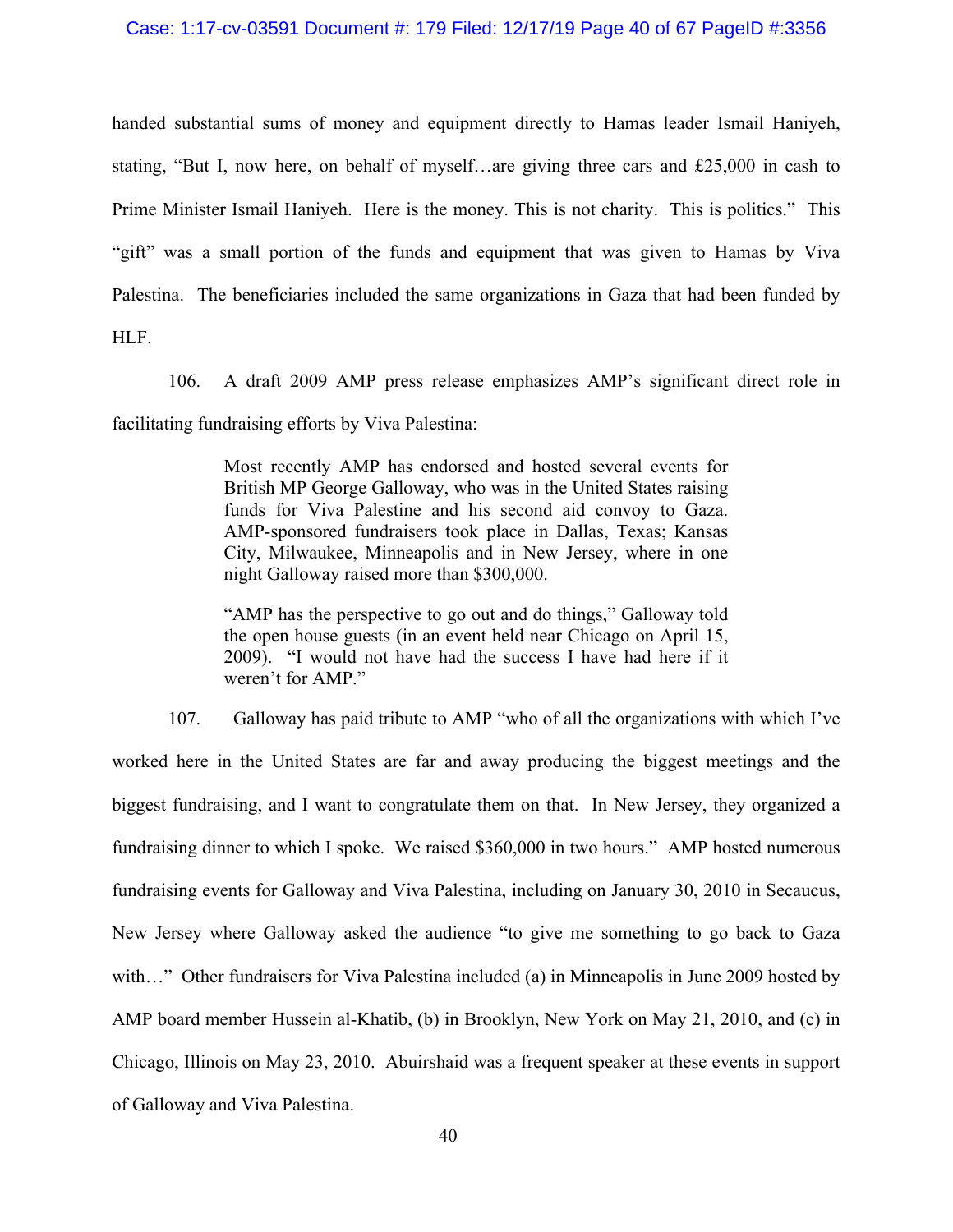# Case: 1:17-cv-03591 Document #: 179 Filed: 12/17/19 Page 41 of 67 PageID #:3357

108. By organizing and supporting fundraisers for Viva Palestina with knowledge that the funds were being sent directly to Hamas and Hamas-supported organizations, AMP continues an IAP/AMS core mission of raising funds for Hamas-related groups. In knowingly raising funds for Hamas, AMP is providing material support to Hamas, just as its predecessors did.

# **E. AMP/AJP Operates within the Same Interconnected Network as Its Alter Egos and Predecessors.**

109. The current active AMP/AJP has also inherited the network of supporters, management, and donors that previously served IAP/AMS and HLF. For example:

110. The Mosque Foundation. The Mosque Foundation in Bridgeview, Illinois, is the charitable arm of the Bridgeview Mosque. Together with its individual leaders, the Mosque Foundation is a significant supporter and funder of AMP/AJP, just as it was a constant supporter and funder of IAP/AMS and HLF. The consistent and generous support of the Mosque Foundation and its affiliates and leaders was an essential asset of IAP/AMS. In many cases, the Mosque Foundation participated directly in the IAP/AMS organization's activities, often with blurred (or non-existent) boundaries between the Foundation and IAP/AMS.

111. The Mosque Foundation has a history of donating and directing money to terrorist organizations. It previously donated and solicited significant funds to HLF and KindHearts as well as to Benevolence International Foundation and Global Relief Foundation, both of which were designated as financiers of terrorist organizations by the United States Treasury Department in 2002. The Mosque Foundation directly subsidizes and supports AMP by paying the salary of AMP's "voluntary executive director," Abdelbasset Hamayel, who had previously been a central leader of IAP/AMS and an employee of KindHearts.

112. Sheikh Jamal Said. The Mosque Foundation's Imam, Sheikh Jamal Said, was the ultimate religious authority for IAP/AMS and, in the words Defendant Rafeeq Jaber, Sheikh Said

41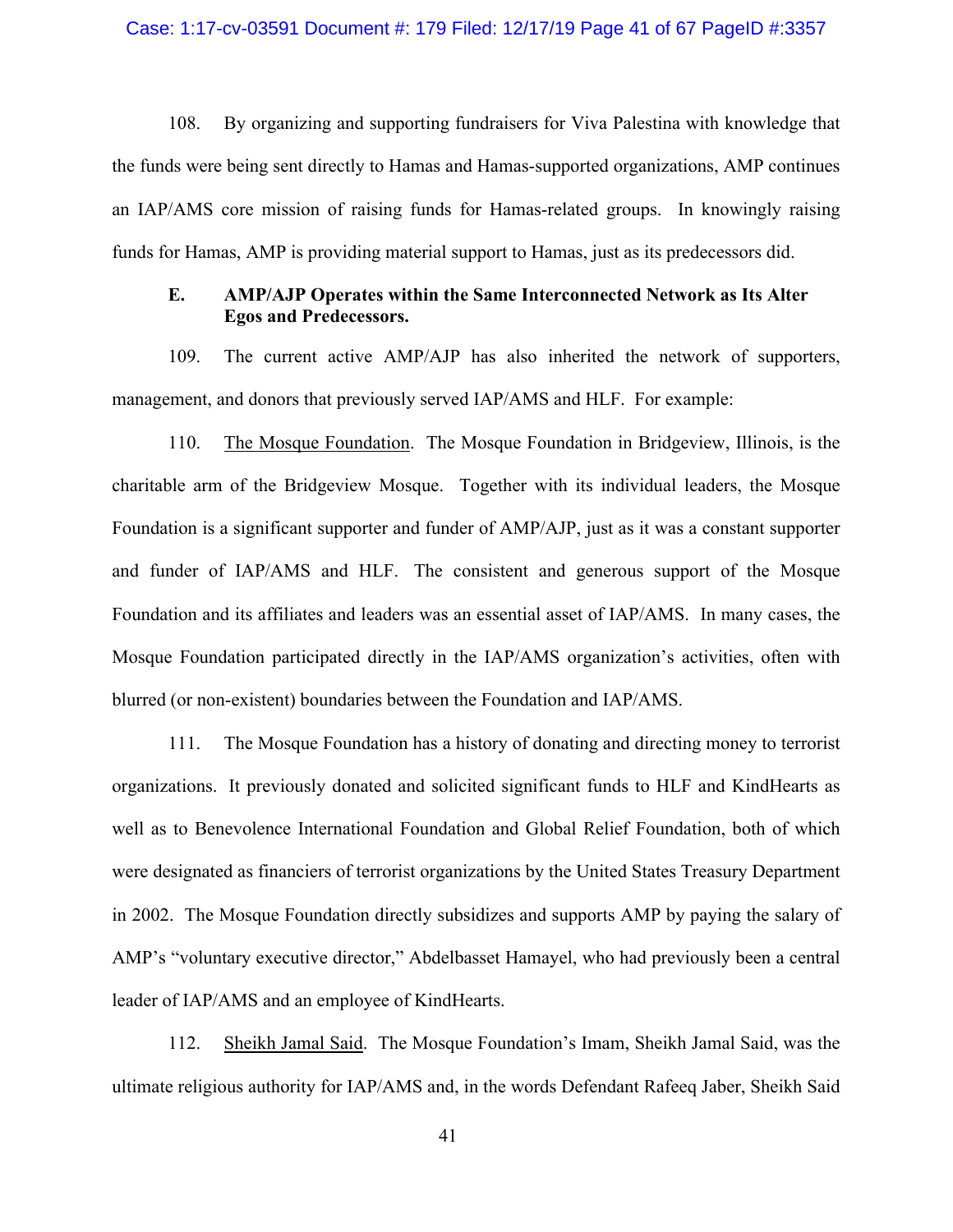# Case: 1:17-cv-03591 Document #: 179 Filed: 12/17/19 Page 42 of 67 PageID #:3358

is the "religious leader of the community." Sheikh Said was identified by the government as a member of the Palestine Committee. He was also identified in 1993 as Treasurer and a member of the Board of Trustees of the Al-Aqsa Educational Fund, Inc., a funder of Hamas based in Oxford, Mississippi. In 1993, the Al-Aqsa Educational Fund, Inc., described by the government as a "financier of terror disguised as a charitable organization…," was designated by the U.S. Department of the Treasury as a Specially Designated Global Terrorist Entity Muhammad Salah, a *Boim* Defendant, stated that Jamal Said was instrumental in recruiting him into Hamas. (Salah, in a separate case, *United States v. Muhammad Hamid Khalil Salah*, 03-cr-978-2 (N.D. IL), was convicted, and imprisoned for obstruction of justice in the *Boim* Action.)

113. There has been, and continues to be, substantial intertwining of the leadership and supporters of the Mosque Foundation and what was the IAP/AMS organization and what is now AMP. Jamal Said, for instance, regularly spoke at IAP events and is a frequent speaker at AMP conventions and fundraisers. As demonstrated below, leaders of AMP/AJP, including Defendant Rafeeq Jaber and Abdelbasset Hamayel have been prominent leaders of the Mosque Foundation and its affiliates for decades.

114. Rafeeq Jaber. Jaber served as president, principal spokesman and recognized leader of AMS from its inception in 1993 and later became the head of the IAP National organization. Jaber remained the leader of IAP/AMS until it allegedly dissolved in 2004 or 2005. Jaber admits that he personally was an active fundraiser for HLF, and that AMS had a fundraising contract with HLF.

115. Jaber has also long been the *eminence grise* of Chicago-area organizations that support Hamas terrorism. Jaber has had a long-term relationship and leadership role with the Mosque Foundation and has served as President of the Board of Directors of the Bridgeview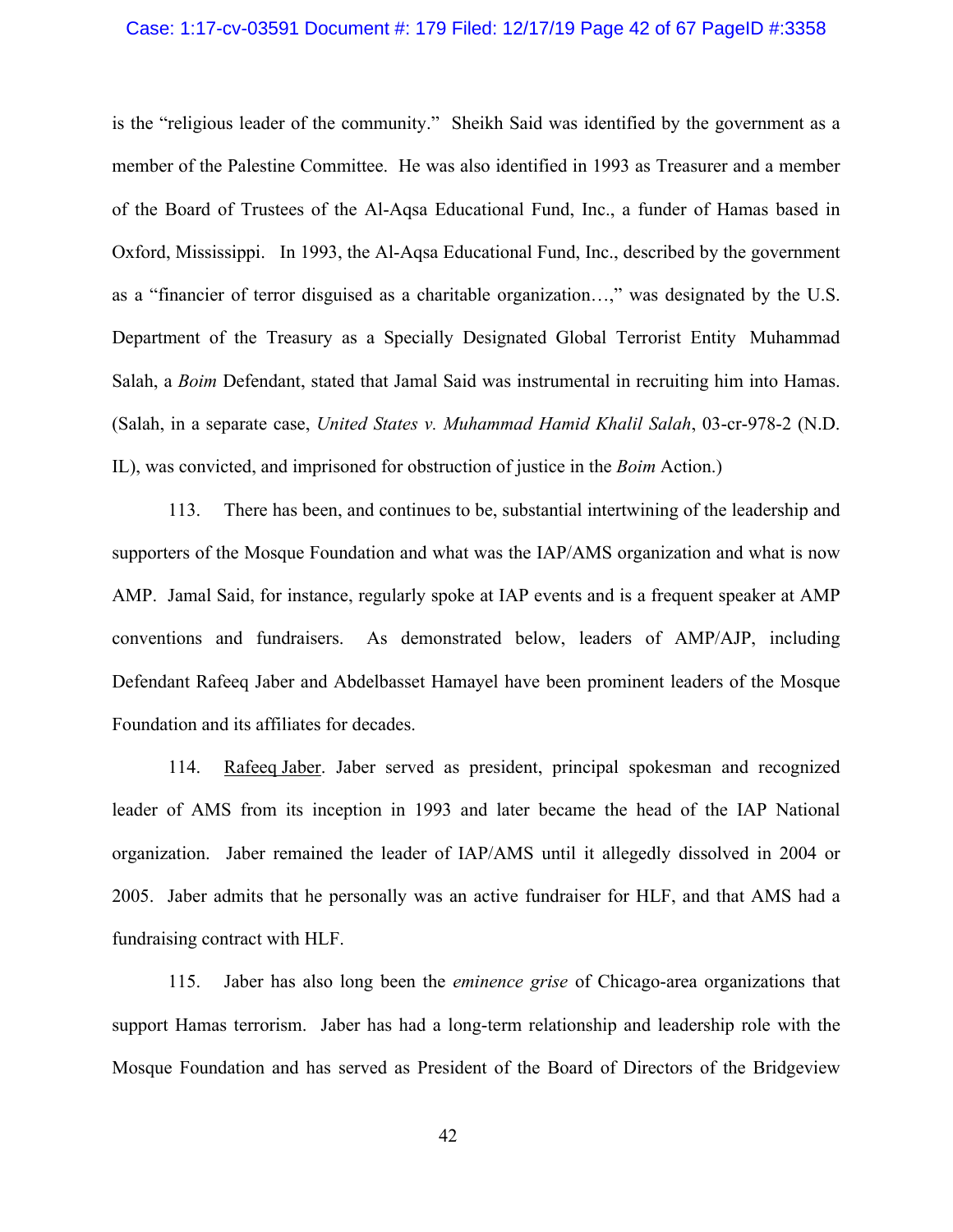### Case: 1:17-cv-03591 Document #: 179 Filed: 12/17/19 Page 43 of 67 PageID #:3359

Mosque. In 2006, Jaber was the initial registered agent for U.S. Palestinian Community Network ("USPCN"), a purported community group which, on information and belief, is an affiliate of the Popular Front for the Liberation of Palestine, a designated terror organization based in Gaza.

116. Jaber has played a significant role with AMP/AJP since their inception. He was a prominent speaker at the very first AMP convention in 2006 and has been a frequent and honored speaker at AMP events since that time. He has also publicly declared his close relationships to a number of AMP leadership figures. For example, he has stated that he loves Hatem Bazian and Abuirshaid more than brothers. Salah Sarsour calls Jaber his "brother."

117. Jaber's business, Jaber Financial Services, which is located in the former office building of AMS and IAP, is a regular donor to AMP. In 2015, Jaber signed a petition designating himself as a representative of AMP. Jaber has been a central participant in boardlevel business decisions for AMP and was integral in decisions concerning the corporate forms of the AMP entities. Jaber prepares and files AMP/AJP's federal and state tax returns

118. In public statements, Jaber has drawn an equivalence between IAP and AMP. For example, he stated in 2011 that "the Zionist organizations will be working against AMP and they closed IAP."

119. Jaber also personally oversaw the windup of IAP/AMP and handled the monetization of its assets and payment of creditors. The Boims received a total of \$14,386 from IAP and AMS plus some trinkets from its "store." Jaber made no effort at all to pay any more of the Boim Judgment. He testified that IAP/AMS never declared bankruptcy and that there was no formal windup. He is unaware if the IAP/AMS board members knew about the judgment or any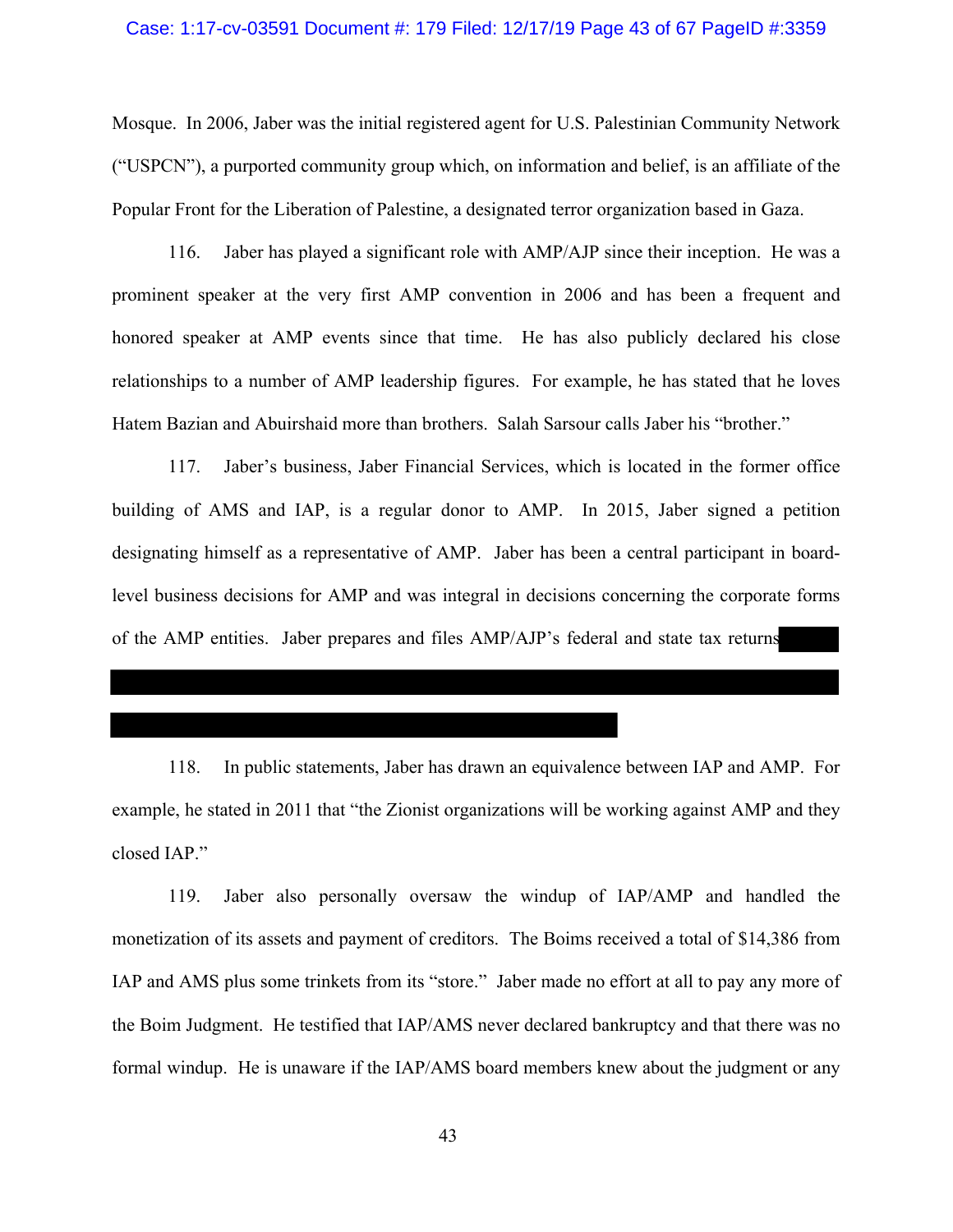### Case: 1:17-cv-03591 Document #: 179 Filed: 12/17/19 Page 44 of 67 PageID #:3360

obligation to pay. He didn't tell them. He never discussed the Boim Judgment at any board meetings. He claims that he never understood that as the President of the judgment debtor he had a fiduciary duty to see that the creditors were paid. He rejected the offer from Abuirshaid to purchase the *Al-Zaytounah* newspaper, which would have generated money to pay creditors. He explained the reason for not selling simply by stating, "[b]ecause it is a not for profit community organization. We close we close."

120. Abdelbasset Hamayel. Hamayel began working for IAP in 1997, assisting IAP leader Sabri Samirah. He became the AMS/IAP office administrator in 1997 and became the Director and Secretary General of IAP from 2002 until its purported closing. At the time Hamayel assumed the position of Director and Secretary General of IAP, AMS was "IAP National," which made the two organizations functionally identical. In a 2003 deposition, Rafeeq Jaber, then President of IAP, testified that Hamayel was responsible for producing AMS and IAP's "action letters…newsletters…(and) bulletins…," which were essential elements of the pro-Hamas propaganda offensive in the United States. Jaber described Hamayel as "[t]he employee that works for us, the executive director, the secretary. He is everything." Abuirshaid, another IAP/AMS leader, described Hamayel as playing an "important role" in "managing the internal affairs" of IAP/AMS.

121. After IAP/AMS closed down, Hamayel moved to HLF's successor KindHearts as its Wisconsin and Illinois representative. After KindHearts' funds were frozen by the government in 2006, Hamayel was hired in 2007 by Sheikh Jamal Said, to work at the Bridgeview Mosque Foundation, where he became head of the Mosque Foundation Community Center. Hamayel began doing work for AMP in 2008 and became AMP's "voluntary" and "temporary" Executive Director in January 2009. His salary is paid by the Mosque Foundation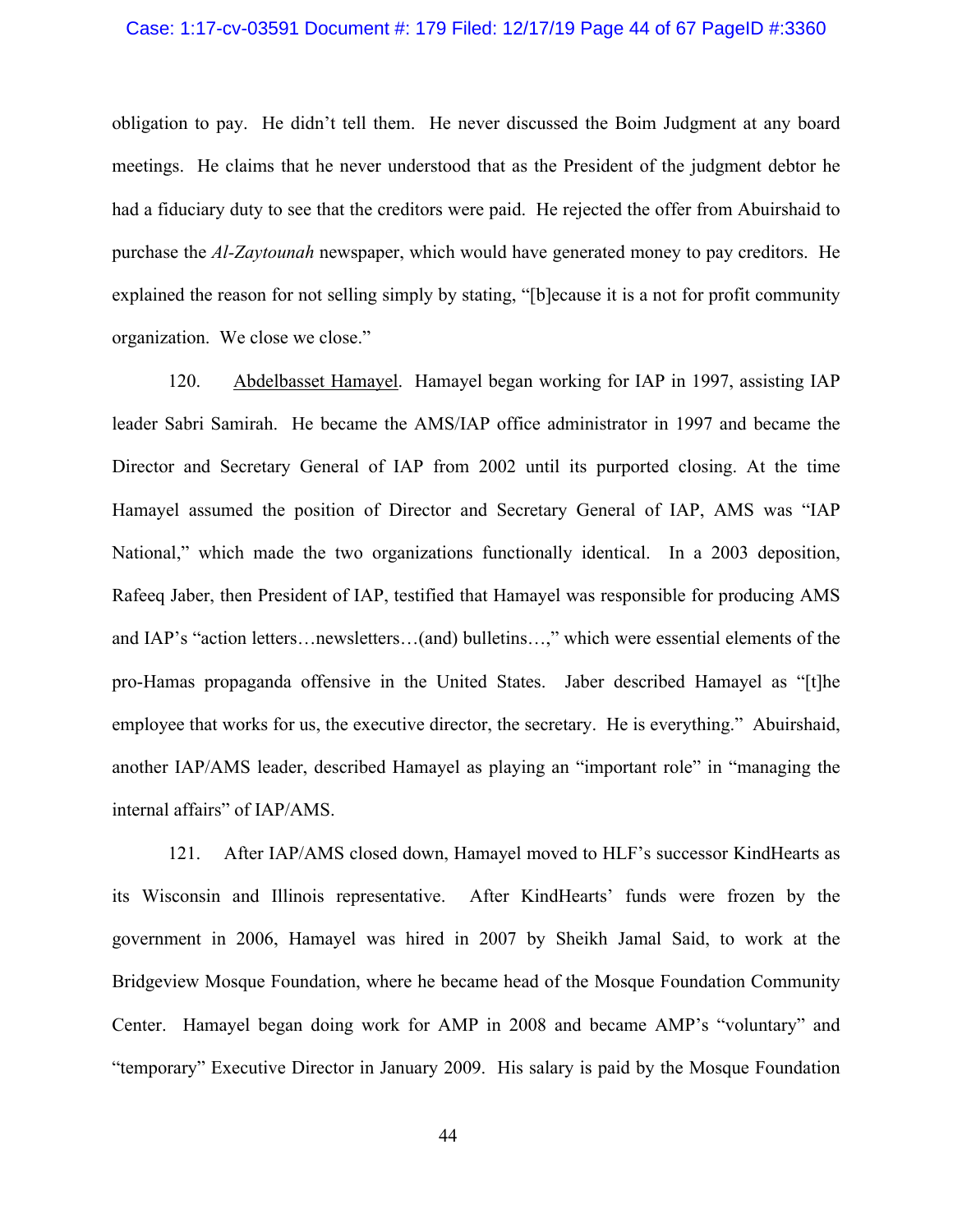# Case: 1:17-cv-03591 Document #: 179 Filed: 12/17/19 Page 45 of 67 PageID #:3361

Community Center. Munjed Ahmad, a member of AMP's board of directors, characterizes Hamayel's role as AMP/AJP's "director of operations." Hamayel acknowledges that he undertook a critical responsibility when he came on board at AMP, stating that his role was to "help the organization start functioning."

122. Although Hamayel outwardly claims that his only contact with people in Palestine is with his family, Hamayel maintains close personal relationships with Hamas leaders in the West Bank. One such relationship is with Sheikh Bassam Jarrar. Sheikh Jarrar, who lives in Ramallah, is considered a member of the Hamas "aristocracy" because he was one of a group of Hamas activists who were deported to Lebanon by Israel in 1992. At that time, then Israel Defense Minister Yitzhak Rabin described Sheikh Jarrar as one of the Hamas leaders in the Ramallah area. Consistent with Hamas' ideology, Sheikh Jarrar has frequently stated that the elimination of the State of Israel is a theological imperative. On information and belief, Hamayel also has a relationship with Khalil al-Hayya, a senior Hamas political leader who is the spokesman for Yahya Sinwar, the current Hamas leader in Gaza. Hamayel often expresses his support and affiliation with the Islamic bloc at Bir Zeit University in Ramallah, which is a known affiliate of Hamas.

123. Osama Abuirshaid. Abuirshaid is an AMP/AJP board member and National Policy Director. Abuirshaid was on the board of IAP/AMS through 2004 and was the editor of IAP's newspaper, *Al-Zaytounah*. According to Jaber, Abuirshaid was "from IAP National which is…Chicago [and] in charge of everything from A to Z in the paper, what comes on the paper and what goes into the paper." Abuirshaid's salary was paid by AMS. According to a document filed by AMS with the Illinois Attorney General, Abuirshaid was one of the three highest paid persons at AMS in 2000 and 2001, along with Jaber and Hamayel.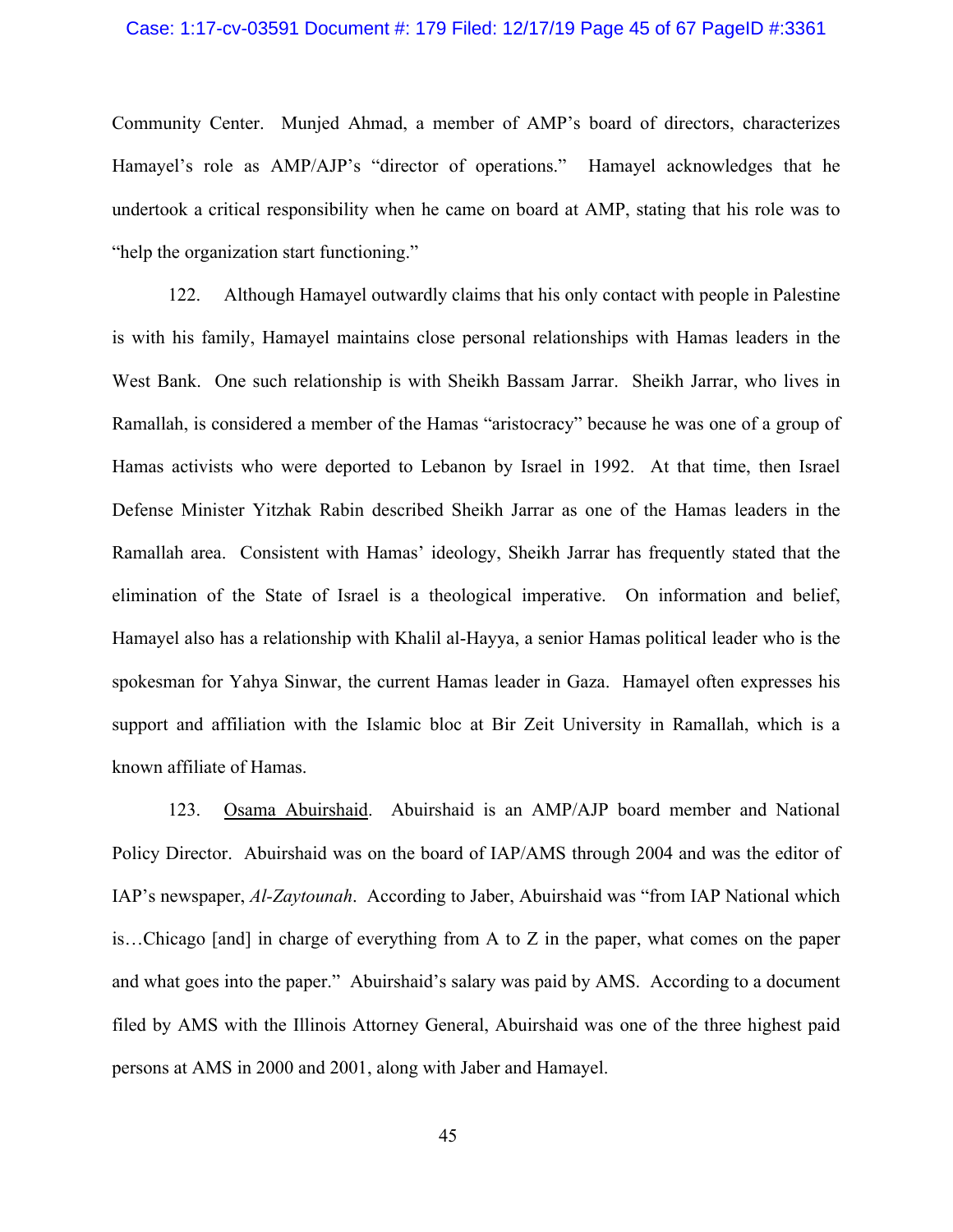#### Case: 1:17-cv-03591 Document #: 179 Filed: 12/17/19 Page 46 of 67 PageID #:3362

124. When IAP/AMS purportedly went out of business, Abuirshaid offered to purchase *Al-Zaytounah* from IAP/AMS, but Jaber declined to allow IAP/AMS to sell it. Instead, Abuirshaid set up a replacement newspaper, which he published under the name *Al-Meezan,* from a location in Virginia. *Al-Meezan* was an important vehicle to communicate with AMP supporters and publicize AMP's agenda and political positions, just as *Al-Zaytounah* was the primary communication for IAP/AMS. In this newspaper and his other writings and pronouncements, Abuirshaid continued the publication and advocacy of pro-Hamas positions. The content, target audience, website and many of the advertisers of *Al-Meezan* were essentially identical to those of *Al-Zaytounah*.

125. Abuirshaid attended the 2006 MAS convention. He and Hatem Bazian were featured on a panel moderated by Rafeeq Jaber. On information and belief, Bazian and Salah Sarsour approached Abuirshaid at that convention, to work with them to form the "new" organization that became AMP. Abuirshaid claims to have declined at that time because he "didn't want to be a target" of the investigations and indictments then pending against HLF and its leaders. However, he immediately became a regular speaker at AMP events, and acknowledges he was "very involved" as the speaker at "AMP's conferences and events (and) did a lot of their fundraisings…working on setting the tone of AMP and trying to articulate (its) positions…." By 2010, Abuirshaid had become a board member and employed as a paid consultant acting as National Policy Director. Bazian has testified that bringing Abuirshaid into AMP had become a "necessity."

126. Abuirshaid plays a major role in maintaining close ties with Hamas leadership. For instance, on February 25-26, 2017, Abuirshaid appeared in Istanbul, Turkey as a headline speaker at the "Conference for Palestinians Abroad" ("PalesAbroad") organized and attended by

46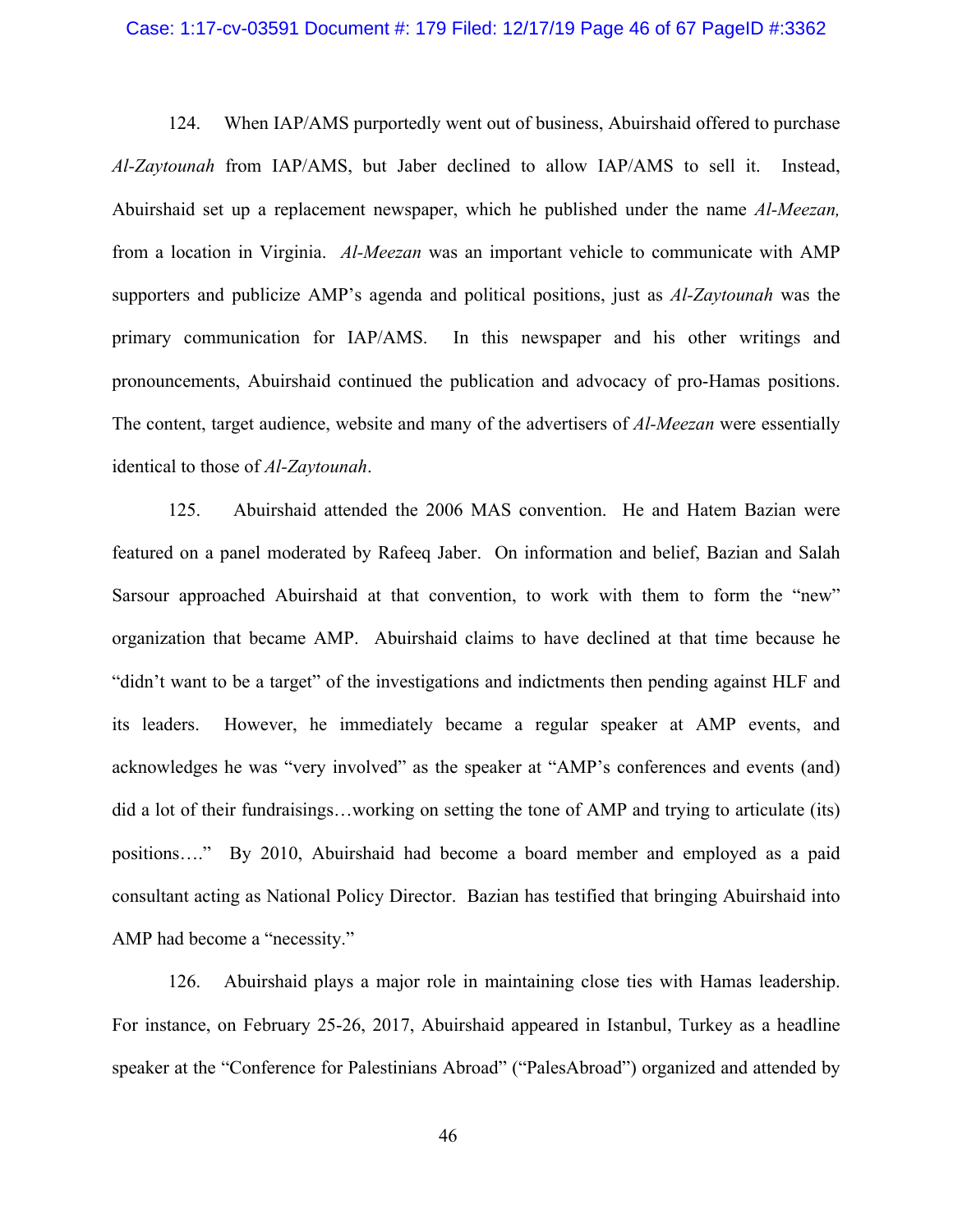### Case: 1:17-cv-03591 Document #: 179 Filed: 12/17/19 Page 47 of 67 PageID #:3363

prominent Hamas leaders. The event was promoted by the Qassam Brigades (the military wing of Hamas) and headed by Dr. Essam Yusuf, a/k/a Essam Mustafa, trustee of Interpal, a Hamasaffiliated "charity" designated by the United States in 2003 as a "terrorist entity." The Istanbul conference received direct praise from Yahya Sinwar, the current leader of Hamas in Gaza who was designated by the United States Department of State in September 2015 as a Specially Designated Global Terrorist, and Khaled Mishaal, the leader of Hamas based in Qatar, who was similarly designated by the United States in August 2003. At the same time the organization was discredited by the Palestinian Authority as a "front for Hamas." More recently, in October 2017, Abuirshaid spoke at another PalesAbroad meeting in Amman, Jordan.

127. Abuirshaid has travelled multiple times to Qatar, including in the past year, where he has met with Ayan Jarwan. Jarwan served time in federal prison for conspiring to violate the International Emergency Economic Powers Act for sending funds to charities that were designated by the United States as funders of Al Qaeda.

128. As AMP/AJP's National Policy Director, Abuirshaid also acts as a major and prolific exponent of the Hamas political line in the United States. Although Abuirshaid ostensibly disclaims any connection with Hamas, his public positions and pronouncements praise Hamas and advocate Hamas' position on eliminating the State of Israel, including through armed "resistance." For example, in a July 12, 2014 Facebook posting, he wrote that in the context of war between Israel and Hamas the believers have only two "good" options, "victory or selfsacrifice in the path of Allah." This is a slogan frequently used by Hamas.

129. Hatem Bazian. Bazian is the Chairman of AMP/AJP and was involved in the "transition" to AMP in 2005-2006. Bazian is a well-known and controversial academic and

47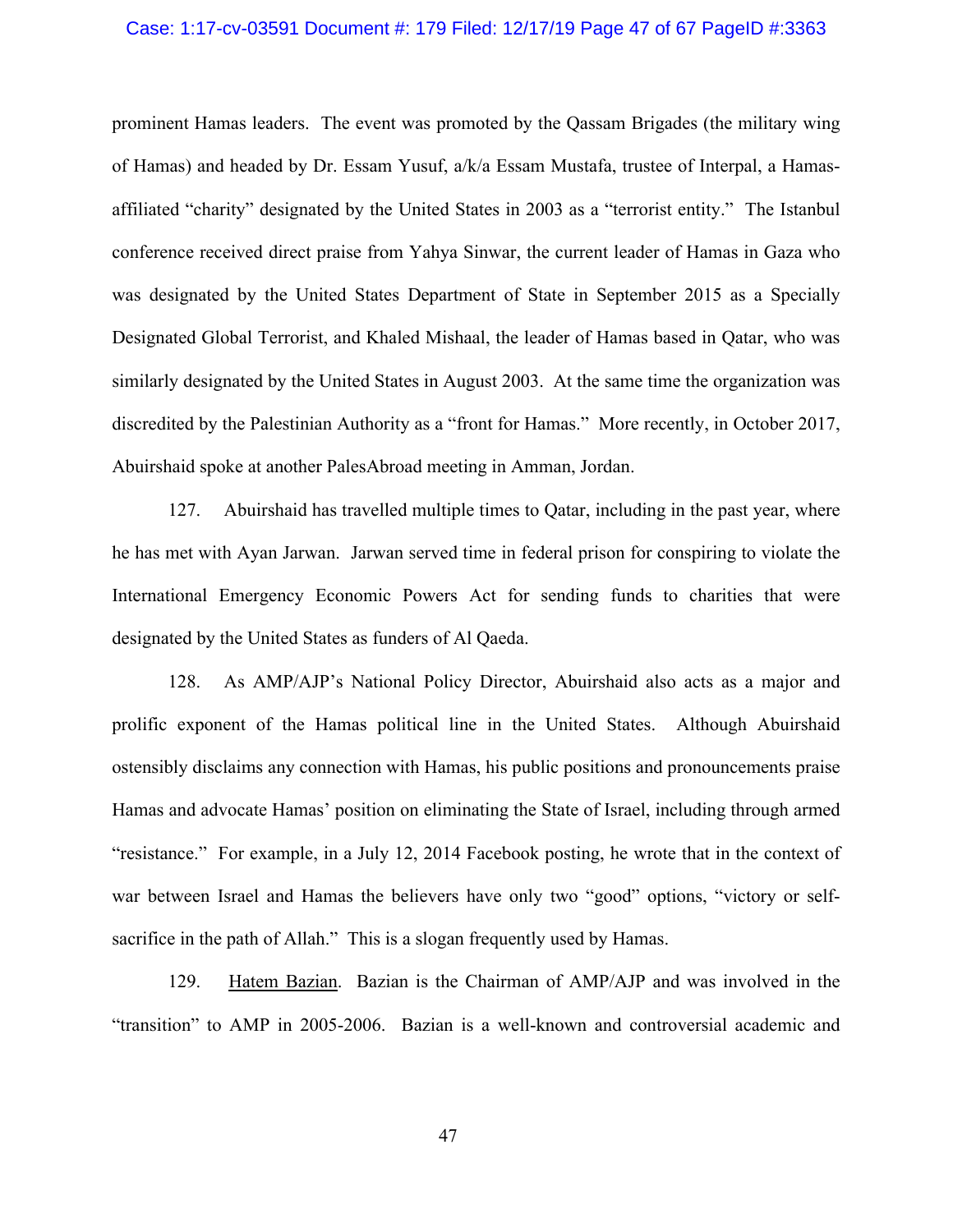### Case: 1:17-cv-03591 Document #: 179 Filed: 12/17/19 Page 48 of 67 PageID #:3364

political figure, who has been a vocal critic of the existence of the State of Israel and openly expresses views aligned with Hamas.

130. Bazian has known Rafeeq Jaber, president of IAP/AMS, since the mid-1990s and was a regular participant in IAP/AMS events, including as a speaker for at least five separate IAP conferences and events. In 2004 he was a featured speaker at a fundraiser for KindHearts together with Mohammed el-Mezain, a leader of HLF who is now in prison for providing money to Hamas. He also appeared along with Abuirshaid on a panel moderated by Jaber at the 2006 MAS convention.

131. As with Abuirshaid and Hamayel, Bazian maintains ties with foreign organizations tied to Hamas. For example, in 2014, Bazian spoke at a fundraiser in the United Kingdom for Interpal, an organization that was designated by the United States Treasury in 2003 as a Specially Designated Global Terrorist because of its affiliation with Hamas.

132. Salah Sarsour. Salah Sarsour is the CEO of Prime Furniture in Milwaukee, Wisconsin. He owns and operates the business together with his two brothers, Emad (Imad) and Jamil. Emad was for many years a member of the IAP/AMS board of directors. Prime Furniture was a donor and bundler of donations to HLF and a consistent and generous financier of IAP events. Rafeeq Jaber identified Salah Sarsour as "active in IAP," and Salah Sarsour was a member of the planning committee for the 2001 IAP convention.

133. Salah Sarsour is a permanent resident of the United States but is deeply connected to Hamas figures in the Middle East and has a background as a Hamas operative and funder. He was imprisoned in Israel on October 14, 1994 for activities on behalf of Hamas. Israeli police records state that he was indicted for sheltering and providing a weapon to a Hamas militant. His brother, Jamil Sarsour, after he was arrested in 1999 at the Tel Aviv airport, told Israel Police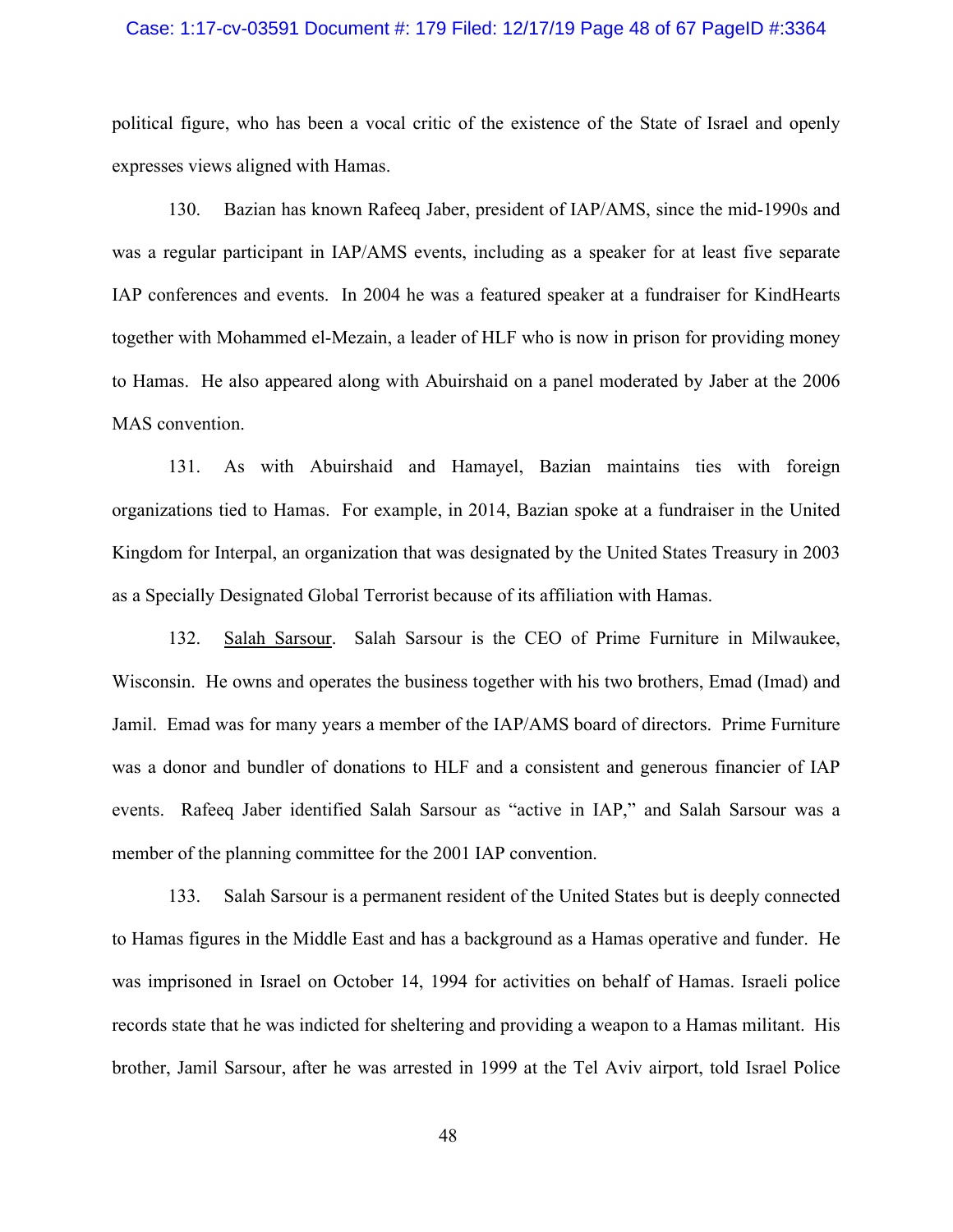#### Case: 1:17-cv-03591 Document #: 179 Filed: 12/17/19 Page 49 of 67 PageID #:3365

that Salah and he had opened a special bank account to fund Hamas. According to Jamil, this money, in the form of 39 checks drawn on the account, was given directly to the Hamas military wing including to Adel Ahmad Awadallah, the military head of Hamas on the West Bank with whom Salah Sarsour had once shared a prison cell. Salah had sent Jamil to the West Bank to deliver the funds to Awadallah and others. Awadallah was identified by the government as a "high-ranking Hamas military leader who was responsible for facilitating several deadly terrorist attacks carried out in Israel." *United States v. Marzook* No. 03-cr-978 (N.D. IL) Dkt. No. 59, p. 6. (Filed 8/19/04). Jamil Sarsour also told Israel Police that he had a close relationship with Hassan Yousef, the political head of Hamas on the West Bank.

134. Salah Sarsour was the chairman of the 2006 MAS convention where AMP was formed and was also Chairman of the MAS Milwaukee chapter. Salah Sarsour testified that he was consulted by Hatem Bazian on organizing AMP. This is confirmed by internet bulletin board posts referring to Salah Sarsour recruiting "people from in Detroit and Texas" who were "ready to start working" on AMP in early 2006. On information and belief, Sarsour helped plan the initial AMP conventions in 2006 and 2007. He testified that he joined the AMP board in 2009 or 2010, at or about the time he gave up the chairmanship of the MAS Milwaukee chapter, and has served on the board to date. Salah Sarsour is AMP's "chapter coordinator" and an important fundraiser.

AMP conventions and events, including the very first convention in 2006. He was also chairman of the 2014 and 2015 AMP conference committees.

His business, Prime Furniture, sponsored

135. Hussein al-Khatib. Al-Khatib was a Regional Director for HLF based in Minneapolis after holding an important position as Director General for HLF in the West Bank.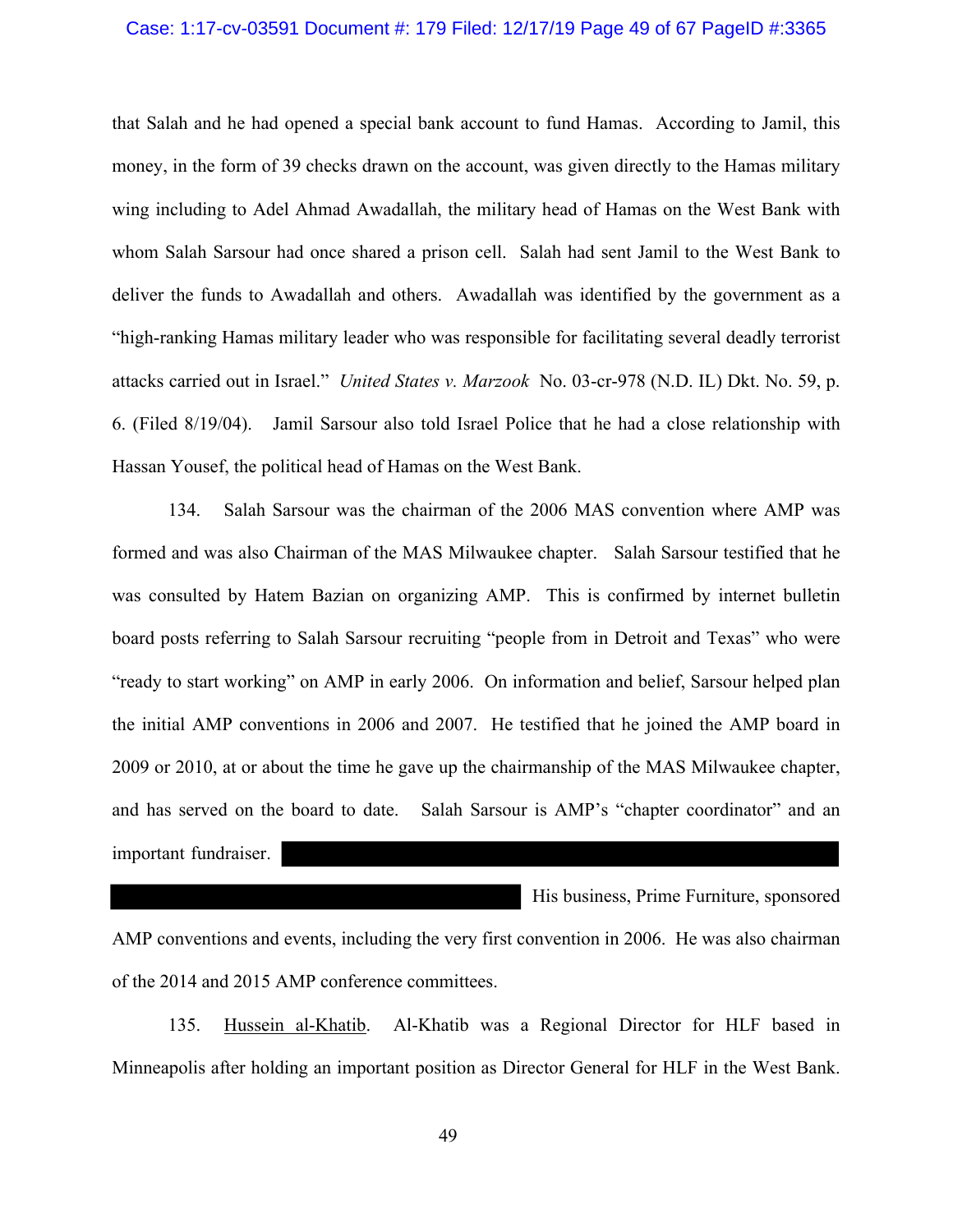# Case: 1:17-cv-03591 Document #: 179 Filed: 12/17/19 Page 50 of 67 PageID #:3366

In that capacity he was directly responsible for sending funds to Hamas organizations and was a signatory on HLF's bank account.

136. Al Khatib also maintained close ties with Hamas-affiliated people in the Middle East. He was identified by the government as part of the Hamas social infrastructure in Israel and the Palestinian Territories and made known his close relationship with Hamas spiritual leader Bassam Jarrar. He also prominently publicized the views of Khalil al-Hayya, a senior Hamas political leader who is the spokesman for Yahya Sinwar, the current Hamas leader in Gaza, and he repeatedly praised the views of Mousa abu Marzook, a prominent Hamas leader who was instrumental in organizing the Palestine Committee in the United States. Al-Khatib widely praised Hamas terrorists and terror attacks. For example, in November 2014 he paid tribute to a Hamas terrorist who killed a baby in Jerusalem.

137. Al-Khatib became one of the original AMP board members. He was the sponsor of a fundraising event for George Galloway in Minneapolis in June 2009 and was a close friend of Salah Sarsour. The 2009 phone number of the AMP Minneapolis chapter belonged to al-Khahtib.

138. Kifah Mustapha. Until 2015, Mustapha was the co-Imam of the Bridgeview Mosque, and from 2002 to 2014, he was the associate director of the Mosque Foundation. Mustapha is currently the Imam and Director of the Prayer Center of Orland Park, Illinois, and representative for Dar El Fatwa of Lebanon in the United States. Dar El Fatwa is an affiliate of the Muslim Brotherhood. Its leader is considered the most significant Muslim Brotherhood leader in Lebanon. He supports jihad against Israel including attacks from Gaza.

139. Mustapha was the Illinois representative of HLF and was its registered agent in this State. As its registered agent, Mustapha described his role as "soliciting money for the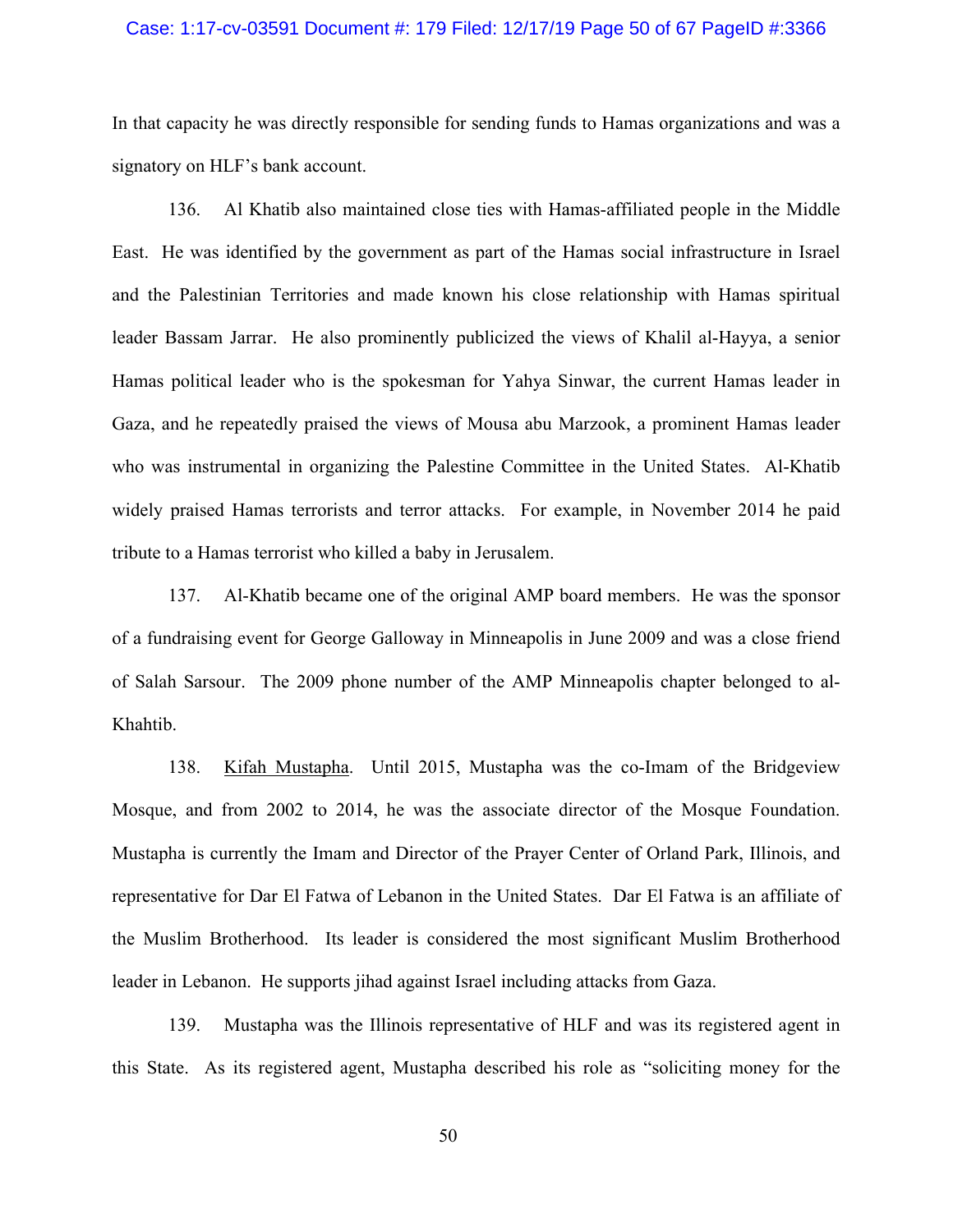### Case: 1:17-cv-03591 Document #: 179 Filed: 12/17/19 Page 51 of 67 PageID #:3367

various programs HLF" held in Illinois and elsewhere, including internationally. Mustapha was also closely connected to IAP. He spoke at IAP events, including the 2001 IAP convention, and now regularly speaks at AMP conferences and fundraisers including the initial AMP convention in 2006 and the following convention in 2007. He has filmed promotional videos for AMP.

140. Mustapha was identified by the government as a member of the Palestine Committee or one of its related organizations. In 2010, Mustapha filed suit against the Illinois State Police claiming wrongful discharge after he was terminated as its first Muslim chaplain. *Mustapha v. Monken*, 1:10-cv-05473 (N.D. Ill.). Judge Guzman granted summary judgment to defendants, finding that the discharge was lawful in view of Mustapha's close connection to HLF, a designated terrorist organization. *Mustapha v. Monken*, No. 10-cv-05473, 2013 WL 3224440, \*10 (N.D. Ill. June 25, 2013).

141. Sufian Nabhan. Nabhan was an IAP director and chapter leader based in the Detroit area. An early "transition" chat reported that he was identified by Salah Sarsour as "ready to start working" on forming AMP. Magdi Odeh later stated, however, that they "would leave brother Sufian out…since he is well associated with IAP." That "leaving out" was shortlived (if it ever existed). Nabhan joined the initial joined the initial AMP board in 2009. Nabhan was the IAP chapter leader in Detroit. The 2009 list of AMP chapters shows Nabhan's phone number for the AMP Detroit chapter.

142. Yousef Shahin. Yousef Shahin was identified by Rafeeq Jaber as an active member of IAP in New Jersey where he organized events. He was also on the board of IAP/AMS as of 1999. He became a board member of AMP in 2009. He organized a fund raiser for AMP on behalf of George Galloway and Viva Palestina that took place in New Jersey on June 21, 2009.

51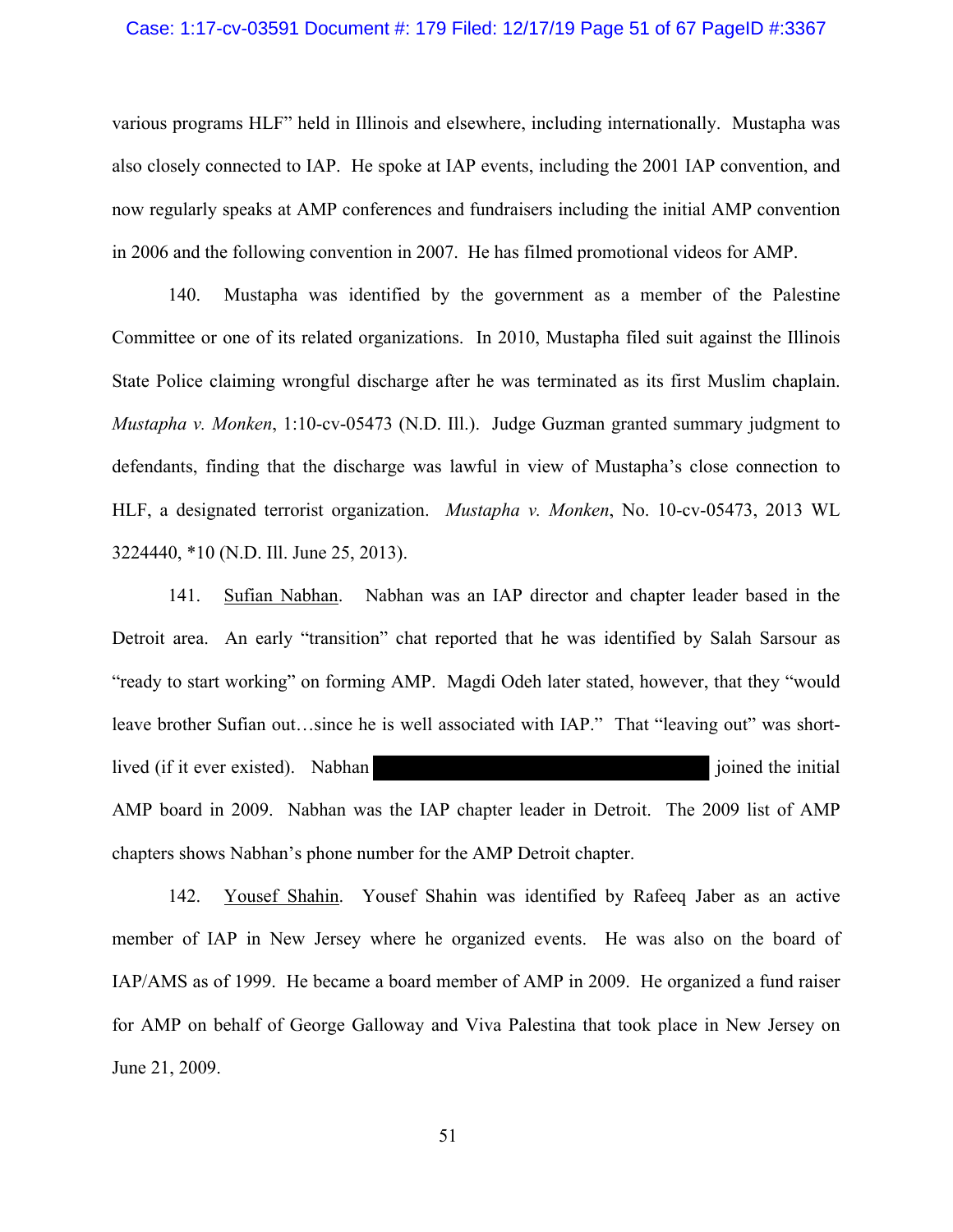# Case: 1:17-cv-03591 Document #: 179 Filed: 12/17/19 Page 52 of 67 PageID #:3368

143. Raeed Tahye. Raeed Tahye was active in IAP and a Research Fellow at *Boim* Defendant UASR. He was an employee of IAP working closely and under the direction of Osama Abuirshaid. Tahye was a speaker at the 2006 MAS convention and at the inaugural 2006 AMP convention.

144. Magdi Odeh. Magdi Odeh organized IAP's first annual "Jerusalem Festival for English Speakers" held in Chicago in 1999. He was instrumental in organizing the "transition" from IAP/AMS in 2005-2006 together with Hatem Bazian. He became an officer of AMP in 2007.

# **F. Neither IAP/AMS and HLF nor AMP/AJP Have Operated with Regard for Corporate Formalities.**

145. Corporations are a legal fiction created to allow individuals to conduct business through a separate entity and insulate themselves from potential ramifications such as liability and tax consequences. In order to avail themselves of the protections that corporate existence affords, the corporation must comply with all of the statutory and regulatory requirements imposed by the state of incorporation.

146. Not-for-profit corporations are a specialized form of corporation that can be organized in order to carry out a charitable or civic purpose. Not-for-profit corporations are subject to additional legal requirements beyond those imposed on corporations organized for profit in order to ensure that they are true to their corporate purpose and not unfairly taking advantage of the legal fiction that allows them to exist.

147. HLF, IAP and AMS, the corporate defendants in the *Boim* Action, and AMP and AJP, the corporate defendants in this suit, were all organized as not-for-profit corporations pursuant to the California Nonprofit Corporation Law ("the CNCL").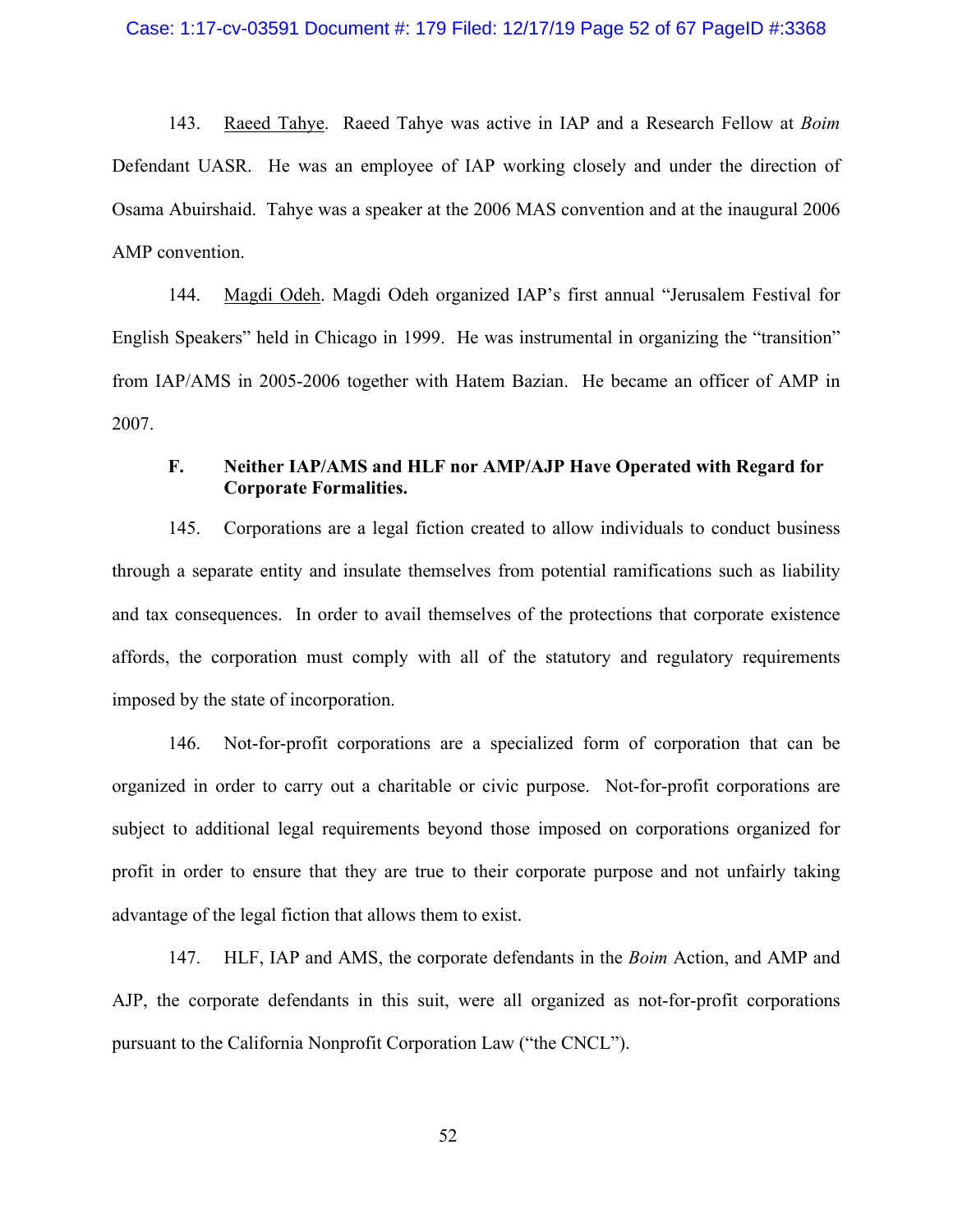# Case: 1:17-cv-03591 Document #: 179 Filed: 12/17/19 Page 53 of 67 PageID #:3369

148. The CNCL imposes requirements typical of state not-for-profit statutes. Among the obligations that the CNCL enumerates in return for recognition of its fictional existence as a legal entity are electing directors, choosing and disclosing officers, holding regular meetings at least annually, keeping appropriate minutes of meetings, and acting consistently with an approved corporate purpose.

149. IAP was incorporated pursuant to the CNCL on November 5, 1986 by Ghassan Elashi. According to Abdelbaset Hamayel, who was a board member and office administrator of IAP and the Secretary of AMS, corporate formalities were not observed for IAP and AMS. Rather, AMS served as the legal entity and did business under the name of IAP.

150. In fact, as set forth herein, the leadership of IAP/AMS had little regard for the distinctions between the various legal entities that comprised what came to be known as "IAP National." IAP National was not a legal entity, but an umbrella organization that encompassed various other informal and legal entities, including IAP Illinois; IAP California; AMS; AMELP; and IAP Texas. Those entities loosely operated as a single enterprise, with the entity occupying the primary position in the network shifting, depending on the location of the individual who was designated as the leader of the network at the time. The fluidity of IAP National's various constituent organizations and HLF was typical and characteristic of Muslim Brotherhood and Palestine Committee organizations. *See Boim v. QLI,* 340 F. Supp. 2d at 906-907*.*

151. The IAP National organizations observed few corporate formalities and did not differentiate or maintain separate corporate structures. As the District Court observed in the *Boim* Action when refusing to treat the various IAP entities as separate, the entities "were so intertwined and involved with that organization as to make any formal distinction meaningless. The defendants cannot now hide behind their ambiguous and amorphous corporate design."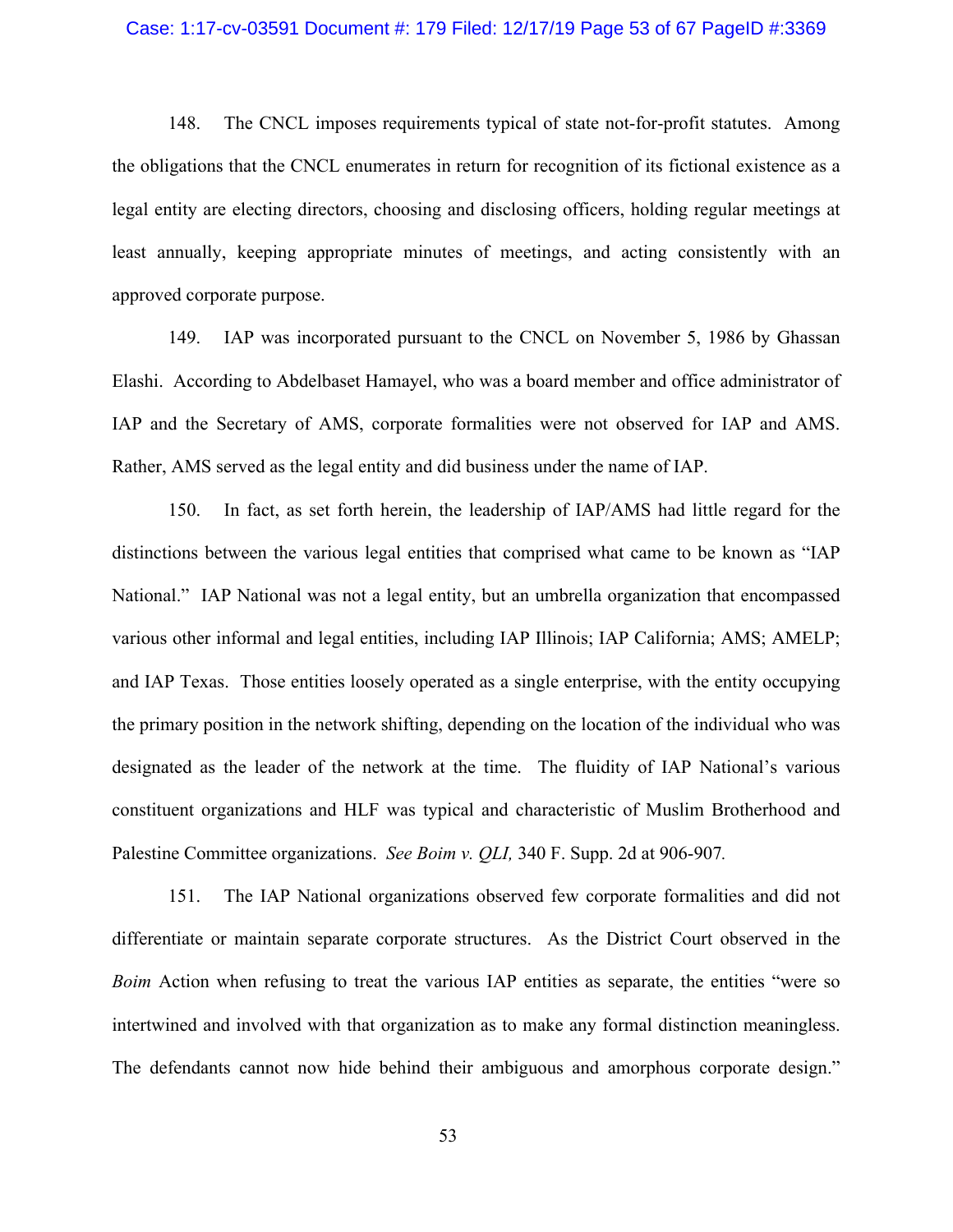### Case: 1:17-cv-03591 Document #: 179 Filed: 12/17/19 Page 54 of 67 PageID #:3370

*Boim v. QLI*, 340 F Supp. 2d at 908. The Seventh Circuit agreed, holding that IAP "appears to be either an alter ego of [AMS] or just an alternative name for it, and need not be discussed separately." *Boim III*, 549 F.3d at 687-688.

152. If anything, AMP and AJP have been operated with even less regard for corporate structure and formalities. AMP was incorporated under the CNCL on July 28, 2006; AJP was incorporated as a  $501(c)(3)$  corporation approximately three years later. However, AMP and AJP were never treated as distinct entities. They operated with common leadership and had no separate purpose (other than to use the AJP entity to avoid disclosing AMP's activities on publicly-filed tax forms). They appear to have operated with the same board of directors; and they have no records of separate officers, board meetings, corporate minutes, resolutions, or other formalities. Ultimately, the AMP entity was suspended by the California Secretary of State (without any formal windup), and AJP became the *de facto* operating entity. AJP now operates under the name "American Muslims for Palestine" (AMP) and has essentially the same board of directors and managers as had previously operated the pair of entities.

153. Neither AMP nor AJP has ever consistently complied with the CNCL's requirements for operating as not-for profit, public benefit corporations. The single board of directors that apparently served both entities was unelected, and there is virtually no documentation regarding the selection of board members or officers. In fact, AMP does not appear to have had a board at all until approximately 2009. Once there was a board, the board members and officers appear to have been generally unaware of which entity they served. Meetings of directors were typically informal and, according to deposition testimony, often impromptu and without notice. Meeting minutes exist for only a few board meetings, with no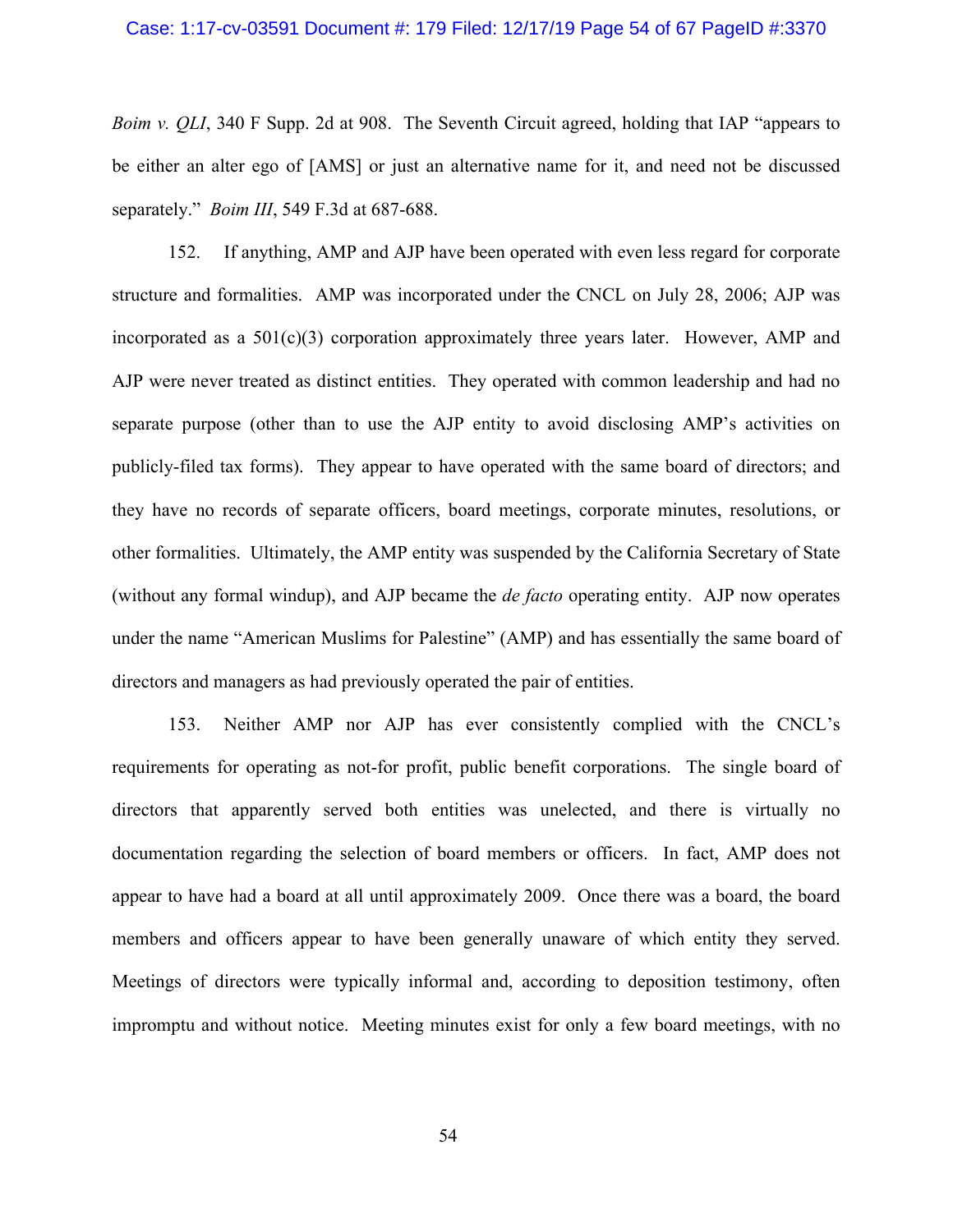### Case: 1:17-cv-03591 Document #: 179 Filed: 12/17/19 Page 55 of 67 PageID #:3371

minutes documenting meetings during a number of years. There is virtually no documentation of formal corporate resolutions or acts.

154. For all intents and purposes, "American Muslims for Palestine" has not operated as a corporate entity (or pair of corporate entities) at all. Rather, it has operated as a loose, unstructured enterprise driven by a core group of like-minded individuals, with little to no regard for corporate structure or formalities. This core group of individuals is largely the same group that ran IAP/AMS and seeks to continue the same enterprise.

155. The leaders of IAP/AMS, HLF and AMP/AJP have all failed to comply with the CNCL's requirements for operating as not-for profit, public benefit corporations. They cannot now seek to invoke the corporate existence of these entities to shield their ongoing enterprise from liability for the *Boim* Judgment. Rather it is fair and legally appropriate to regard them as alter egos of each other, all essentially filling the same purpose with the same mission, goals, leadership, donors, and methods of operation.

# **THIS LAWSUIT DOES NOT SEEK TO SUPPRESS SPEECH BUT TO DEMONSTRATE DEFENDANTS ARE ALTER EGOS AND SUCCESSORS**

156. This lawsuit is not directed at AMP/AJP's ideology, the content of its message, what is said on its websites, or at the expressed views of individuals who attend its conferences. Plaintiffs' allegations regarding AMP/AJP's ideology and message, and the manner in which that message is delivered, are offered solely to demonstrate that the ideology and message of AMP/AJP is virtually identical to HLF, IAP and AMS. This is evidence that AMP and AJP are the alter egos and successors to the legal entities that were the material supporters of terrorism against whom the Boims have a valid outstanding judgment.

157. The ideology and message of HLF, IAP and AMS were central to Judge Keys' determination that these entities were liable in the original *Boim* Action. For instance, in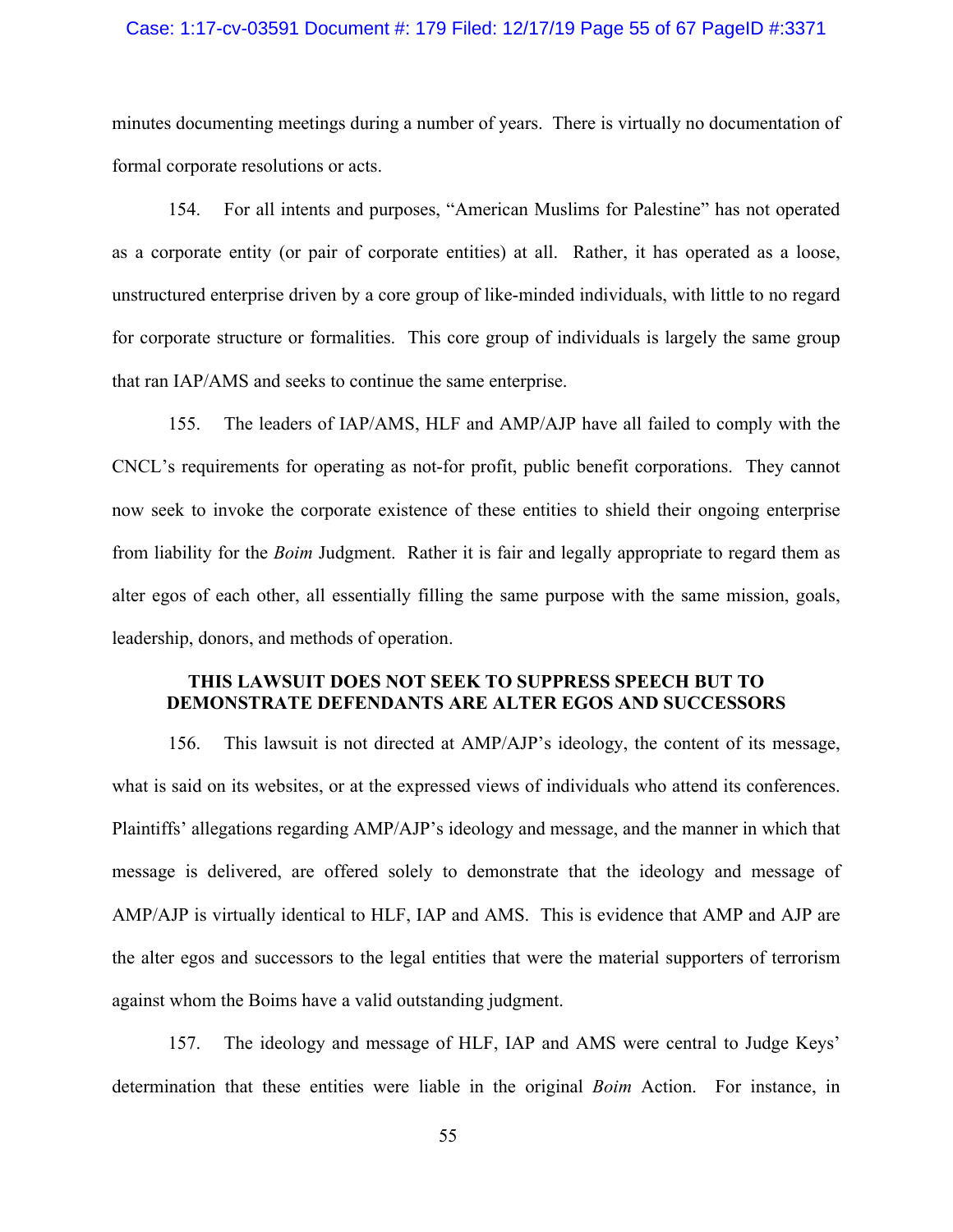# Case: 1:17-cv-03591 Document #: 179 Filed: 12/17/19 Page 56 of 67 PageID #:3372

granting the Boims' motion for summary judgment on liability in that case, Judge Keys determined that IAP and AMS "desired to help Hamas' activities succeed" and engaged in acts of "helping those activities succeed" based on evidence that IAP/AMS (among other things): (a) held a meeting where attendees condemned the 1993 Oslo Accords and vowed to ensure its failure; (b) sponsored a speaker who urged "supporting Jihad"; (c) discussed ways to support "the Movement" (being careful not to use the name "Hamas"); (d) published and distributed pro-Hamas documents; (e) published an editorial advocating martyrdom; (f) assisted fundraising and encouraged donations to groups found to have supported Hamas; (g) allowed such groups to set up booths at conventions; (h) published documents designed to garner support for individuals affiliated with Hamas; (i) invited pro-Hamas speakers to attend conferences and conventions; and (j) "subtly" praised terrorist activities by using terms such as "martyrs" and "freedom fighters." *Boim v. QLI*, 340 F. Supp. 2d at 908-912. These, of course, are the exact same types of conduct that AMP/AJP continues to engage in to this day.

158. Judge Keys noted in reaching this finding that, while some of the *Boim* Defendants' ideology and messaging may not in themselves violate the law, these were evidence of key elements of the Boim's section 2333 claim:

> Of course, publishing documents in support of members of Hamas or in support of organizations or people known to support Hamas is not against the law. But all of this does tend to evidence a desire on the part of IAP to help Hamas succeed.

*Boim v. QLI*, 340 F. Supp. 2d at 911. The Seventh Circuit confirmed that subjecting organizations that *provide material support* for organizations (including Hamas) known to engage in terrorism to liability "would not violate the First Amendment." *Boim v. HLF*, 549 F.3d at 700.

56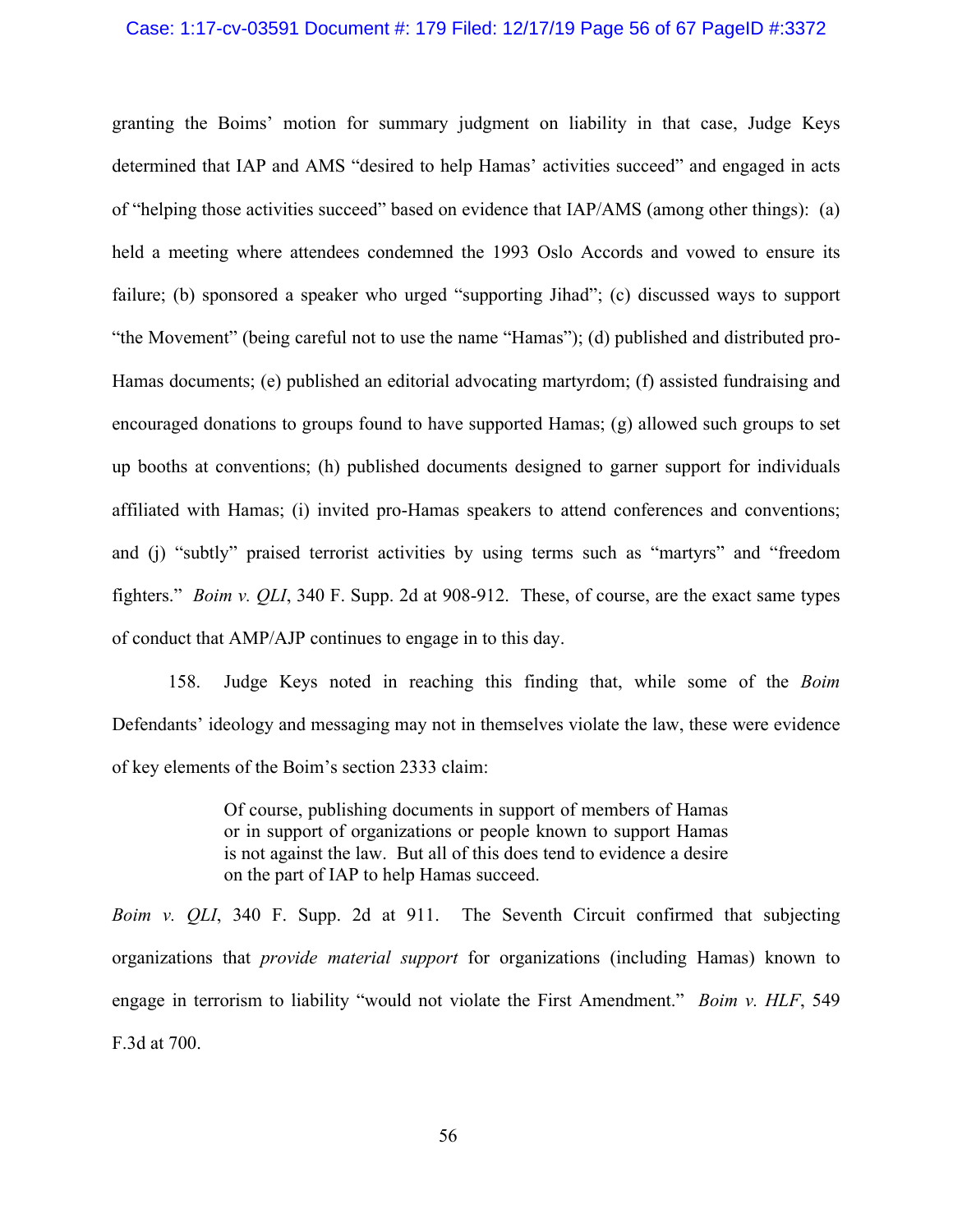### Case: 1:17-cv-03591 Document #: 179 Filed: 12/17/19 Page 57 of 67 PageID #:3373

159. Nor do Plaintiffs allege that Defendants are liable for espousing any ideology, promulgating any speech, or associating with any person or organization. *Plaintiffs do not request that this Court suppress or limit any speech or association*. *This lawsuit seeks only to enforce an existing judgment*. As alleged herein, AMP's ideology, messages and associations continue of the same ideology, messages and associations previously endorsed by IAP, AMS and HLF. Use of this evidence as part of Plaintiffs' proof that AMP is a mere continuation of its predecessors—and is therefore an alter ego and successor—does not implicate the First Amendment here any more than it did in the *Boim* Action.

### **DEFENDANTS ARE LIABLE FOR THE BOIM JUDGMENT**

160. From their creation, HLF, IAP and AMS worked in tandem to support Hamas. *See Boim v. QLI*, 340 F. Supp. 2d at 909. The interrelationship between the organizers and donors of *Boim* Defendants IAP/AMS and HLF, and the current beneficiaries of their largess and efforts—AMP/AJP—is no coincidence. It is the continued implementation of a plan initiated over thirty-five years ago by Khalid Mishal and Mousa abu Marzook to support Hamas in the United States by whatever available means can be devised and with any individuals who are available to assume necessary roles to skirt the laws of the United Sates and law enforcement. The conviction of HLF and its leaders and the economic losses suffered by IAP/AMS as a result of the *Boim* Judgment were not terminal events. They were simply temporary setbacks.

161. Defendants AMP and AJP are the alter egos and successors of *Boim* Defendants IAP/AMS and HLF. Defendants are controlled and operated by the former leaders of these *Boim* Defendants. AMP was headquartered on the same street as AMS and IAP and established by leaders and activists of IAP/AMS and HLF. AMP/AJP continues the same enterprise, mission and activities as the *Boim* Defendants. As alleged herein, the good will and many intangible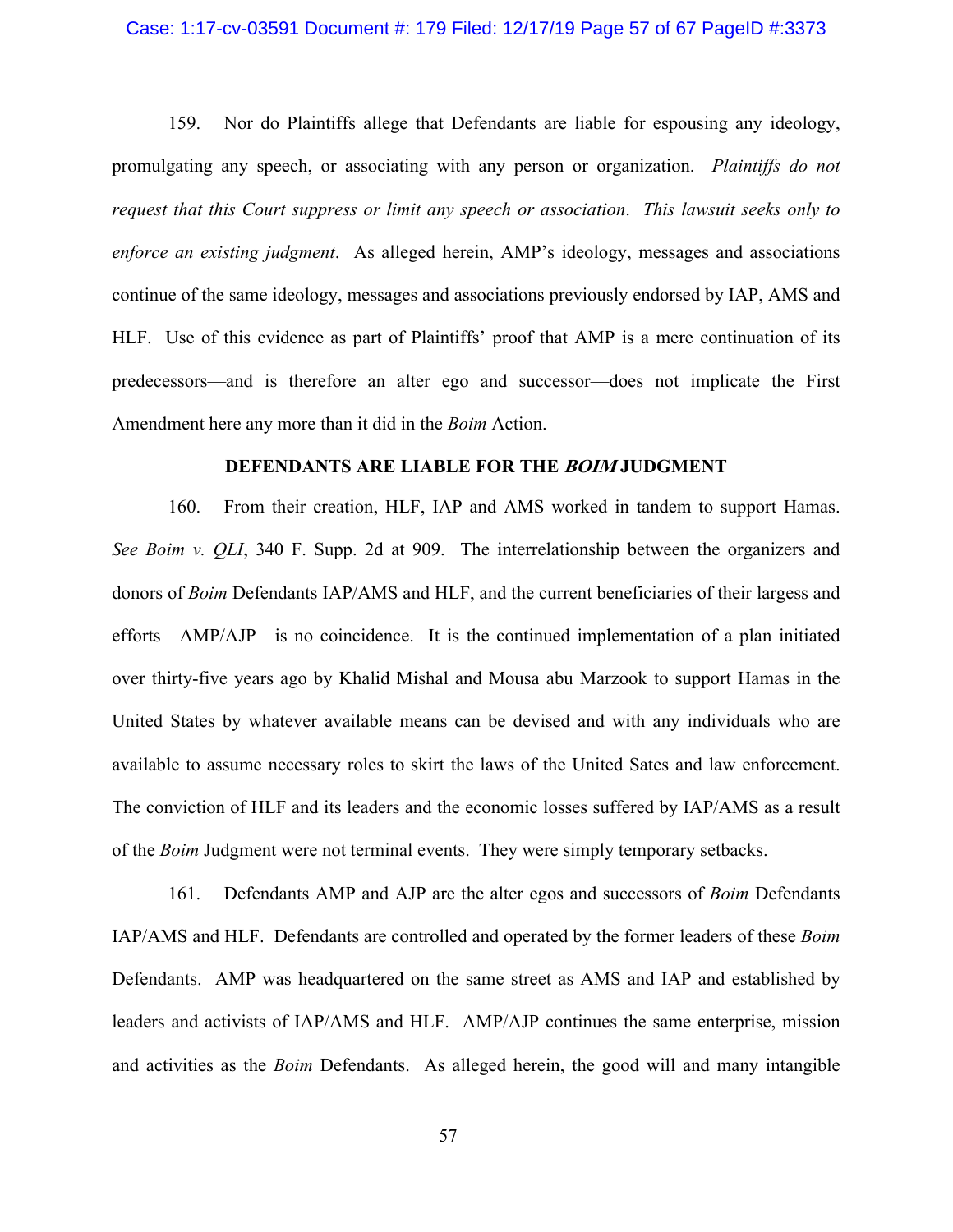#### Case: 1:17-cv-03591 Document #: 179 Filed: 12/17/19 Page 58 of 67 PageID #:3374

assets of the *Boim* Defendants were transferred to AMP and AJP and continue to be used by them today.

162. IAP/AMS and HLF were abandoned and replaced by AMP/AJP in order to permit the same ongoing enterprise—formerly conducted through the *Boim* Defendants—to continue free and clear of the burden of paying the *Boim* Judgment. AMP was established in 2005 shortly after summary judgment was entered in favor of the Boims in late 2004. AMP/AJP *is* IAP/AMS and HLF, but just has a different name. These *Boim* Defendants were dissolved following the judgments obtained in this case and were reestablished with the same officers and leaders and the same stated goals under new names. As such, they are a disguised continuance of their predecessors. They have such a "unity of interest" and leadership with the *Boim* Defendants that their independence and separate existence is a legal fiction that should not be upheld by a court. The continuity of the enterprise, management and control in the new entities make them legal successors and alter egos of *Boim* Defendants IAP, AMS and HLF.

163. Defendant Rafeeq Jaber is also an alter ego of IAP/AMS and/or subject to liability under the doctrine of veil piercing. Jaber controlled these entities and used them as a front to advance his personal objectives. In the guise of acting on behalf of the entities, Jaber directly participated in the conduct giving rise to the *Boim* Judgment. In addition, IAP/AMS—as the District Court and Court of Appeals in the *Boim* Action observed—followed few corporate formalities and were all alter-egos of each other. The legal fiction of their separateness from Jaber is equally tenuous and should not be upheld. Finally, as the IAP/AMS president and board member responsible for the windup of IAP/AMS, Jaber owed fiduciary duties to creditors, principally the Boims. Jaber breached those duties by failing to monetize the assets of IAP/AMS, including the *Al-Zaytouna* newspaper, and concealing from the Boims that the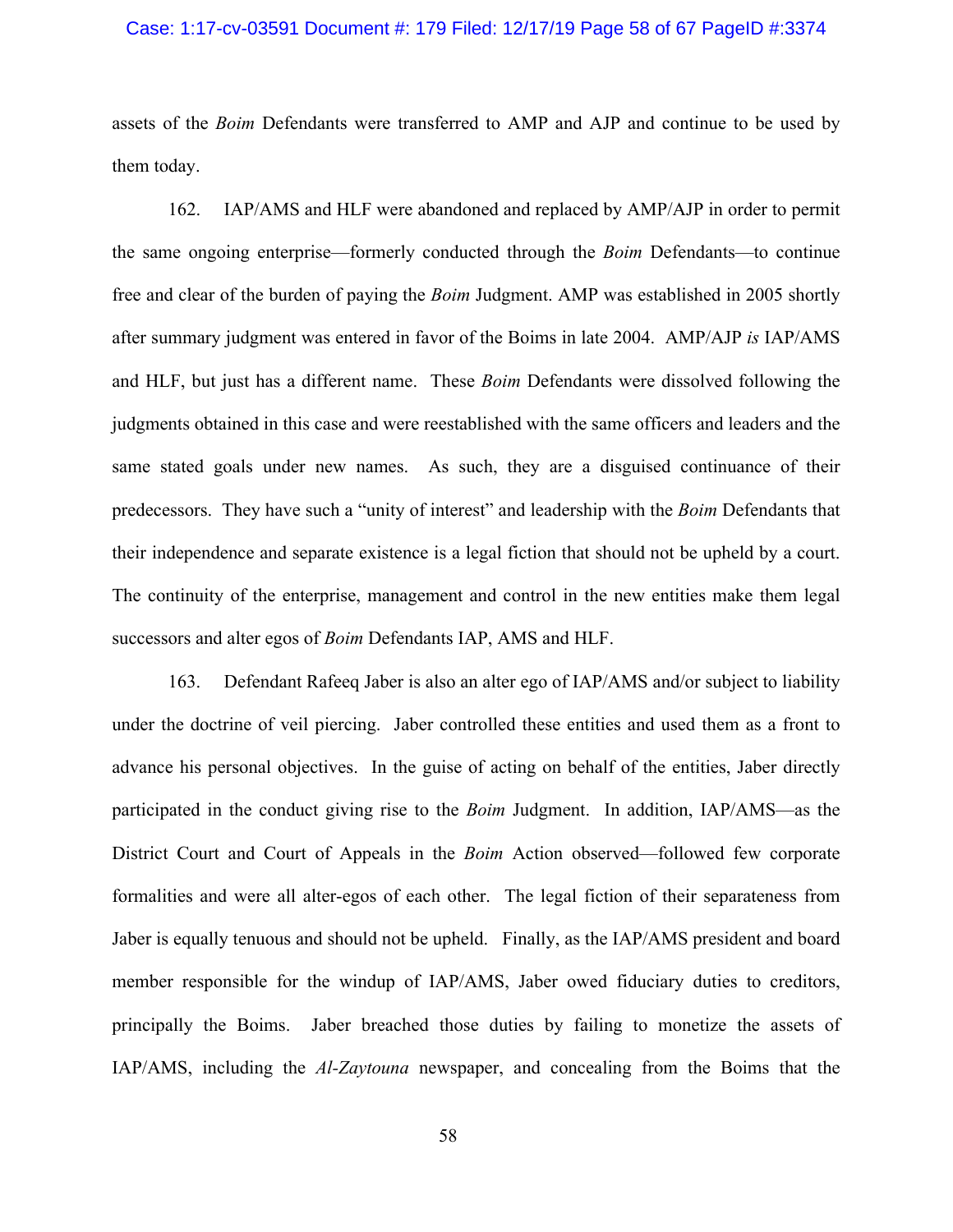# Case: 1:17-cv-03591 Document #: 179 Filed: 12/17/19 Page 59 of 67 PageID #:3375

operations of IAP/AMS were going to be resurrected, using IAP/AMS's good will and intangible assets to begin raising funds that could be used, in part, to pay a portion of the *Boim* Judgment.

164. Allowing Defendants to escape liability based on the fiction of their separate legal existence would enable *Boim* Defendants IAP, AMS, HLF, and Jaber to shield and transfer the significant good will and intangible assets amassed by IAP/AMS over the years, and continue with their same enterprise and mission, after the *Boim* Defendants were held to be material supporters of international terrorism. The *Boim* Defendants should not be allowed to escape liability simply by creating two new legal entities that, apart from their names, are in all material respects identical to IAP/AMS and HLF and thereby shift the decades-long ongoing mission, operations, activities and assets to those purported new entities.

165. The ATA provides a comprehensive scheme of criminal and civil liability aimed at eradicating support for international terrorism. The material support provisions of the ATA have been described by the Supreme Court as a "preventive measure—it criminalizes not terrorist attacks themselves, but aid that makes the attacks more likely to occur." *Holder v. Humanitarian Law Project*, 561 U.S. 1, 35 (2010). Allowing the *Boim* Defendants—each of which has been found liable as a "material supporter[] of international terrorism"—and their leaders to re-open down the street and continue to operate without paying their victims would send a message that this important statute, implicating a uniquely federal interest, can be ignored. The effective criminal and civil enforcement mechanisms of the ATA will be thwarted if "fronts" for people and enterprises that support terrorism can avoid liability merely by morphing into new entities not subject to prior ATA judgments.

166. As alter egos and/or successors of *Boim* Defendants IAP/AMS and HLF, AMP/AJP and Jaber are effectively the same entity or person as these *Boim* Defendants and are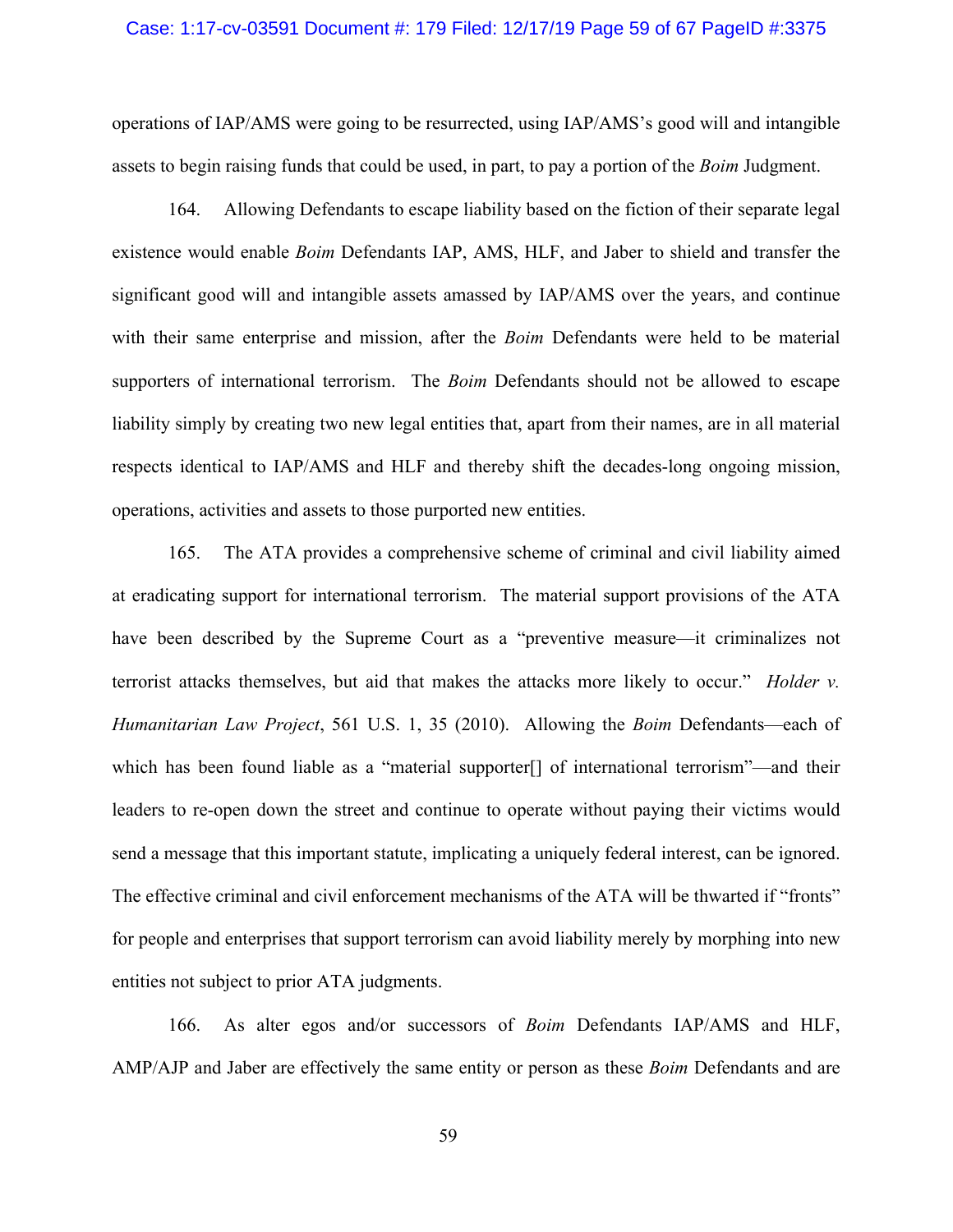liable to Plaintiffs under 18 U.S.C. § 2333(a) for the unpaid portion of the *Boim* Judgment. This Court should direct AMP, AJP and Jaber to satisfy the *Boim* Judgments and thereby achieve the objectives and purposes of the ATA.

#### **COUNT I**

# **DECLARATORY JUDGMENT AGAINST DEFENDANTS AMERICAN MUSLIMS FOR PALESTINE (AMP) AND AMERICANS FOR JUSTICE IN PALESTINE EDUCATIONAL FOUNDATION (AJP)**

167. Plaintiffs repeat and reallege paragraphs 1-166 above as if fully set forth herein.

168. Defendants AMP and AJP purport to be organizations apart and distinct from *Boim* Defendants Holy Land Foundation for Relief and Development (HLF), the Islamic Association for Palestine (IAP), and the American Muslim Society (AMS). AMP and AJP deny that they are alter egos or successors of any *Boim* Defendant and contend that they are not liable for any portion of the *Boim* Judgment.

169. AMP and AJP are in fact and as a matter of law the alter egos and/or successors in interest of the aforementioned purportedly defunct organizations.

170. There is a substantial and continuing controversy between Plaintiffs and AMP and AJP. A declaration of rights is both necessary and appropriate to establish that AMP and AJP are the alter egos and successor of HLF, IAP and AMS, and that AMP and AJP are therefore liable to Plaintiffs for the unpaid amount of the *Boim* Judgment.

WHEREFORE Stanley Boim, individually and as administrator of the estate of David Boim, deceased, and Joyce Boim respectfully request the Court to enter judgment in favor of Plaintiffs and against Defendants American Muslims for Palestine and Americans for Justice in Palestine on Count I herein as follows: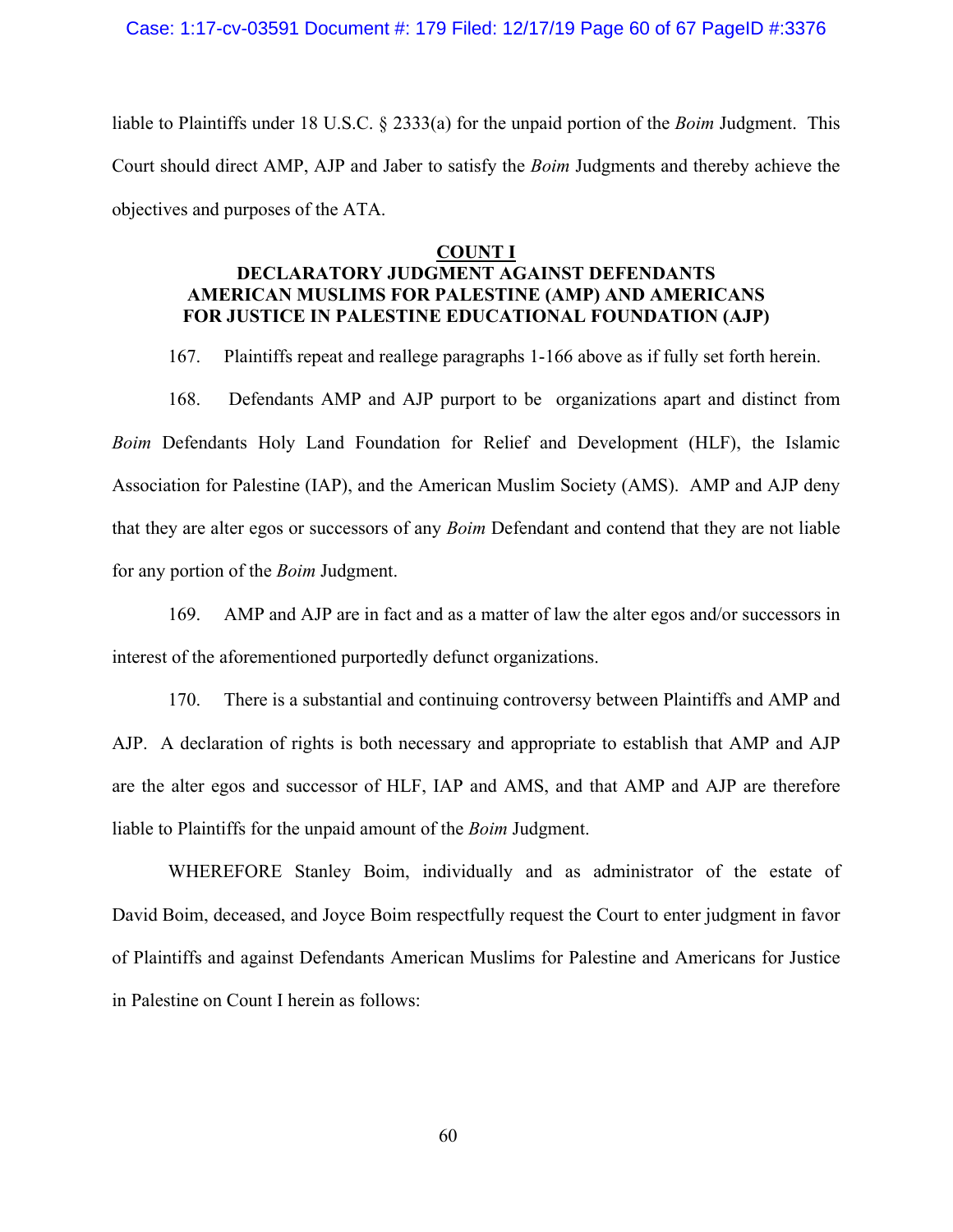- A. Declare that the *Boim* Judgment against Islamic Association for Palestine and American Muslim Society entered in 2004 and affirmed in 2008 is currently valid and enforceable;
- B. Declare that the *Boim* Judgment against the Holy Land Foundation for Relief and Development entered in 2012 is currently valid and enforceable;
- C. Declare that American Muslims for Palestine and American for Justice in Palestine are the alter egos and successor of the Islamic Association for Palestine, American Muslim Society, and the Holy Land Foundation for Relief and Development;
- D. Declare that American Muslims for Palestine and Americans for Justice in Palestine are fully and jointly and severally liable for any unpaid amount of the *Boim* Judgment; and
- E. Award Plaintiffs such other relief as the Court deems just and proper under the circumstances.

### **COUNT II DECLARATORY RELIEF AGAINST DEFENDANT RAFEEQ JABER**

171. Plaintiffs repeat and reallege paragraphs 1-166 as if fully set forth herein.

172. Defendant Rafeeq Jaber, purports to be an individual person apart and distinct from *Boim* Defendants the Islamic Association for Palestine (IAP), and the American Muslim Society (AMS). Jaber denies that he is the alter ego of any *Boim* Defendant and/or is subject to liability under the doctrine of veil piercing, and contends that he is not liable for any portion of the *Boim* Judgment.

173. Defendant Jaber is in fact and as a matter of law the alter ego of the aforementioned purportedly defunct organizations and/or is subject to liability for the *Boim*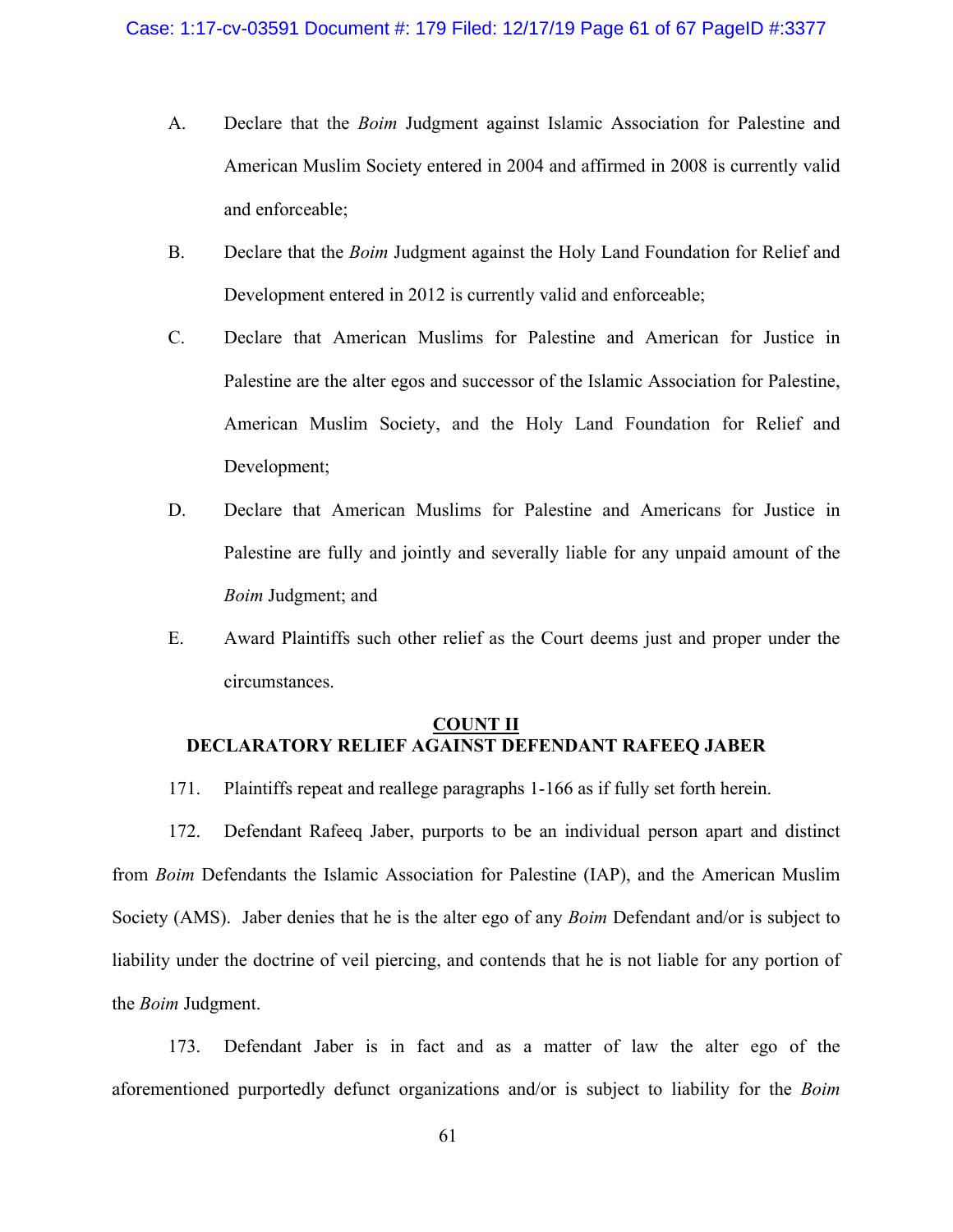### Case: 1:17-cv-03591 Document #: 179 Filed: 12/17/19 Page 62 of 67 PageID #:3378

Judgment under the doctrine of veil piercing. As alleged herein, Individual Defendant Jaber participated directly in the conduct giving rise to the *Boim* Judgment and was also directly involved in deflecting Plaintiffs' enforcement efforts by the concealed and fraudulent continuation of IAP/AMS through new entities with different names, continues to control the successors—AMP and AJP—as a front to continue the same types of personal goals he previously sought to achieve through IAP/AMS.

174. In addition, as alleged herein, the *Boim* Defendants failed to comply with requirements for maintaining their corporate existence, and the fiction of their corporate separateness should not be observed. The Court should pierce the corporate veil and hold Jaber liable for the *Boim* Judgment.

175. There is a substantial and continuing controversy between Plaintiffs and Jaber. A declaration of rights is both necessary and appropriate to establish that Jaber is the alter ego of IAP/AMS and/or is subject to liability under the doctrine of veil piercing, and is therefore liable to Plaintiffs for the unpaid amount of the *Boim* Judgment.

WHEREFORE Stanley Boim, individually and as administrator of the estate of David Boim, deceased, and Joyce Boim respectfully request the Court to enter judgment in favor of Plaintiffs and against Defendant Rafeeq Jaber on Count II herein as follows:

- A. Declare that the *Boim* Judgment against Islamic Association for Palestine and American Muslim Society entered in 2004 and affirmed in 2008 is currently valid and enforceable;
	- B. Declare that Defendant Rafeeq Jaber, is the alter ego of the Islamic Association for Palestine, American Muslim Society and/or is subject to liability under the doctrine of veil piercing;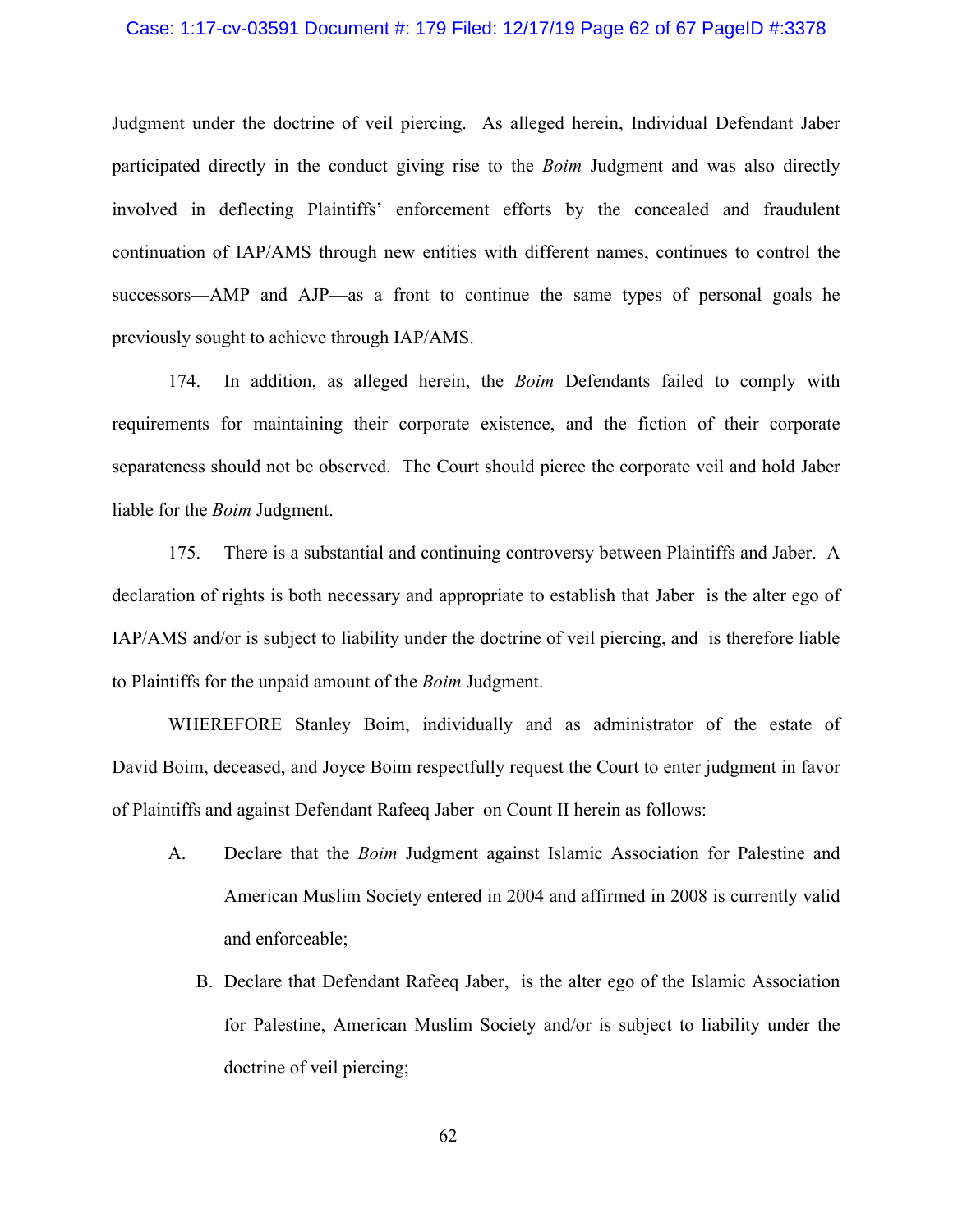- C. Declare that Defendant Rafeeq Jaber is fully liable for any unpaid amount of the *Boim* Judgment; and
- D. Award Plaintiffs such other relief as the Court deems just and proper under the circumstances.

# **COUNT III ENTRY OF MONEY JUDGMENT**

176. Plaintiffs repeat and reallege paragraphs 1-166 as if fully set forth herein.

177. The *Boim* Judgment is a final, non-appealable and currently fully enforceable judgment against Holy Land Foundation for Relief and Development (HLF), the Islamic Association for Palestine (IAP), and the American Muslim Society (AMS). To date, the *Boim* Judgment remains only partially satisfied.

178. As alter egos and/or successors of *Boim* Defendants HLF and IAP/AMS, as alleged herein, each of the Defendants is jointly and severally liable for the full amount of the unsatisfied portion of the *Boim* Judgment. Jaber is also liable for the full amount of the unsatisfied portion of the *Boim* Judgment under the doctrine of veil piercing.

WHEREFORE Stanley Boim, individually and as administrator of the estate of David Boim, deceased, and Joyce Boim respectfully request the Court to enter judgment in favor of Plaintiffs and against each of the Defendants on Count III herein as follows:

- A. Enter Judgment in the full amount of the *Boim* Judgment, to the extent not yet paid, against each of the Defendants, jointly and severally; and
- B. Award Plaintiffs such other relief as the Court deems just and proper under the circumstances.

## **COUNT IV FRAUDULENT CONCEALMENT AGAINST RAFEEQ JABER**

179. Plaintiffs repeat and reallege paragraphs 1-166 as if fully set forth herein.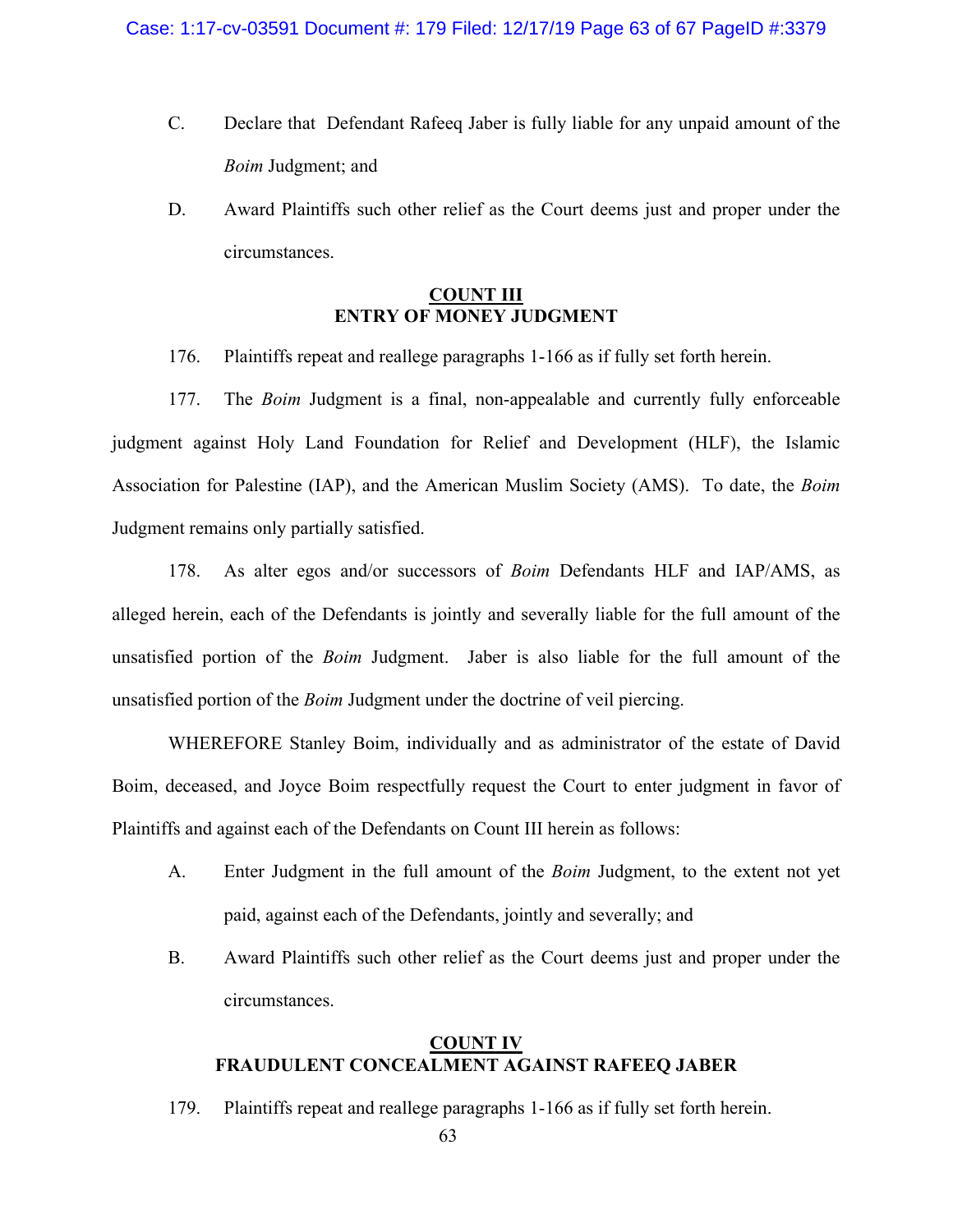#### Case: 1:17-cv-03591 Document #: 179 Filed: 12/17/19 Page 64 of 67 PageID #:3380

180. Defendant Rafeeq Jaber served as an officer and director of IAP/AMS during and following the *Boim* Action. In this capacity, Jaber oversaw the windup of IAP/AMS's affairs and the application of IAP/AMS's assets to pay its creditors, including Plaintiffs. IAP/AMS's assets were insufficient to pay its debt to Plaintiffs, who were its principal (if not only) creditor.

181. Jaber owed fiduciary duties to Plaintiffs, as judgment creditors, including an affirmative duty to disclose material facts bearing on Plaintiffs' ability to recover on the *Boim* Judgment.

182. Jaber was aware of and failed to disclose material facts that he had a duty to disclose, including that (i) IAP/AMS was resuming operations and fundraising under the new name AMP; (ii) IAP/AMS's intangible assets and goodwill were being utilized and exploited to permit AMP to stage successful and lucrative events and engage in fundraising; and (iii) IAP/AMS retained a valuable newspaper, *Al-Zaytouna*, which it had not monetized, despite Abuirshaid's offer to purchase it.

183. In addition, as detailed above, Jaber made affirmative representations and took actions that were misleading with respect to these material facts. These include (i) his statements at his deposition in 2005 and elsewhere to the effect that IAP/AMS had ceased operations and had exhausted their ability to pay; (ii) his subsequent conduct in turning over assets to the Boims without disclosing the concealed facts in the preceding paragraph; (iii) speaking at AMP events and participating in AMP activities without disclosing that AMP was a continuation of IAP/AMS and was utilizing IAP/AMS's good will and intangible assets for fundraising and to continue its operations.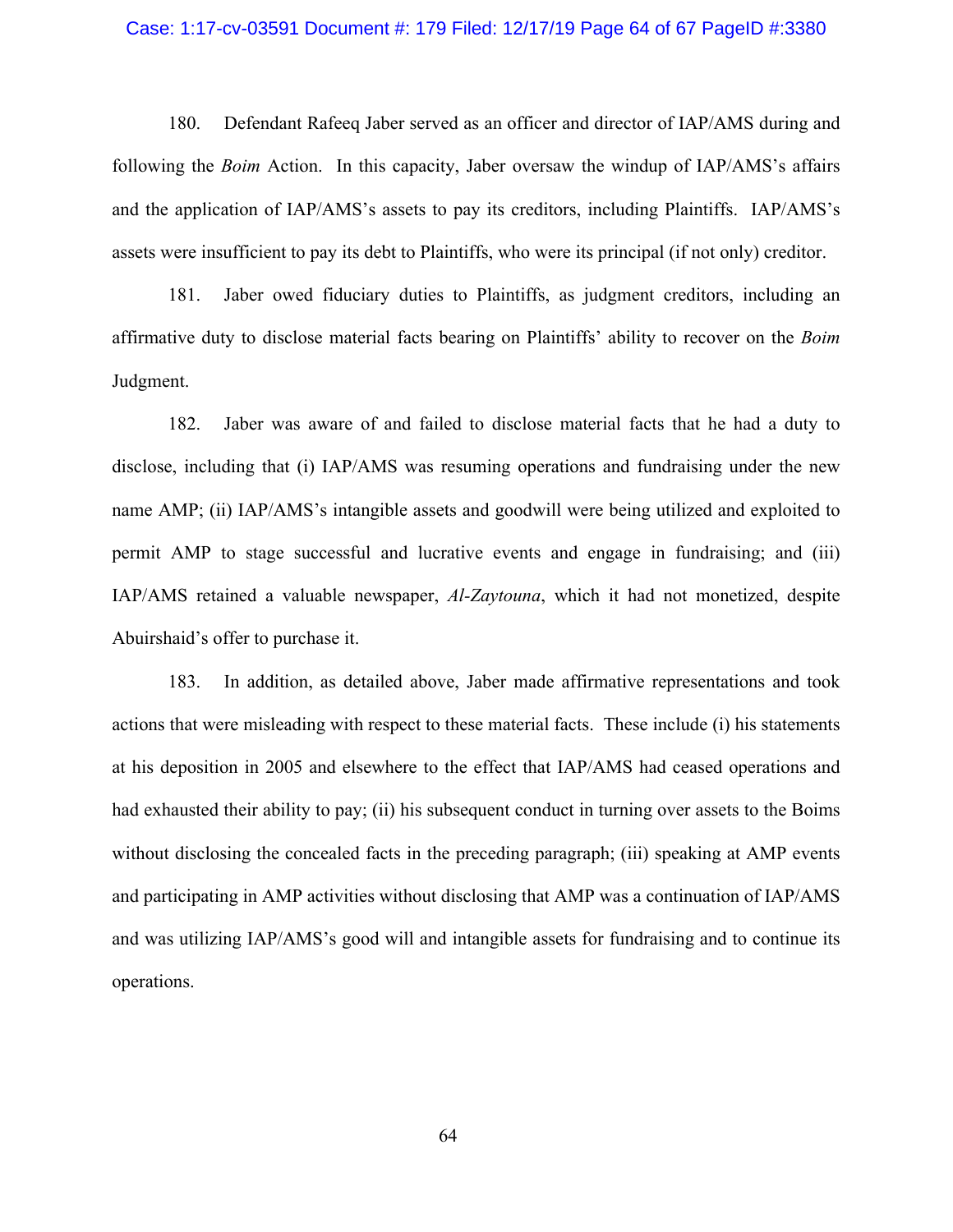### Case: 1:17-cv-03591 Document #: 179 Filed: 12/17/19 Page 65 of 67 PageID #:3381

184. Plaintiffs reasonably and justifiably relied on Jaber's deposition testimony and continued concealment of material facts in discontinuing their efforts to pursue further collection of the *Boim* Judgment.

185. As a result of Jaber's continued concealment and Plaintiffs' justified reliance, Plaintiffs were prevented from enforcing the Boim judgment while AMP continued to operate and raise substantial funds for more than a decade. Had Plaintiffs been alerted to the concealed material facts, they could have sought through enforcement proceedings or otherwise to recover funds from AMP. Plaintiffs have suffered damages as a result.

WHEREFORE Stanley Boim, individually and as administrator of the estate of David Boim, deceased, and Joyce Boim respectfully request the Court to enter judgment in favor of Plaintiffs and against each of the Defendants on Count IV herein as follows:

- A. Award compensatory damages caused by Jaber's misconduct, as alleged in this Count, in an amount to be determined at trial;
- B. Award punitive damages; and
- C. Award Plaintiffs such other relief as the Court deems just and proper under the circumstances.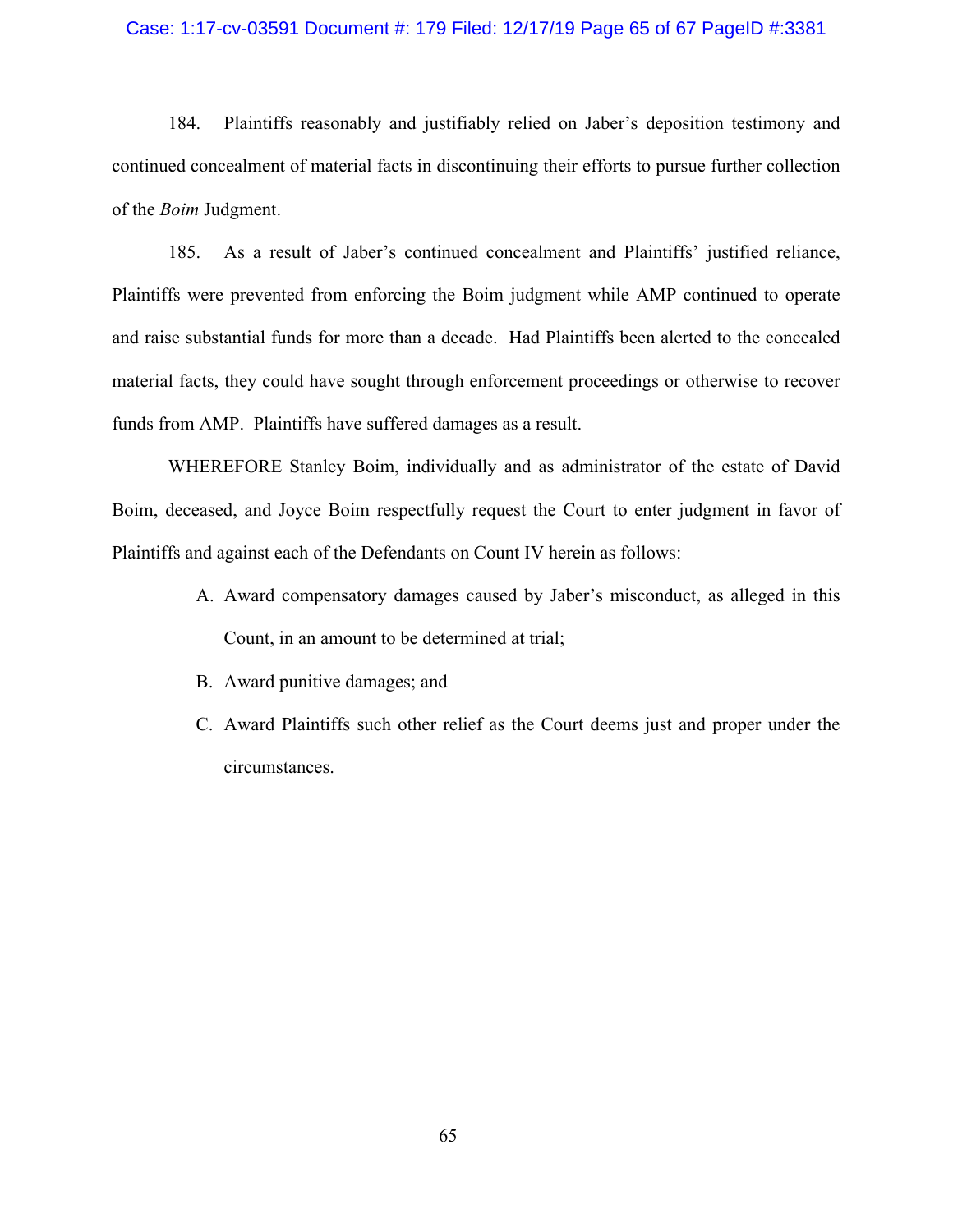Case: 1:17-cv-03591 Document #: 179 Filed: 12/17/19 Page 66 of 67 PageID #:3382

### **JURY DEMAND**

Plaintiffs demand a trial by jury on all claims and issues so triable.

Dated: December 17, 2019 Respectfully submitted,

*/s/ Seth H. Corthell*

Daniel I. Schlessinger Seth Corthell JASZCZUK P.C. 311 South Wacker Drive Suite 1775 Chicago, Illinois 60606 (312) 442-0509

*Attorneys for Stanley Boim, Individually and as the Administrator of the Estate of David Boim, Deceased, and Joyce Boim*

Of Counsel Nathan Lewin Alyza D. Lewin LEWIN & LEWIN LLP 888 17th Street NW 4th Floor Washington, DC 20006 (202) 828-1000